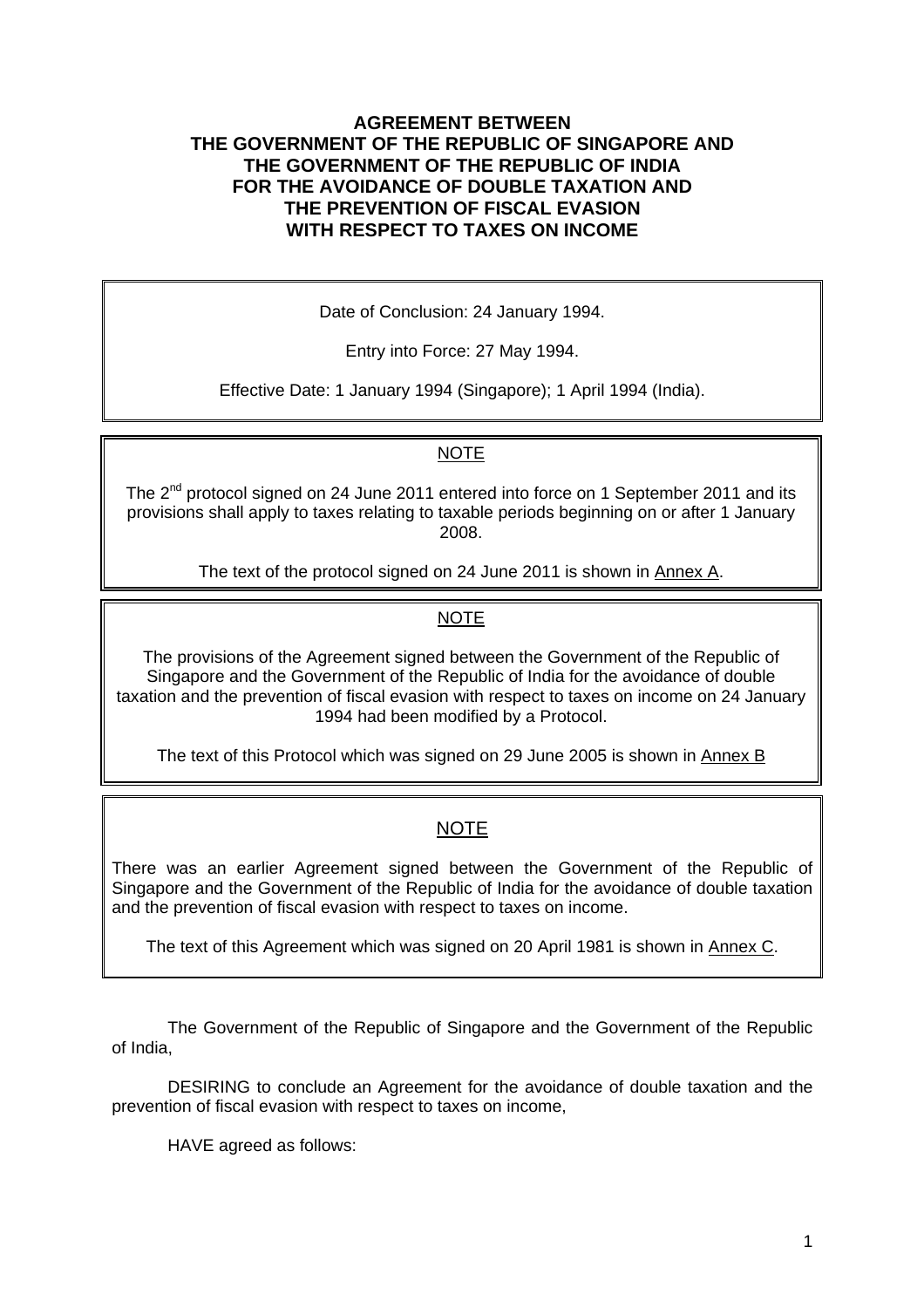## **ARTICLE 1 - PERSONAL SCOPE**

This Agreement shall apply to persons who are residents of one or both of the Contracting States.

## **ARTICLE 2 - TAXES COVERED**

- 1. The taxes to which this Agreement shall apply are:
	- (a) in India:

income-tax including any surcharge thereon

(hereinafter referred to as "Indian tax");

(b) in Singapore:

the income tax

(hereinafter referred to as "Singapore tax").

2. The Agreement shall also apply to any identical or substantially similar taxes which are imposed by either Contracting State after the date of signature of the present Agreement in addition to, or in place of, the taxes referred to in paragraph 1. The competent authorities of the Contracting States shall notify each other of any substantial changes which are made in their respective taxation laws.

## **ARTICLE 3 - GENERAL DEFINITIONS**

- 1. In this Agreement, unless the context otherwise requires:
	- (a) the term "India" means the territory of India and includes the territorial sea and airspace above it, as well as any other maritime zone in which India has sovereign rights, other rights and jurisdictions, according to the Indian law and in accordance with international law;
	- (b) the term "Singapore" means the Republic of Singapore;
	- (c) the terms "a Contracting State" and "the other Contracting State" mean India or Singapore as the context requires;
	- (d) the term "company" means any body corporate or any entity which is treated as a company or body corporate under the taxation laws in force in the respective Contracting States;
	- (e) the term "competent authority" means, in the case of India, the Central Government in the Ministry of Finance (Department of Revenue) or their authorised representative; and in the case of Singapore, the Minister for Finance or his authorised representative;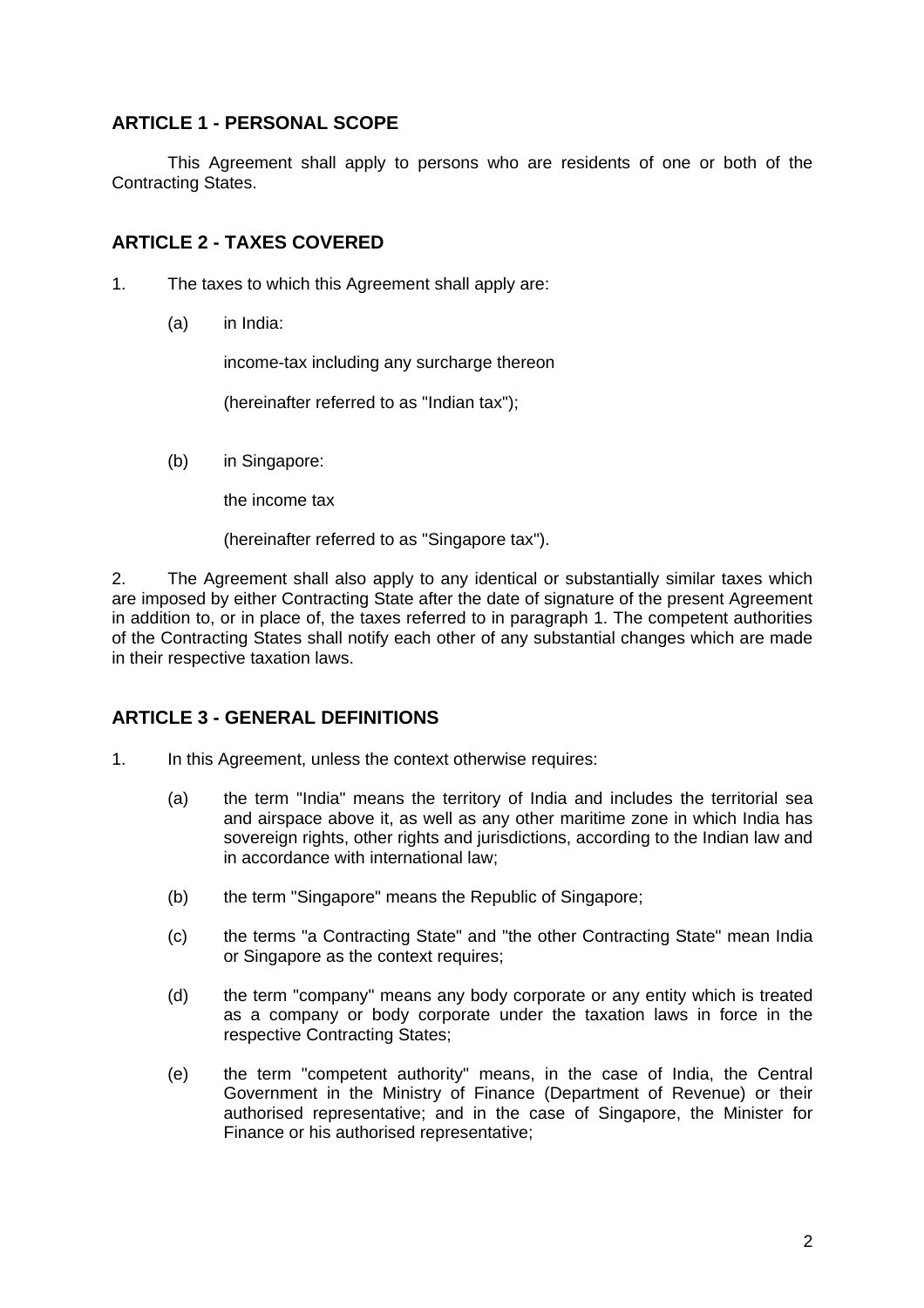- (f) the terms "enterprise of a Contracting State" and "enterprise of the other Contracting State" mean respectively an enterprise carried on by a resident of a Contracting State and an enterprise carried on by a resident of the other Contracting State;
- (g) the term "fiscal year" means:
	- (i) in the case of India, "previous year" as defined under section 3 of the Income-tax Act, 1961;
	- (ii) in the case of Singapore, calendar year;
- (h) the term "international traffic" means any transport by a ship or aircraft operated by an enterprise of a Contracting State, except when the ship or aircraft is operated solely between places in the other Contracting State;
- (i) the term "national" means any individual, possessing the nationality of a Contracting State and any legal person, partnership or association deriving its status as such from the laws in force in the Contracting State;
- (j) the term "person" includes an individual, a company, a body of persons and any other entity which is treated as a taxable unit under the taxation laws in force in the respective Contracting States;
- (k) the term "tax" means Indian tax or Singapore tax, as the context requires, but shall not include any amount which is payable in respect of any default or omission in relation to the taxes to which this Agreement applies or which represents a penalty imposed relating to those taxes.

2. As regards the application of the Agreement by a Contracting State, any term not defined therein shall, unless the context otherwise requires, have the meaning which it has under the law of that State concerning the taxes to which the Agreement applies.

# **ARTICLE 4 - RESIDENT**

1. For the purposes of this Agreement, the term "resident of a Contracting State" means any person who is a resident of a Contracting State in accordance with the taxation laws of that State.

2. Where, by reason of the provisions of paragraph 1, an individual is a resident of both Contracting States, then his status shall be determined as follows:

- (a) he shall be deemed to be a resident of the State in which he has a permanent home available to him; if he has a permanent home available to him in both States, he shall be deemed to be a resident of the State with which his personal and economic relations are closer (centre of vital interests);
- (b) if the State in which he has his centre of vital interests cannot be determined, or if he has not a permanent home available to him in either State, he shall be deemed to be a resident of the State in which he has an habitual abode;
- (c) if he has an habitual abode in both States or in neither of them, he shall be deemed to be a resident of the State of which he is a national;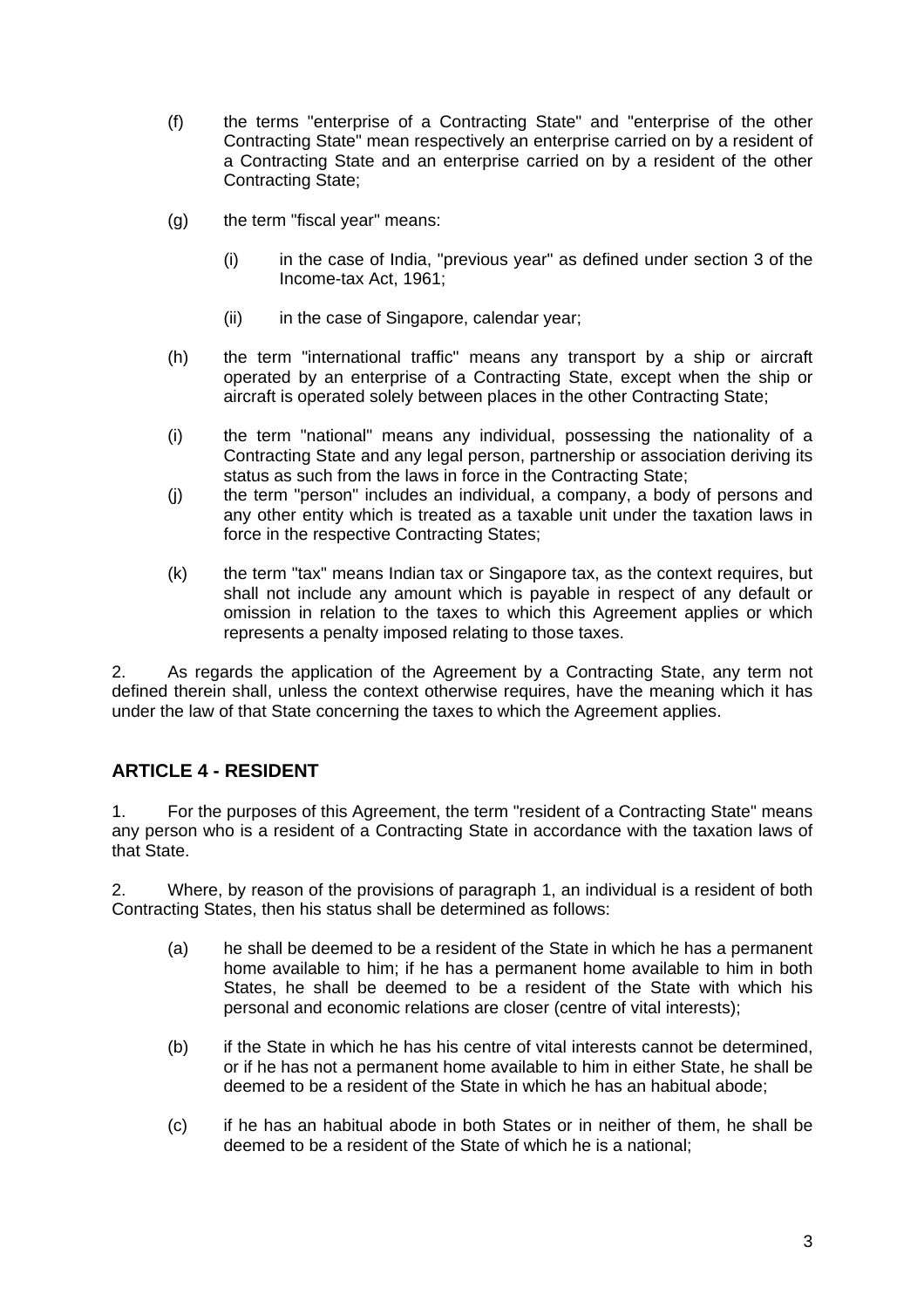(d) if he is a national of both States or of neither of them, the competent authorities of the Contracting States shall settle the question by mutual agreement.

3. Where, by reason of the provisions of paragraph 1, a person other than an individual is a resident of both Contracting States, then it shall be deemed to be a resident of the State in which its place of effective management is situated.

## **ARTICLE 5 - PERMANENT ESTABLISHMENT**

1. For the purposes of this Agreement, the term "permanent establishment" means a fixed place of business through which the business of the enterprise is wholly or partly carried on.

2. The term "permanent establishment" includes especially:

- (a) a place of management;
- (b) a branch;
- (c) an office;
- (d) a factory;
- (e) a workshop;
- (f) a mine, an oil or gas well, a quarry or any other place of extraction of natural resources;
- (g) a warehouse in relation to a person providing storage facilities for others;
- (h) a farm, plantation or other place where agriculture, forestry, plantation or related activities are carried on;
- (i) premises used as a sales outlet or for soliciting and receiving orders;
- (j) an installation or structure used for the exploration or exploitation of natural resources but only if so used for a period of more than 120 days in any fiscal year.

3. A building site or construction, installation or assembly project constitutes a permanent establishment only if it continues for a period of more than 183 days in any fiscal year.

4. An enterprise shall be deemed to have a permanent establishment in a Contracting State and to carry on business through that permanent establishment if it carries on supervisory activities in that Contracting State for a period of more than 183 days in any fiscal year in connection with a building site or construction, installation or assembly project which is being undertaken in that Contracting State.

5. Notwithstanding the provisions of paragraph 3 and 4, an enterprise shall be deemed to have a permanent establishment in a Contracting State and to carry on business through that permanent establishment if it provides services or facilities in that Contracting State for a period of more than 183 days in any fiscal year in connection with the exploration, exploitation or extraction of mineral oils in that Contracting State.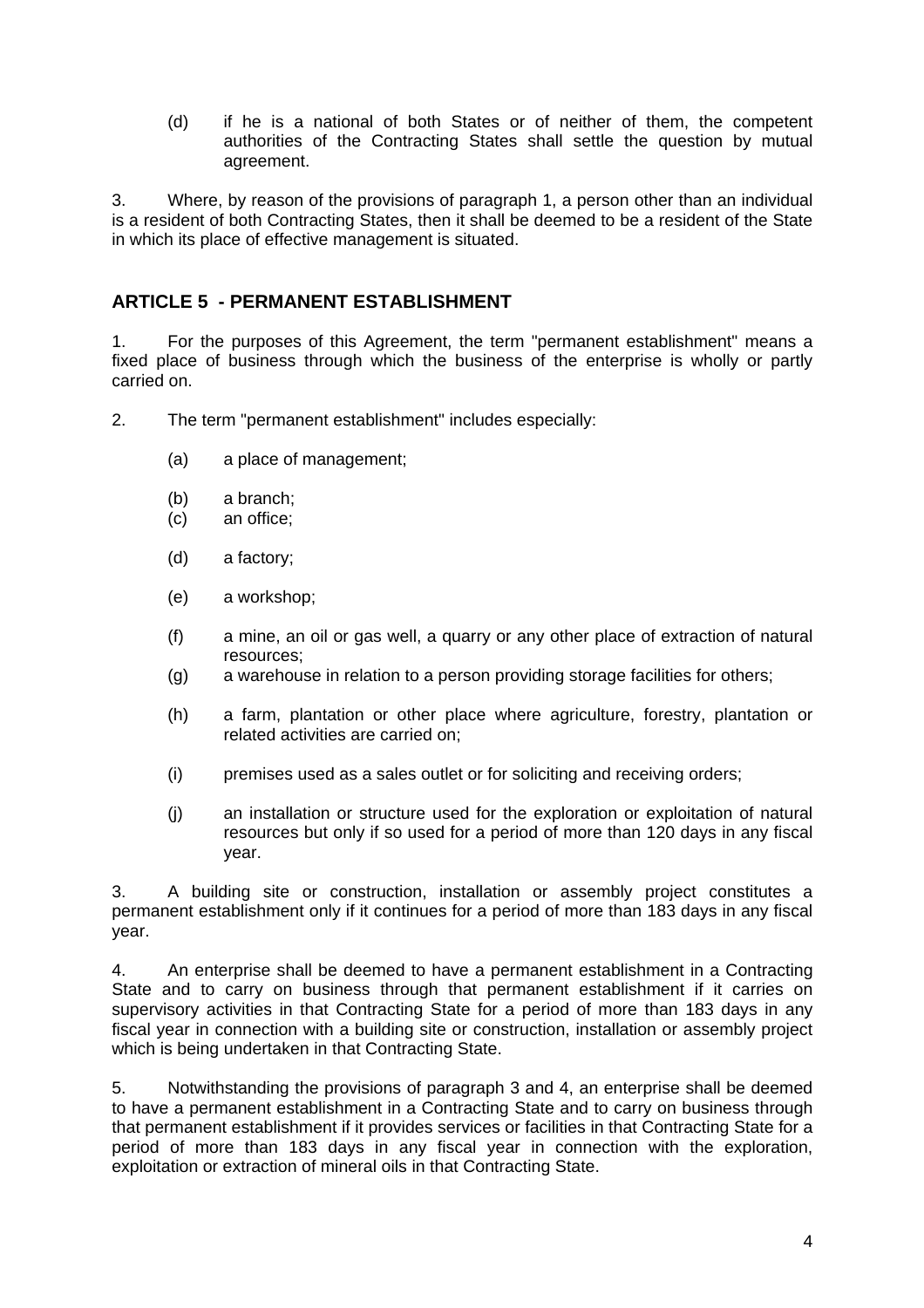6. An enterprise shall be deemed to have a permanent establishment in a Contracting State if it furnishes service, other than services referred to in paragraphs 4 and 5 of this Article and technical services as defined in Article 12, within a Contracting State through employees or other personnel, but only if:

- (a) activities of that nature continue within that Contracting State for a period or periods aggregating more than 90 days in any fiscal year; or
- (b) activities are performed for a related enterprise (within the meaning of Article 9 of this Agreement) for a period or periods aggregating more than 30 days in any fiscal year.

7. Notwithstanding the preceding provisions of this Article, the term "permanent establishment" shall be deemed not to include:

- (a) the use of facilities solely for the purpose of storage, display or occasional delivery of goods or merchandise belonging to the enterprise;
- (b) the maintenance of a stock of goods or merchandise belonging to the enterprise solely for the purpose of storage, display or occasional delivery;
- (c) the maintenance of a stock of goods or merchandise belonging to the enterprise solely for the purpose of processing by another enterprise;
- (d) the maintenance of a fixed place of business solely for the purpose of purchasing goods or merchandise, or of collecting information, for the enterprise;
- (e) the maintenance of a fixed place of business solely for the purpose of advertising, for the supply of information, for scientific research, or for similar activities which have a preparatory or auxiliary character, for the enterprise.

However, the provisions of subparagraphs (a) to (e) shall not be applicable where the enterprise maintains any other fixed place of business in the other Contracting State through which the business of the enterprise is wholly or partly carried on.

8. Notwithstanding the provisions of paragraphs 1 and 2, where a person - other than an agent of an independent status to whom paragraph 9 applies - is acting in a Contracting State on behalf of an enterprise of the other Contracting State that enterprise shall be deemed to have a permanent establishment in the first-mentioned State, if:

- (a) he has and habitually exercises in that State an authority to conclude contracts on behalf of the enterprise, unless his activities are limited to the purchase of goods or merchandise for the enterprise;
- (b) he has no such authority, but habitually maintains in the first-mentioned State a stock of goods or merchandise from which he regularly delivers goods or merchandise on behalf of the enterprise; or
- (c) he habitually secures orders in the first-mentioned State, wholly or almost wholly for the enterprise itself or for the enterprise and other enterprises controlling, controlled by, or subject to the same common control, as that enterprise.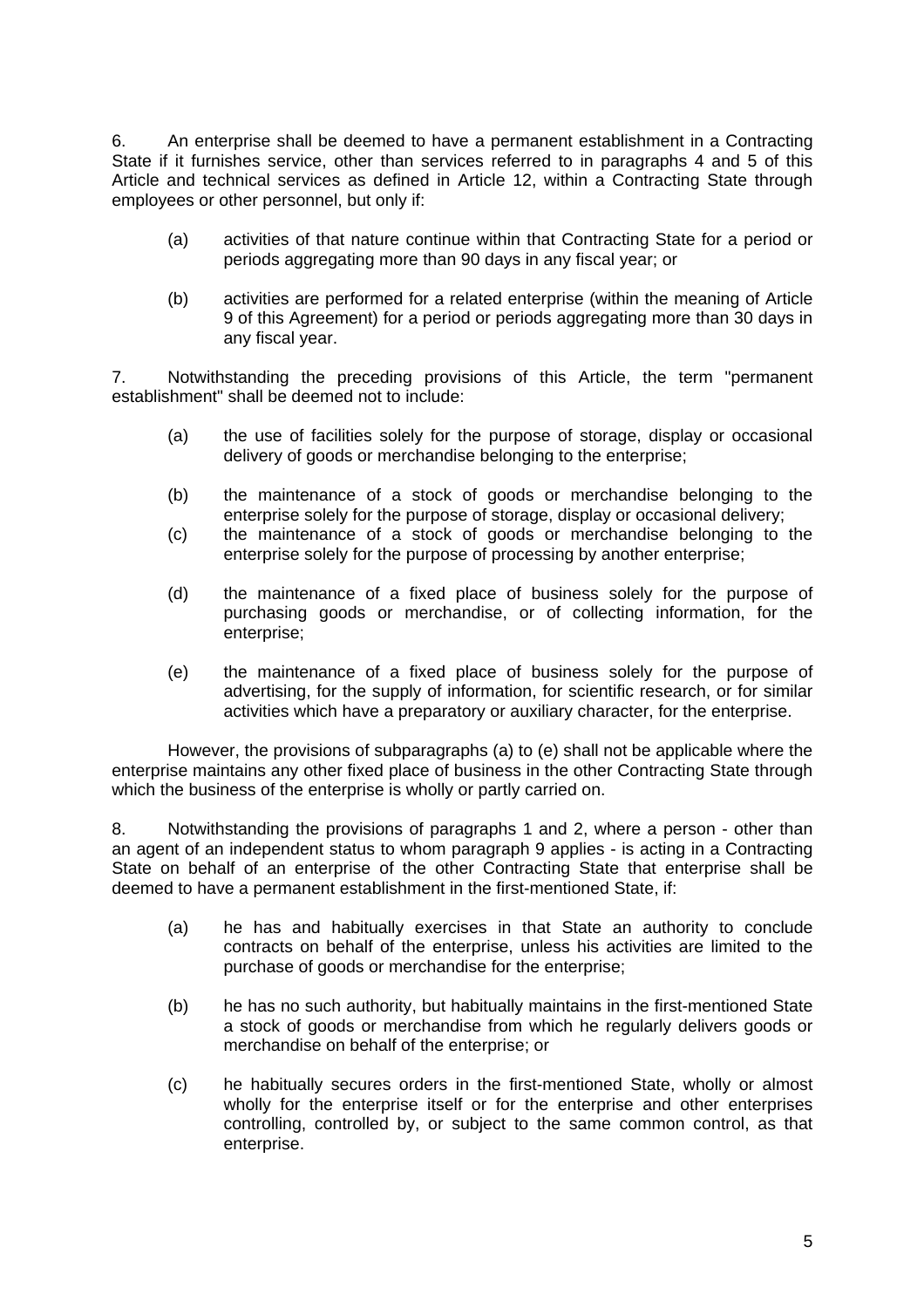9. An enterprise of a Contracting State shall not be deemed to have a permanent establishment in the other Contracting State merely because it carries on business in that other State through a broker, general commission agent or any other agent of an independent status provided that such persons are acting in the ordinary course of their business. However, when the activities of such an agent are devoted wholly or almost wholly on behalf of that enterprise itself or on behalf of that enterprise and other enterprises controlling, controlled by, or subject to the same common control, as that enterprise, he will not be considered an agent of an independent status within the meaning of this paragraph.

10. The fact that a company which is a resident of a Contracting State controls or is controlled by a company which is a resident of the other Contracting State, or which carries on business in that other Contracting State (whether through a permanent establishment or otherwise), shall not of itself constitute either company a permanent establishment of the other.

# **ARTICLE 6 - INCOME FROM IMMOVABLE PROPERTY**

1. Income derived by a resident of a Contracting State from immovable property situated in the other Contracting State may be taxed in that other State.

2. The term "immovable property" shall have the meaning which it has under the law of the Contracting State in which the property in question is situated. The term shall in any case include property accessory to immovable property, livestock and equipment used in agriculture and forestry, rights to which the provisions of general law respecting landed property apply, usufruct of immovable property and rights to variable or fixed payments as consideration for the working of, or the right to work, mineral deposits, sources and other natural resources. Ships and aircraft shall not be regarded as immovable property.

3. The provisions of paragraph 1 shall also apply to income derived from the direct use, letting, or use in any other form of immovable property.

4. The provisions of paragraphs 1 and 3 shall also apply to the income from immovable property of an enterprise and to income from immovable property used for the performance of independent personal services.

# **ARTICLE 7 - BUSINESS PROFITS**

1. The profits of an enterprise of a Contracting State shall be taxable only in that State unless the enterprise carries on business in the other Contracting State through a permanent establishment situated therein. If the enterprise carries on business as aforesaid, the profits of the enterprise may be taxed in the other State but only so much of them as is directly or indirectly attributable to that permanent establishment.

2. Subject to the provisions of paragraph 3, where an enterprise of a Contracting State carries on business in the other Contracting State through a permanent establishment situated therein, there shall in each Contracting State be attributed to that permanent establishment the profits which it might be expected to make if it were a distinct and separate enterprise engaged in the same or similar activities under the same or similar conditions and dealing wholly independently with the enterprise of which it is a permanent establishment. In any case where the correct amount of profits attributable to a permanent establishment is incapable of determination or the determination thereof presents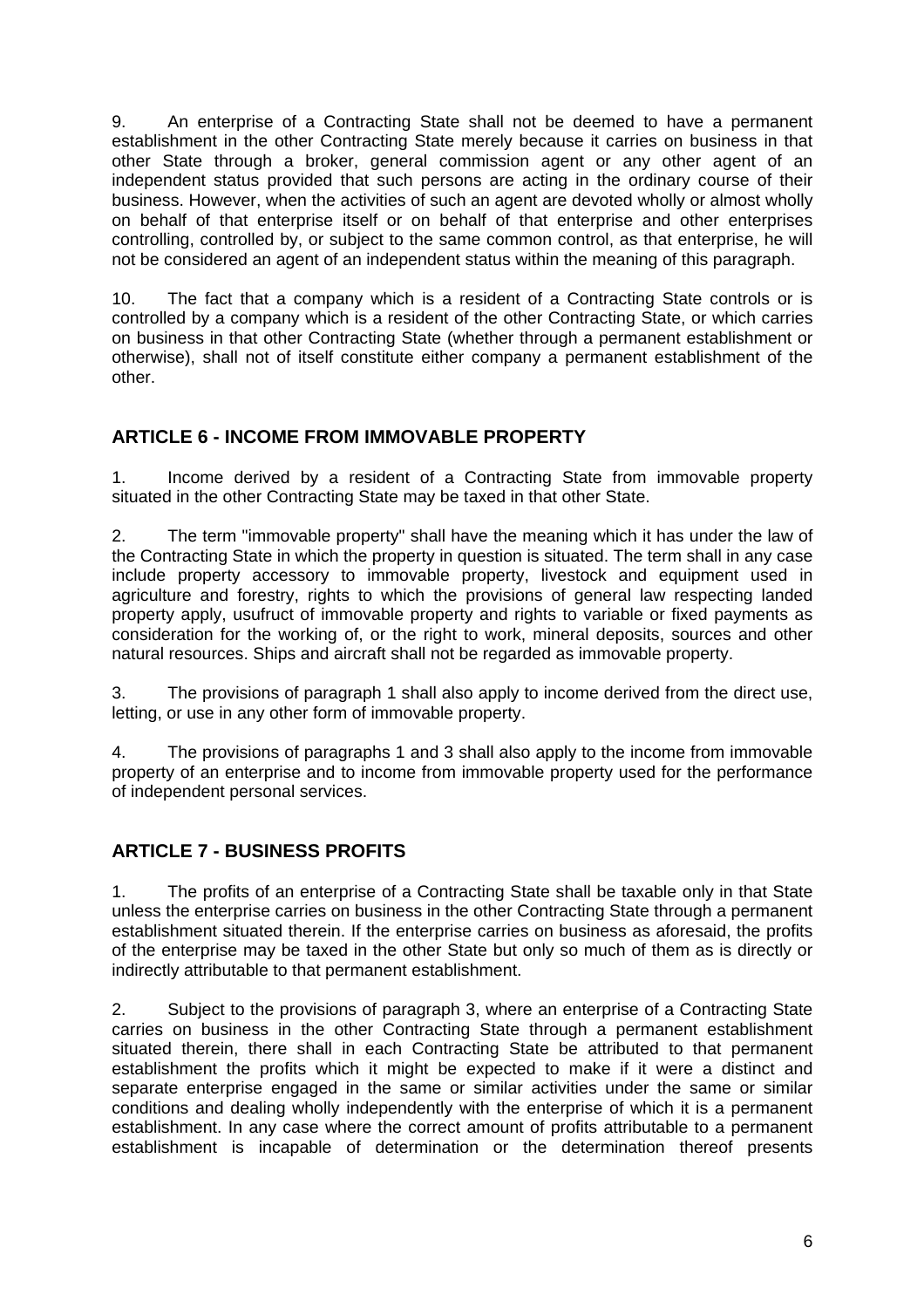exceptional difficulties, the profits attributable to the permanent establishment may be estimated on a reasonable basis.

3. In the determination of the profits of a permanent establishment, there shall be allowed as deductions expenses which are incurred for the purposes of the business of the permanent establishment including executive and general administrative expenses so incurred, whether in the State in which the permanent establishment is situated or elsewhere, in accordance with the provisions of and subject to the limitations of the taxation laws of that State.

4. Insofar as it has been customary in the Contracting State to determine the profits to be attributed to a permanent establishment on the basis of an apportionment of the total profits of the enterprise to its various parts, nothing in paragraph 2 shall preclude that Contracting State from determining the profits to be taxed by such an apportionment as may be customary; the method of apportionment adopted shall, however, be such that the result shall be in accordance with the principles contained in this Article.

5. No profits shall be attributed to a permanent establishment by reason of the mere purchase by that permanent establishment of goods or merchandise for the enterprise.

6. For the purposes of the preceding paragraphs, the profits to be attributed to the permanent establishment shall be determined by the same method year by year unless there is good and sufficient reason to the contrary.

7. Where profits include items of income which are dealt with separately in other Articles of this Agreement, then the provisions of those Articles shall not be affected by the provisions of this Article.

8. For the purpose of paragraph 1, the term "directly or indirectly attributable to the permanent establishment" includes profits arising from transactions in which the permanent establishment has been involved and such profits shall be regarded as attributable to the permanent establishment to the extent appropriate to the part played by the permanent establishment in those transactions, even if those transactions are made or placed directly with the overseas head office of the enterprise rather than with the permanent establishment.

# **ARTICLE 8 - SHIPPING AND AIR TRANSPORT**

1. Profits derived by an enterprise of a Contracting State from the operation of ships or aircraft in international traffic shall be taxable only in that State.

2. The provisions of paragraph 1 shall also apply to profits from the participation in a pool, a joint business or an international operating agency engaged in the operation of ships or aircraft.

3. Interest on funds connected with the operation of ships or aircraft in international traffic shall be regarded as profits derived from the operation of such ships or aircraft, and the provisions of Article 11 shall not apply in relation to such interest.

4. For the purposes of this Article, profits from the operation of ships or aircraft in international traffic shall mean profits derived from the transportation by sea or air of passengers, mail, livestock or goods carried on by the owners or lessees or charterers of the ships or aircraft, including profits from:

(a) the sale of tickets for such transportation on behalf of other enterprises;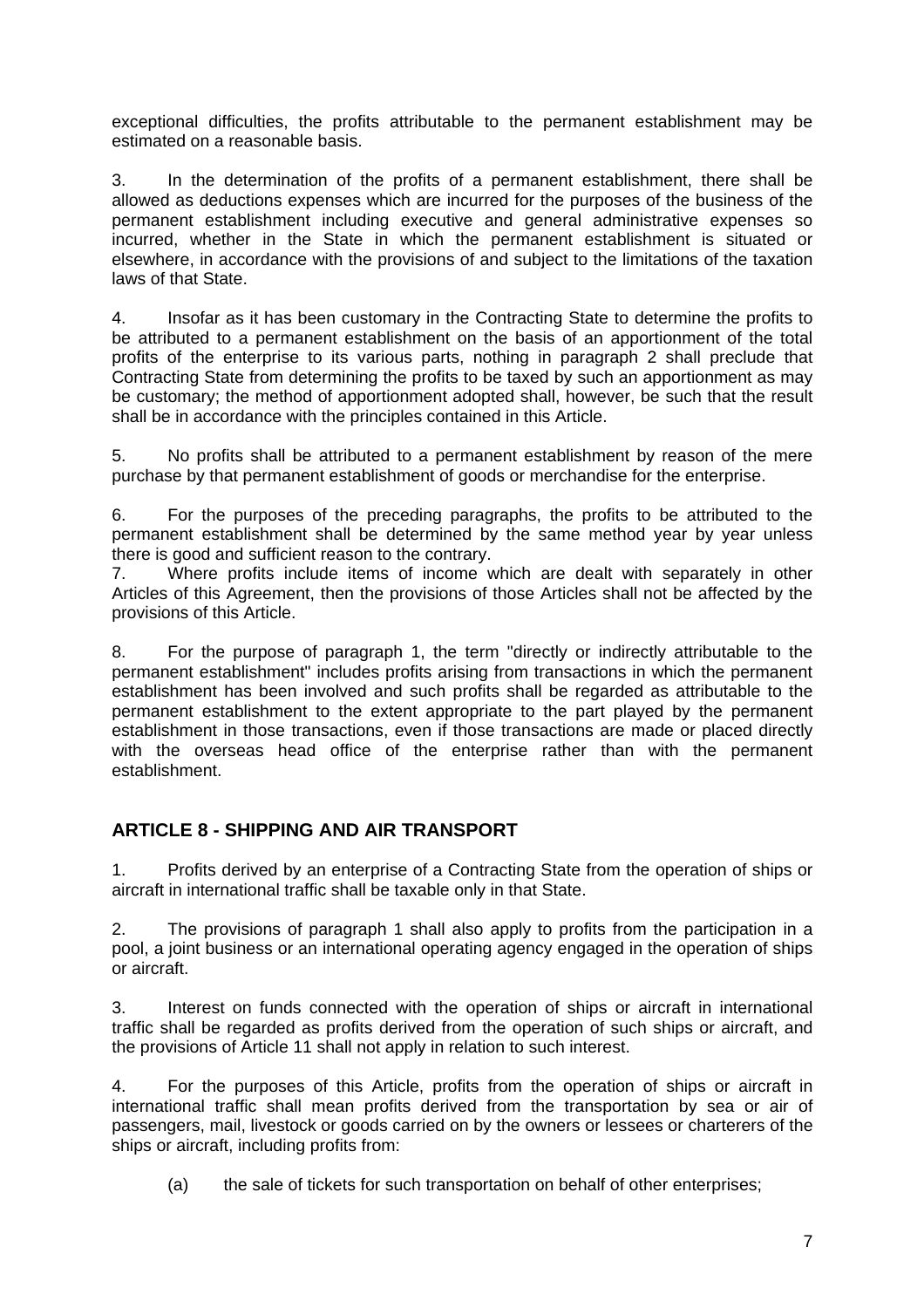- (b) the incidental lease of ships or aircraft used in such transportation;
- (c) the use, maintenance or rental of containers (including trailers and related equipment for the transport of containers) in connection with such transportation; and
- (d) any other activity directly connected with such transportation.

## **ARTICLE 9 - ASSOCIATED ENTERPRISES**

Where -

- (a) an enterprise of a Contracting State participates directly or indirectly in the management, control or capital of an enterprise of the other Contracting State, or
- (b) the same persons participate directly or indirectly in the management, control or capital of an enterprise of a Contracting State and an enterprise of the other Contracting State,

and in either case conditions are made or imposed between the two enterprises in their commercial or financial relations which differ from those which would be made between independent enterprises, then any profits which would, but for those conditions, have accrued to one of the enterprises, but, by reason of those conditions, have not so accrued, may be included in the profits of that enterprise and taxed accordingly.

# **ARTICLE 10 - DIVIDENDS**

1. Dividends paid by a company which is a resident of a Contracting State to a resident of the other Contracting State may be taxed in that other State.

2. However, such dividends may also be taxed in the Contracting State of which the company paying the dividends is a resident and according to the laws of that State, but if the recipient is the beneficial owner of the dividends, the tax so charged shall not exceed:

- (a) 10% of the gross amount of the dividends if the beneficial owner is a company which owns at least 25% of the shares of the company paying the dividends;
- (b) 15% of the gross amount of the dividends in all other cases.

This paragraph shall not affect the taxation of the company in respect of the profits out of which the dividends are paid.

3. Notwithstanding the provisions of paragraph 2 of this Article, as long as Singapore does not impose a tax on dividends in addition to the tax chargeable on the profits or income of a company, dividends paid by a company which is a resident of Singapore to a resident of India shall be exempt from any tax in Singapore which may be chargeable on dividends in addition to the tax chargeable on the profits or income of the company.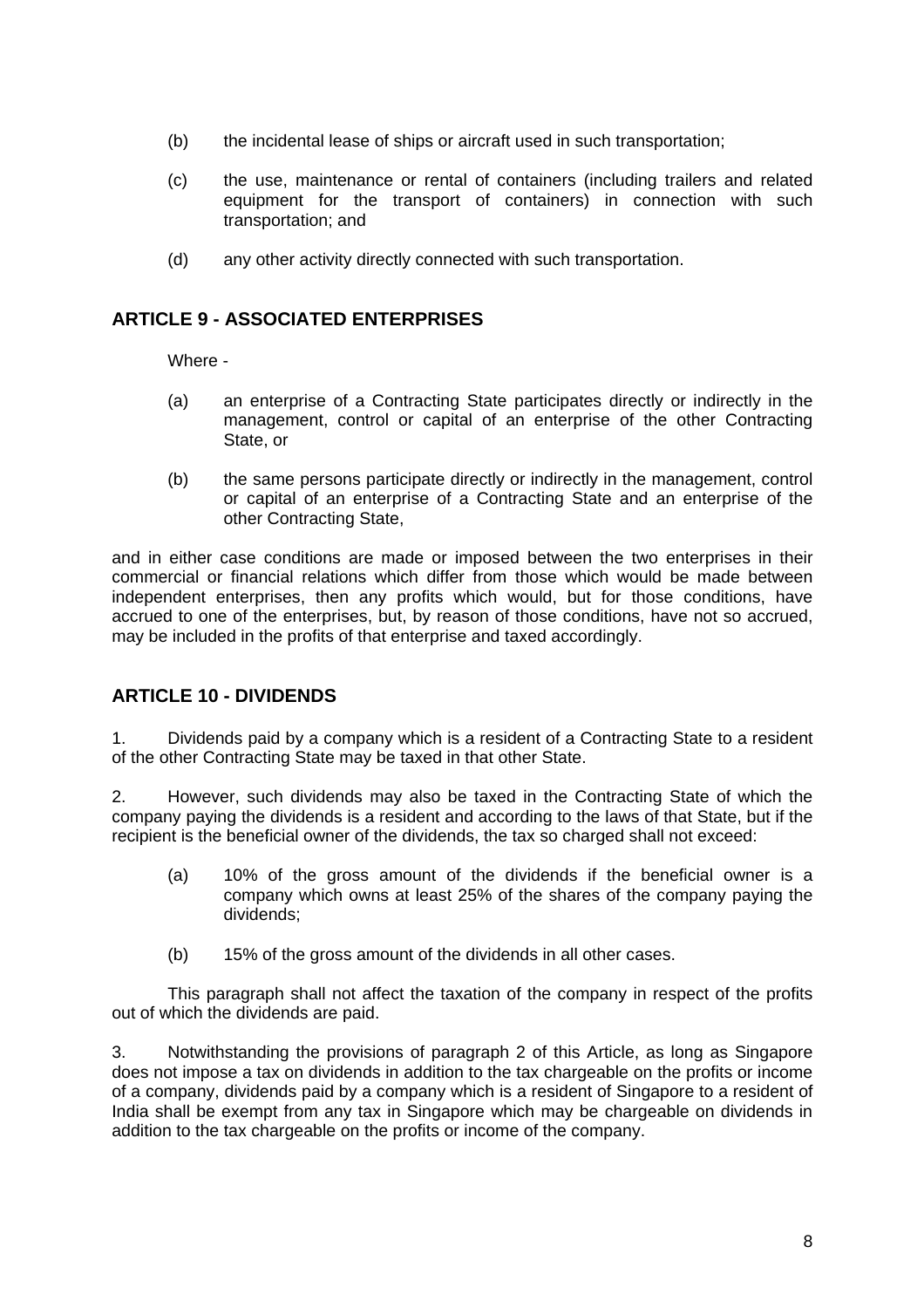4. The term "dividends" as used in this Article means income from shares or other rights, not being debt-claims, participating in profits, as well as income from other corporate rights which is subjected to the same taxation treatment as income from shares by the laws of the State of which the company making the distribution is a resident.

5. The provisions of paragraphs 1 and 2 shall not apply if the beneficial owner of the dividends, being a resident of a Contracting State, carries on business in the other Contracting State of which the company paying the dividends is a resident, through a permanent establishment situated therein or performs in that other State independent personal services from a fixed base situated therein, and the holding in respect of which the dividends are paid is effectively connected with such permanent establishment or fixed base. In such case, the provisions of Article 7, or Article 14, as the case may be, shall apply.

6. Where a company which is a resident of a Contracting State derives profits or income from the other Contracting State, that other State may not impose any tax on the dividends paid by the company except in so far as such dividends are paid to a resident of that other State or so far as the holding in respect of which the dividends are paid is effectively connected with a permanent establishment or a fixed base situated in that other State, nor subject the company's undistributed profits to a tax on the company's undistributed profits, even if the dividends paid or the undistributed profits consist wholly or partly of profits or income arising in such other State.

7.

- (a) Dividends shall be deemed to arise in India if they are paid by a company which is a resident of India.
- (b) Dividends shall be deemed to arise in Singapore:
	- (i) if they are paid by a company which is a resident of Singapore; or
	- (ii) if they are paid by a company which is a resident of Malaysia out of profits arising in Singapore and qualifying as dividends arising in Singapore under Article VII of the Agreement for the Avoidance of Double Taxation between Singapore and Malaysia signed on 26th December 1968.

# **ARTICLE 11 - INTEREST**

1. Interest arising in a Contracting State and paid to a resident of the other Contracting State may be taxed in that other State.

2. However, such interest may also be taxed in the Contracting State in which it arises, and according to the laws of that State, but if the beneficial owner of the interest is a resident of the other Contracting State, the tax so charged shall not exceed:

- (a) 10% of the gross amount of the interest if such interest is paid on a loan granted by a bank carrying on a bona fide banking business or by a similar financial institution (including an insurance company);
- (b) 15% of the gross amount of the interest in all other cases.

3. The term "interest" as used in this Article means income from debt-claims of every kind, whether or not secured by mortgage and whether or not carrying a right to participate in the debtor's profits; and in particular, income from government securities and income from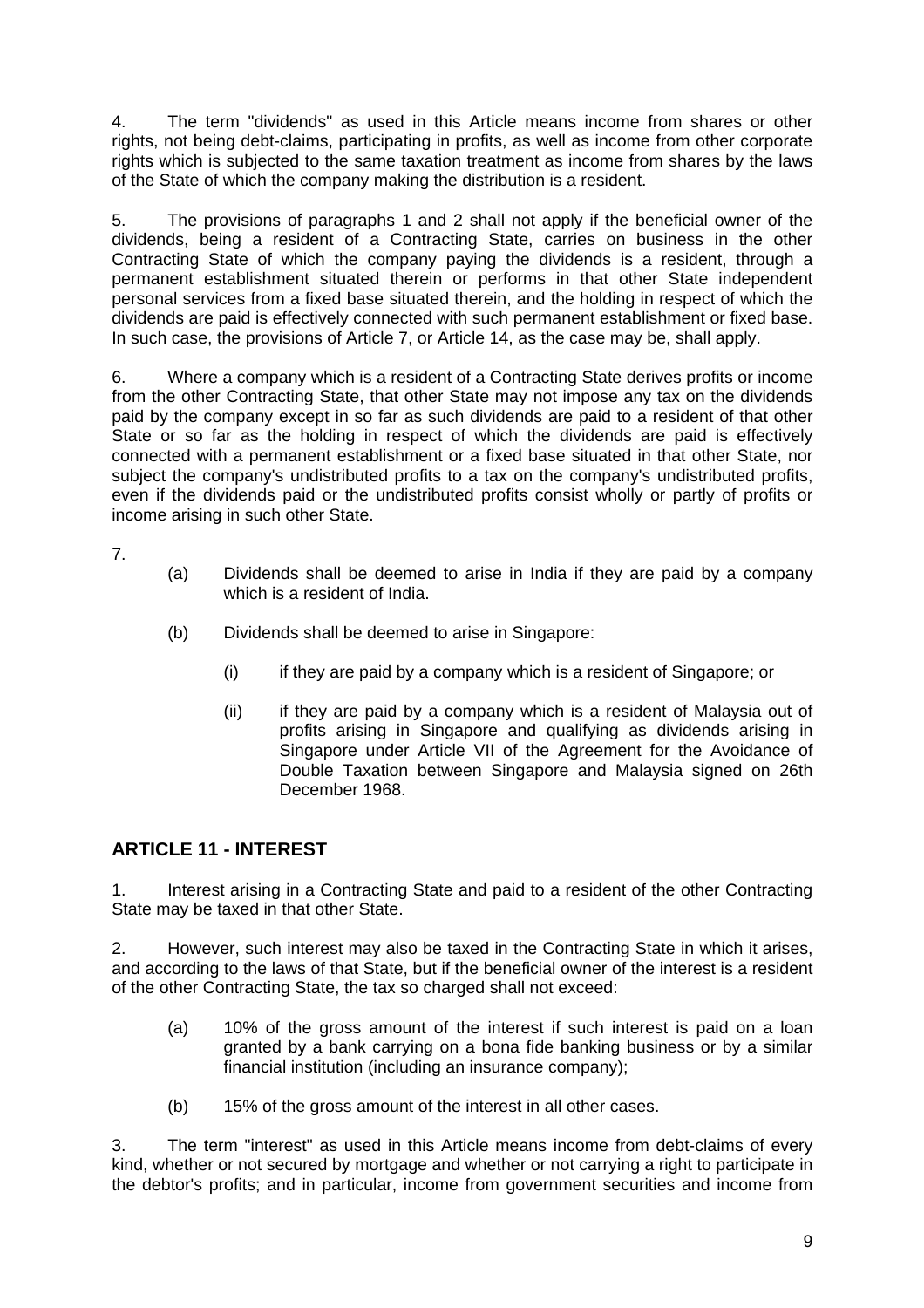bonds or debentures, including premiums and prizes attaching to such securities, bonds or debentures. Penalty charges for late payment shall not be regarded as interest for the purpose of this Article.

4. The provisions of paragraphs 1 and 2 shall not apply if the beneficial owner of the interest, being a resident of a Contracting State, carries on business in the other Contracting State in which the interest arises, through a permanent establishment situated therein, or performs in that other State independent personal services from a fixed base situated therein, and the debt-claim in respect of which the interest paid is effectively connected with such permanent establishment or fixed base. In such case, the provisions of Article 7 or Article 14, as the case may be, shall apply.

5. Interest shall be deemed to arise in a Contracting State when the payer is that Contracting State itself, a political subdivision, a local authority, a statutory body or a resident of that State. Where, however, the person paying the interest, whether he is a resident of a Contracting State or not, has in a Contracting State a permanent establishment or a fixed base in connection with which the indebtedness on which the interest is paid was incurred, and such interest is borne by such permanent establishment or fixed base, then such interest shall be deemed to arise in the Contracting State in which the permanent establishment or fixed base is situated.

6. Where, by reason of a special relationship between the payer and the beneficial owner or between both of them and some other person, the amount of the interest, having regard to the debt-claim for which it is paid, exceeds the amount which would have been agreed upon by the payer and the beneficial owner in the absence of such relationship, the provisions of this Article shall apply to the last-mentioned amount. In such case, the excess part of the payments shall remain taxable according to the laws of each Contracting State, due regard being had to the other provisions of this Agreement.

# **ARTICLE 12 - ROYALTIES AND FEES FOR TECHNICAL SERVICES**

1. Royalties and fees for technical services arising in a Contracting State and paid to a resident of the other Contracting State may be taxed in that other State.

2. However, such royalties and fees for technical services may also be taxed in the Contracting State in which they arise and according to the laws of that State, but if the recipient is the beneficial owner of the royalties or fees for technical services, the tax so charged shall not exceed:

- (a) in the case of royalties referred to in paragraph 3(a) and fees for technical services as defined in this Article (other than services described in subparagraph (b) of this paragraph), 15% of the gross amount of the royalties and fees;
- (b) in the case of royalties referred to in paragraph 3(b) and fees for technical services as defined in this Article that are ancillary and subsidiary to the enjoyment of property for which royalties under paragraph 3(b) are received, 10% of the gross amount of the royalties and fees.

3. The term "royalties" as used in this Article means payments of any kind received as a consideration for the use of, or the right to use: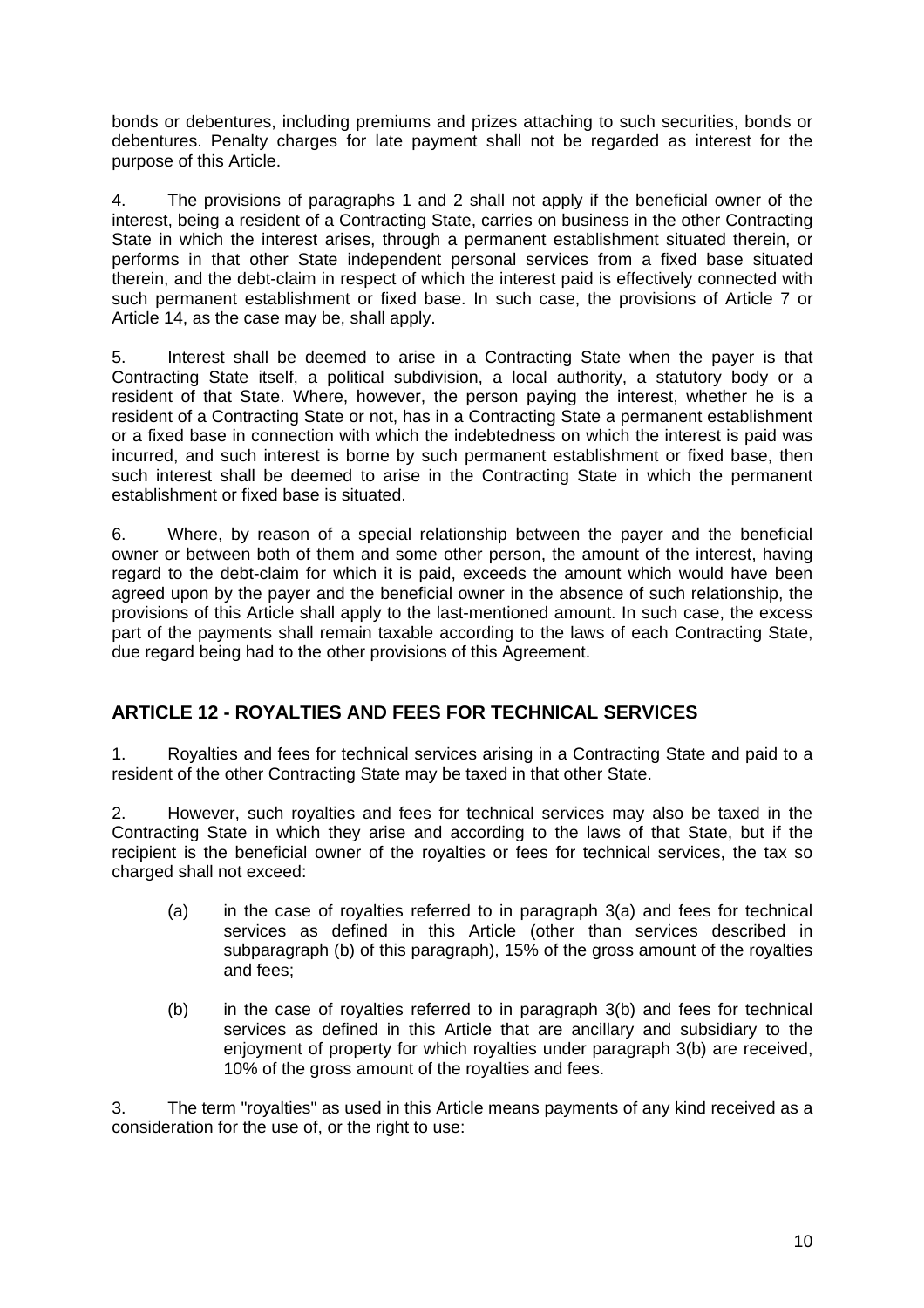- (a) any copyright of a literary, artistic or scientific work, including cinematograph films or films or tapes used for radio or television broadcasting, any patent, trade mark, design or model, plan, secret formula or process, or for information concerning industrial, commercial or scientific experience, including gains derived from the alienation of any such right, property or information;
- (b) any industrial, commercial or scientific equipment, other than payments derived by an enterprise from activities described in paragraph 4(b) or 4(c) of Article 8.

4. The term "fees for technical services" as used in this Article means payments of any kind to any person in consideration for services of a managerial, technical or consultancy nature (including the provision of such services through technical or other personnel) if such services:

- (a) are ancillary and subsidiary to the application or enjoyment of the right, property or information for which a payment described in paragraph 3 is received; or
- (b) make available technical knowledge, experience, skill, know-how or processes, which enables the person acquiring the services to apply the technology contained therein; or
- (c) consist of the development and transfer of a technical plan or technical design, but excludes any service that does not enable the person acquiring the service to apply the technology contained therein.

For the purposes of (b) and (c) above, the person acquiring the service shall be deemed to include an agent, nominee, or transferee of such person.

5. Notwithstanding paragraph 4, "fees for technical services" does not include payments:

- (a) for services that are ancillary and subsidiary, as well as inextricably and essentially linked, to the sale of property other than a sale described in paragraph 3(a);
- (b) for services that are ancillary and subsidiary to the rental of ships, aircraft, containers or other equipment used in connection with the operation of ships or aircraft in international traffic;
- (c) for teaching in or by educational institutions;
- (d) for services for the personal use of the individual or individuals making the payment;
- (e) to an employee of the person making the payments or to any individual or firm of individuals (other than a company) for professional services as defined in Article 14;
- (f) for services rendered in connection with an installation or structure used for the exploration or exploitation of natural resources referred to in paragraph 2(j) of Article 5;
- (g) for services referred to in paragraphs 4 and 5 of Article 5.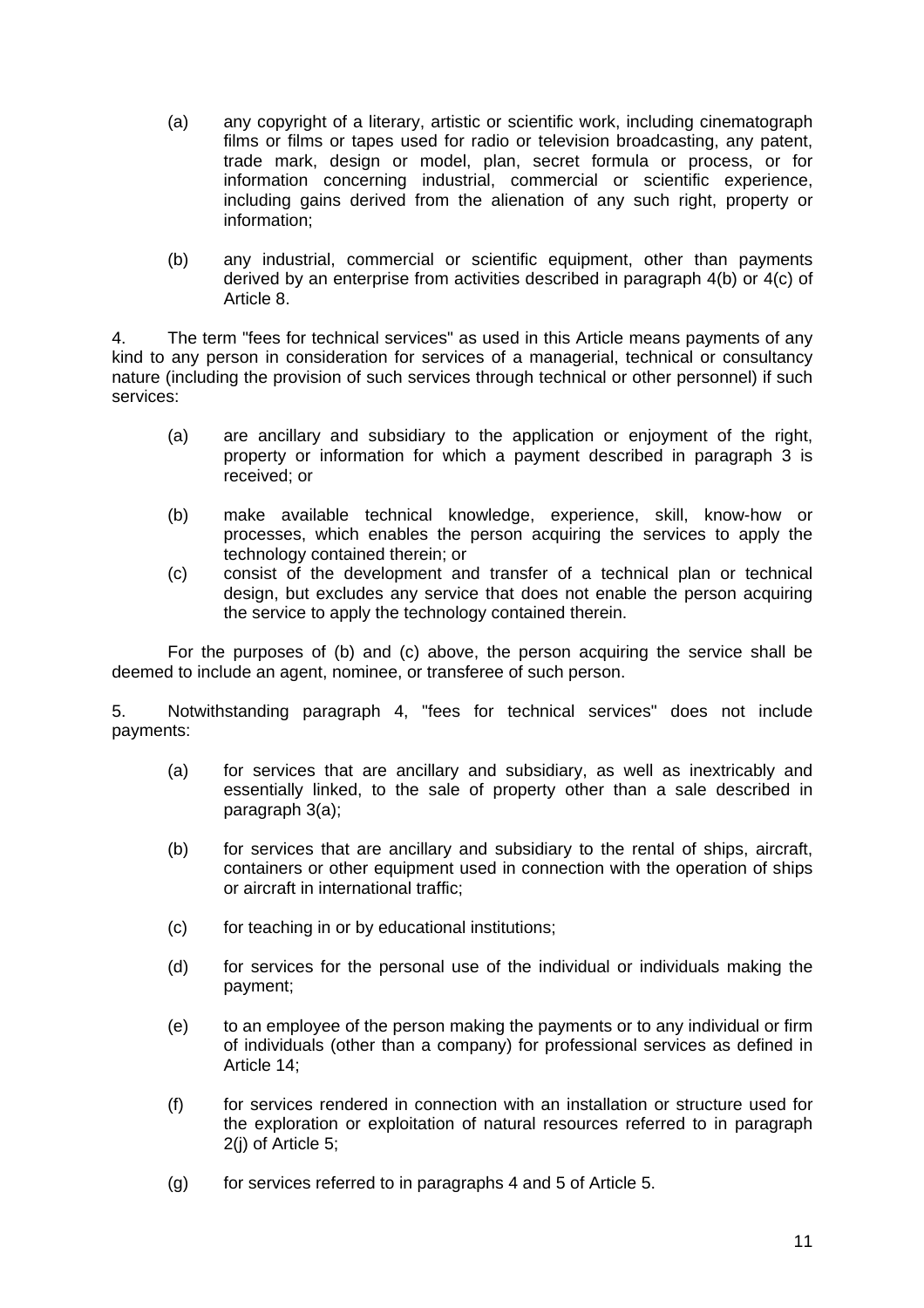6. The provisions of paragraphs 1 and 2 shall not apply if the beneficial owner of the royalties or fees for technical services, being a resident of a Contracting State, carries on business in the other Contracting State in which the royalties or fees for technical services arise, through a permanent establishment situated therein, or performs in that other State independent personal services from a fixed base situated therein, and the right, property or contract in respect of which the royalties or fees for technical services are paid is effectively connected with such permanent establishment or fixed base. In such case, the provisions of Article 7 or Article 14, as the case may be, shall apply.

7. Royalties and fees for technical services shall be deemed to arise in a Contracting State when the payer is that State itself, a political subdivision, a local authority, a statutory body or a resident of that State. Where, however, the person paying the royalties or fees for technical services, whether he is a resident of a Contracting State or not, has in a Contracting State a permanent establishment or a fixed base in connection with which the liability to pay the royalties or fees for technical services was incurred, and such royalties or fees for technical services are borne by such permanent establishment or fixed base, then such royalties or fees for technical services shall be deemed to arise in the State in which the permanent establishment or fixed base is situated.

8. Where, by reason of a special relationship between the payer and the beneficial owner or between both of them and some other person, the amount of royalties or fees for technical services paid exceeds the amount which would have been paid in the absence of such relationship, the provisions of this Article shall apply only to the last-mentioned amount. In such case, the excess part of the payments shall remain taxable according to the laws of each Contracting State, due regard being had to the other provisions of this Agreement.

# **ARTICLE 13 - CAPITAL GAINS**

1. Gains derived by a resident of a Contracting State from the alienation of immovable property, referred to in Article 6, and situated in the other Contracting State may be taxed in that other State.

2. Gains from the alienation of movable property forming part of the business property of a permanent establishment which an enterprise of a Contracting State has in the other Contracting State or of movable property pertaining to a fixed base available to a resident of a Contracting State in the other Contracting State for the purpose of performing independent personal services, including such gains from the alienation of such a permanent establishment (alone or together with the whole enterprise) or of such fixed base, may be taxed in that other State.

3. Gains from the alienation of ships or aircraft operated in international traffic or movable property pertaining to the operation of such ships or aircraft shall be taxable only in the Contracting State of which the alienator is a resident.

4. Gains from the alienation of shares of the capital stock of a company the property of which consists principally, directly or indirectly, of immovable property situated in a Contracting State may be taxed in that State.

5. Gains from the alienation of shares other than those mentioned in paragraph 4 in a company which is a resident of a Contracting State may be taxed in that State.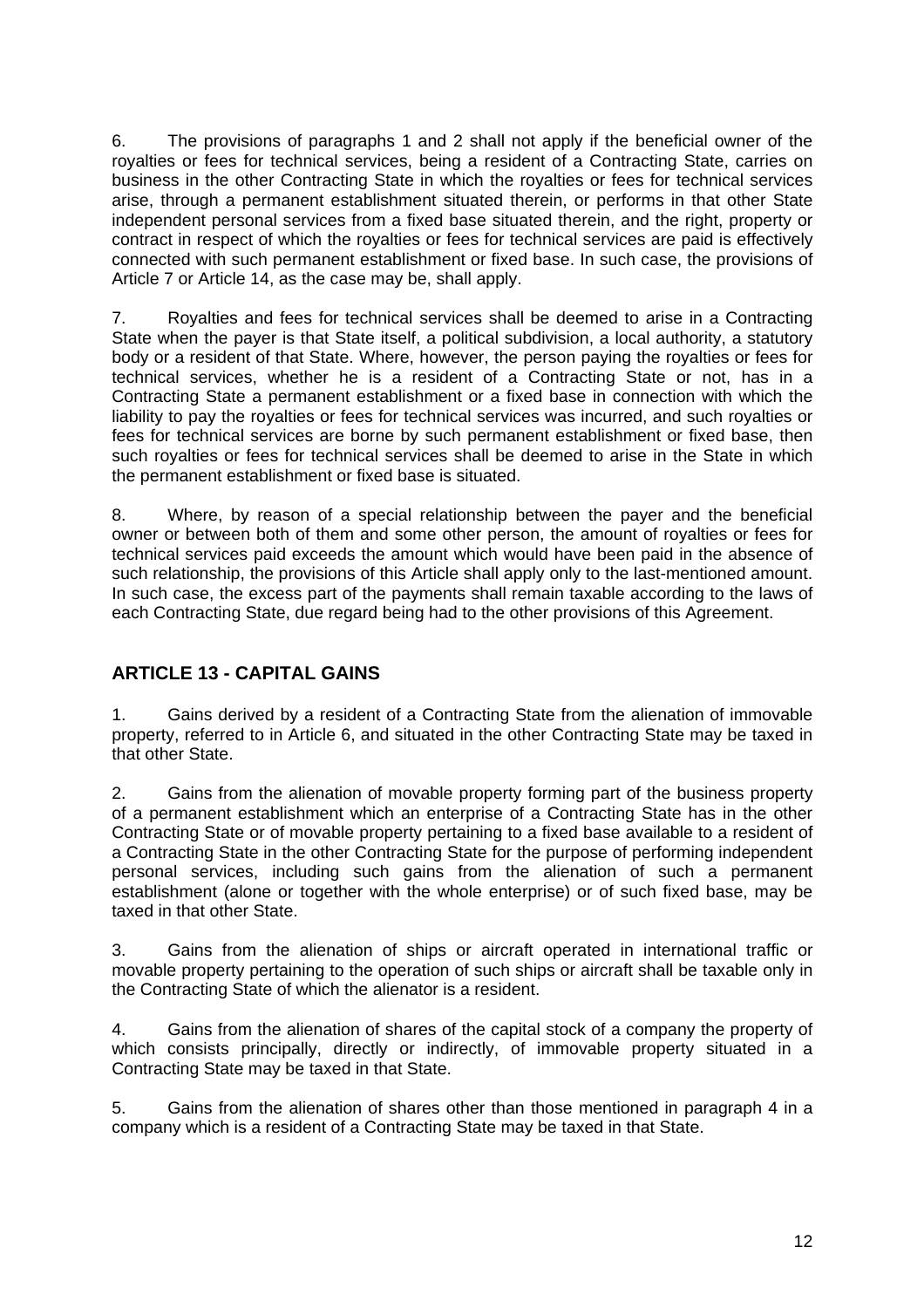6. Gains from the alienation of any property other than that mentioned in paragraphs 1, 2, 3, 4 and 5 of this Article and paragraph 3(b) of Article 12 shall be taxable only in the Contracting State of which the alienator is a resident.

# **ARTICLE 14 - INDEPENDENT PERSONAL SERVICES**

1. Income derived by an individual who is a resident of a Contracting State from the performance of professional services or other independent activities of a similar character shall be taxable only in that State except in the following circumstances when such income may also be taxed in the other Contracting State:

- (a) if he has a fixed base regularly available to him in the other Contracting State for the purpose of performing his activities; in that case, only so much of the income as is attributable to that fixed base may be taxed in that other State; or
- (b) if his stay in the other Contracting State is for a period or periods amounting to or exceeding in the aggregate 90 days in the relevant fiscal year; in that case, only so much of the income as is derived from his activities performed in that other State may be taxed in that other State.

2. The term "professional services" includes independent scientific, literary, artistic, educational or teaching activities, as well as the independent activities of physicians, surgeons, lawyers, engineers, architects, dentists and accountants.

# **ARTICLE 15 - DEPENDENT PERSONAL SERVICES**

1. Subject to the provisions of Articles 16, 18, 19, 20 and 21, salaries, wages and other similar remuneration derived by a resident of a Contracting State in respect of an employment shall be taxable only in that State unless the employment is exercised in the other Contracting State. If the employment is so exercised, such remuneration as is derived therefrom may be taxed in that other State.

2. Notwithstanding the provisions of paragraph 1, remuneration derived by a resident of a Contracting State in respect of an employment exercised in the other Contracting State shall be taxable only in the first-mentioned State if:

- (a) the recipient is present in the other State for a period or periods not exceeding in the aggregate 183 days in the relevant fiscal year; and
- (b) the remuneration is paid by, or on behalf of, an employer who is not a resident of the other State; and
- (c) the remuneration is not borne by a permanent establishment or a fixed base which the employer has in the other State.

3. In the case of a recipient who satisfies all the conditions under subparagraphs (a), (b) and (c) of paragraph 2, if his remuneration is deductible as an expense against fees for technical services (dealt with under Article 12) derived by his employer and the employer has no permanent establishment in the other Contracting State, the remuneration may, notwithstanding the provisions of paragraph 2, be taxed in that State. In such case, the tax so charged shall not exceed 15% of the gross amount of the remuneration.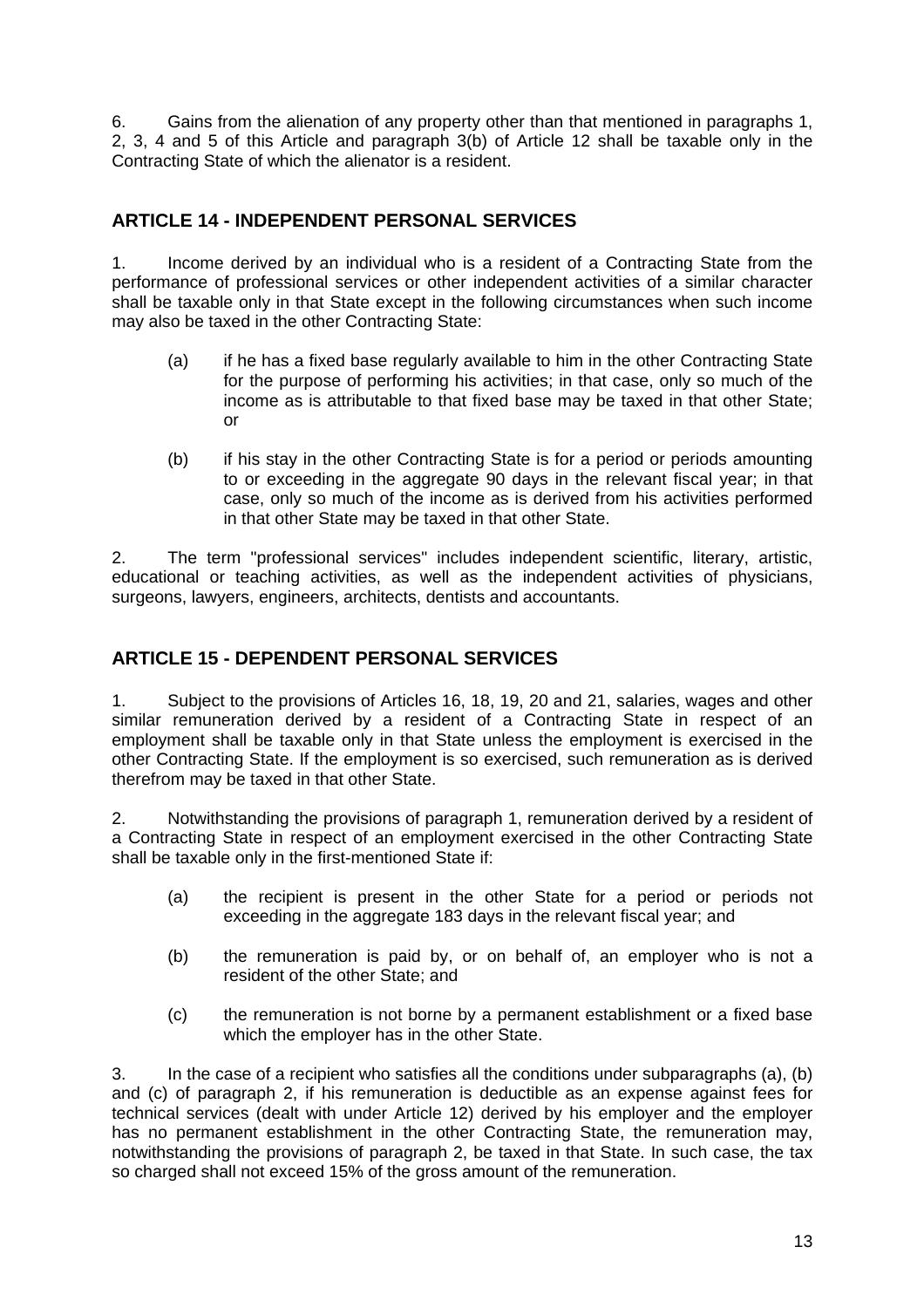4. Notwithstanding the preceding provisions of this Article, remuneration derived in respect of an employment exercised aboard a ship or aircraft operated in international traffic by an enterprise of a Contracting State shall be taxable only in that State.

# **ARTICLE 16 - DIRECTORS' FEES**

Directors' fees and similar payments derived by a resident of a Contracting State in his capacity as a member of the board of directors of a company which is a resident of the other Contracting State may be taxed in that other State.

# **ARTICLE 17 - ARTISTES AND SPORTSPERSONS**

1. Notwithstanding the provisions of Articles 14 and 15, income derived by a resident of a Contracting State as an artiste such as a theatre, motion picture, radio or television artiste or a musician or as a sportsperson, from his personal activities as such exercised in the other Contracting State may be taxed in that other State.

2. Where income in respect of or in connection with personal activities exercised by an artiste or sportsperson accrues not to the artiste or sportsperson himself but to another person, that income may, notwithstanding the provisions of Articles 7, 14 and 15, be taxed in the Contracting State in which the activities of the artistes or sportspersons are exercised.

3. Notwithstanding the provisions of paragraph 1, income derived by an artiste or a sportsperson who is a resident of a Contracting State from his personal activities as such exercised in the other Contracting State, shall be taxable only in the first-mentioned State, if the activities in the other State are supported wholly or substantially from the public funds of the first-mentioned State, including any of its political subdivisions, local authorities or statutory bodies.

4. Notwithstanding the provisions of paragraph 2 and Articles 7, 14 and 15, where income in respect of or in connection with personal activities exercised by an artiste or a sportsperson in a Contracting State accrues not to the artiste or sportsperson himself but to another person, that income shall be taxable only in the other Contracting State, if that other person is supported wholly or substantially from the public funds of that other State, including any of its political subdivisions, local authorities or statutory bodies.

## **ARTICLE 18 - REMUNERATION AND PENSIONS IN RESPECT OF GOVERNMENT SERVICE**

- 1.
- (a) Remuneration, other than a pension, paid by a Contracting State or a political subdivision, a local authority or a statutory body thereof to an individual in respect of services rendered to that State or subdivision or authority or body shall be taxable only in that State.
- (b) However, such remuneration shall be taxable only in the other Contracting State if the services are rendered in that other State and the individual is a resident of that State who:
	- (i) is a national of that State; or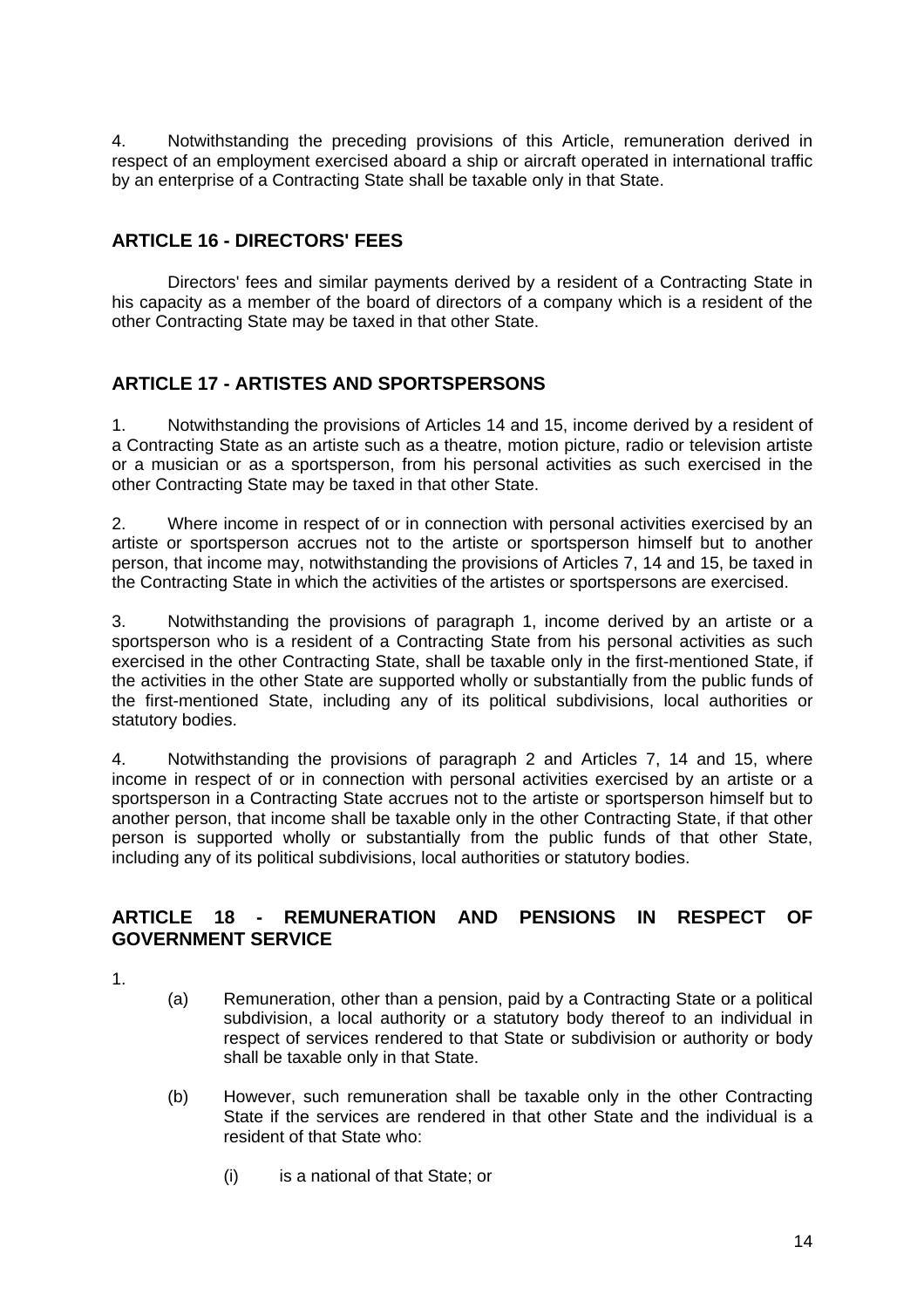- (ii) did not become a resident of that State solely for the purpose of rendering the services.
- 2.
- (a) Any pension paid by, or out of funds created by, a Contracting State or a political subdivision, a local authority or a statutory body thereof to an individual in respect of services rendered to that State or subdivision or authority or body shall be taxable only in that State.
- (b) However, such pension shall be taxable only in the other Contracting State if the individual is a resident of, and a national of that other State.

3. The provisions of Articles 15, 16 and 19 shall apply to remuneration and pensions in respect of services rendered in connection with a business carried on by a Contracting State or a political subdivision or a local authority or a statutory body thereof.

# **ARTICLE 19 - NON-GOVERNMENT PENSIONS AND ANNUITIES**

1. Any pension, other than a pension referred to in Article 18, or any annuity derived by a resident of a Contracting State from sources within the other Contracting State may be taxed only in the first-mentioned State.

2. The term "pension" means a periodic payment made in consideration of past services or by way of compensation for injuries received in the course of performance of services.

3. The term "annuity" means a stated sum payable periodically at stated times during life or during a specified or ascertainable period of time, under an obligation to make the payments in return for adequate and full consideration in money or money's worth.

## **ARTICLE 20 - STUDENTS AND TRAINEES**

1. An individual who is or was a resident of a Contracting State immediately before making a visit to the other Contracting State and is temporarily present in the other State solely:

- (a) as a student at a recognised university, college, school or other similar recognised educational institution in that other State;
- (b) as a business or technical apprentice; or
- (c) as a recipient of a grant, allowance or award for the primary purpose of study, research or training from the Government of either State or from a scientific, education, religious or charitable organisation or under a technical assistance programme entered into by the Government of either State; shall be exempt from tax in that other State on:
	- (i) all remittances from abroad for the purposes of his maintenance, education, study, research or training;
	- (ii) the amount of such grant, allowance or award; and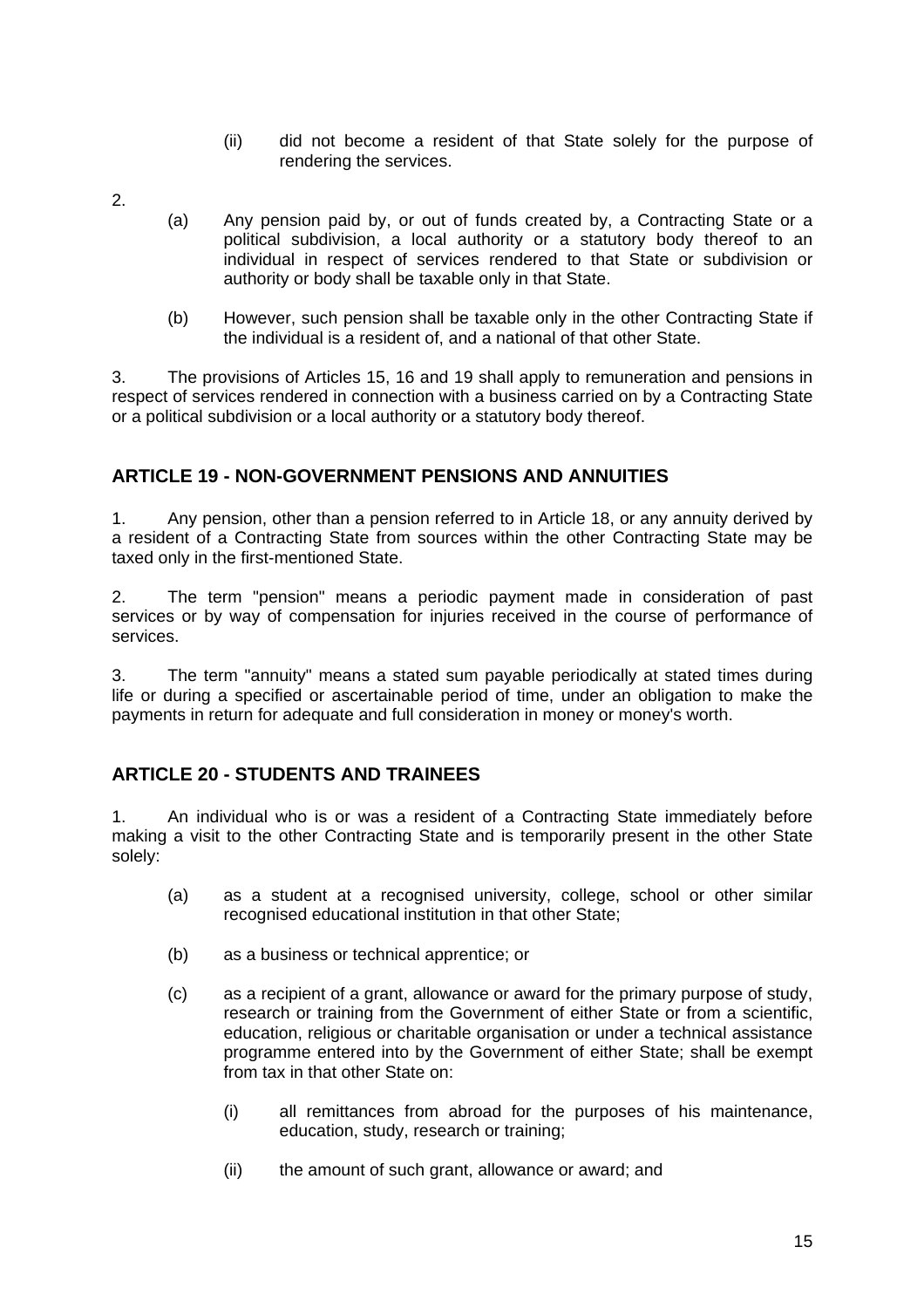(iii) any remuneration not exceeding United States Dollars 500 per month or its equivalent in local currency in respect of services in that other State provided the services are performed in connection with his study, research or training or are necessary for the purposes of his maintenance.

2. The benefits of this Article shall extend only for such period of time as may be reasonable or customarily required to complete the education or training undertaken, but in no event shall any individual have the benefits of this Article for more than five consecutive years from the date of his first arrival in that other Contracting State.

# **ARTICLE 21 - TEACHERS AND RESEARCHERS**

1. An individual who is or was a resident of a Contracting State immediately before making a visit to the other Contracting State, and who, at the invitation of any university, college, school or other similar educational institution, visits that other State for a period not exceeding two years solely for the purpose of teaching or research or both at such educational institution shall be exempt from tax in that other State on any remuneration for such teaching or research.

2. This Article shall not apply to income from research if such research is undertaken primarily for the private benefit of a specific person or persons.

## **ARTICLE 22 - INCOME OF GOVERNMENT**

1. The Government of a Contracting State shall be exempt from tax in the other Contracting State in respect of income derived by that Government from sources within the other State.

- 2. The types of income to which paragraph 1 applies are:
	- (a) dividends under Article 10;
	- (b) interest under Article 11; and
	- (c) any other income or gains derived from transactions not pursuant to the conduct of commercial activities.
- 3. For the purposes of paragraph 1, the term "Government":
	- (a) in the case of Singapore means the Government of Singapore and shall include:
		- (i) the Monetary Authority of Singapore and the Board of Commissioners of Currency;
		- (ii) the Government of Singapore Investment Corporation Pte Ltd to the extent it is not engaged in the conduct of commercial activities;
		- (iii) a statutory body not engaged in the conduct of commercial activities;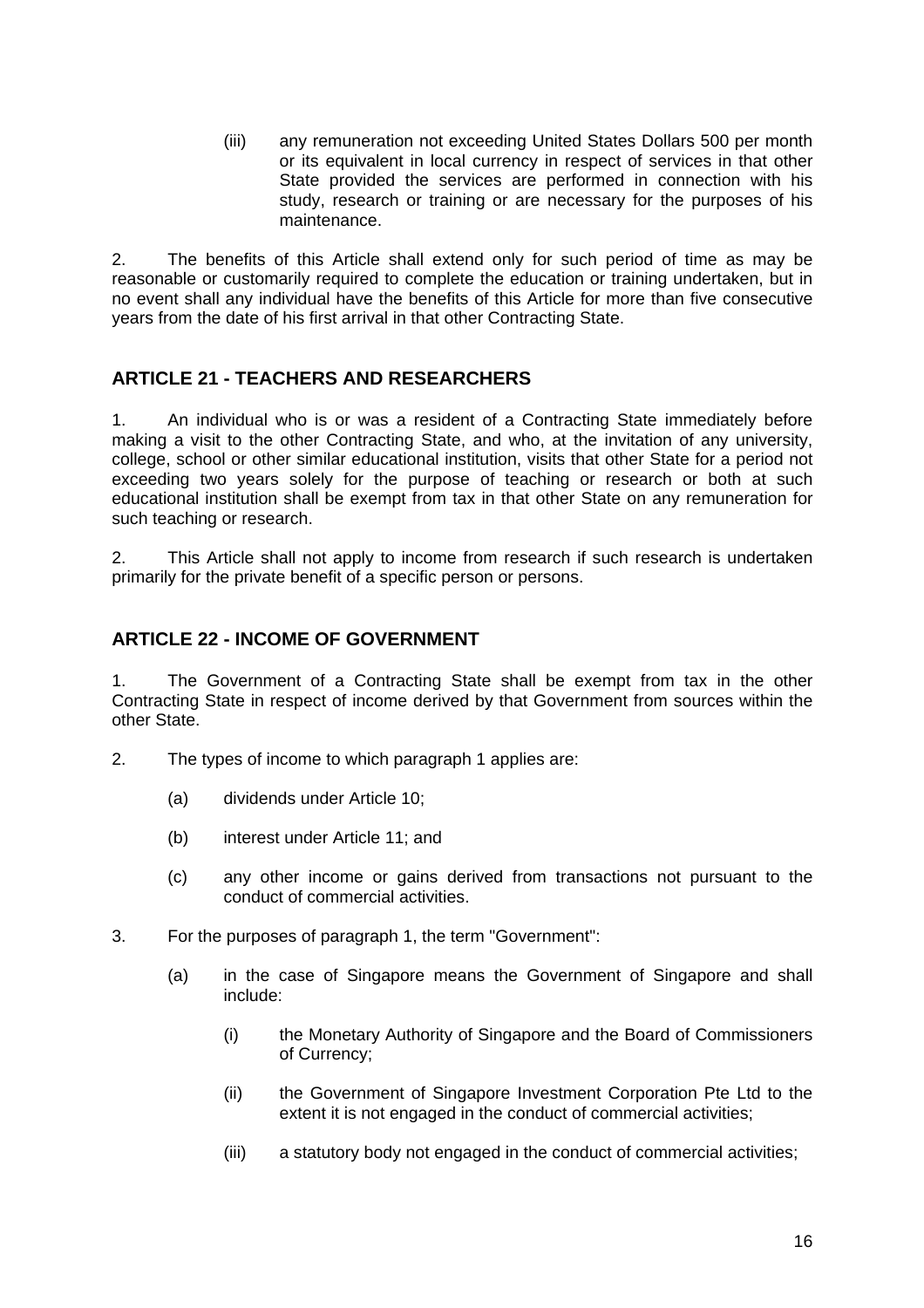- (iv) any other institution or body as may be agreed from time to time between the competent authorities of the Contracting States;
- (b) in the case of India means the Government of India and shall include:
	- (i) the Government of the States and the Union Territories of India;
	- (ii) the Reserve Bank of India or any of its subsidiaries which is not engaged in the conduct of commercial activities;
	- (iii) a statutory body not engaged in the conduct of commercial activities;
	- (iv) any other institution or body as may be agreed from time to time between the competent authorities of the Contracting States.

## **ARTICLE 23 - INCOME NOT EXPRESSLY MENTIONED**

Items of income which are not expressly mentioned in the foregoing Articles of this Agreement may be taxed in accordance with the taxation laws of the respective Contracting States.

## **ARTICLE 24 - LIMITATION OF RELIEF**

1. Where this Agreement provides (with or without other conditions) that income from sources in a Contracting State shall be exempt from tax, or taxed at a reduced rate in that Contracting State and under the laws in force in the other Contracting State the said income is subject to tax by reference to the amount thereof which is remitted to or received in that other Contracting State and not by reference to the full amount thereof, then the exemption or reduction of tax to be allowed under this Agreement in the first- mentioned Contracting State shall apply to so much of the income as is remitted to or received in that other Contracting State.

2. However, this limitation does not apply to income derived by the Government of a Contracting State or any person approved by the competent authority of that State for the purpose of this paragraph. The term "Government" includes its agencies and statutory bodies.

# **ARTICLE 25 - AVOIDANCE OF DOUBLE TAXATION**

1. The laws in force in either of the Contracting States shall continue to govern the taxation of income in the respective Contracting States except where express provision to the contrary is made in this Agreement.

2. Where a resident of India derives income which, in accordance with the provisions of this Agreement, may be taxed in Singapore, India shall allow as a deduction from the tax on the income of that resident an amount equal to the Singapore tax paid, whether directly or by deduction. Where the income is a dividend paid by a company which is a resident of Singapore to a company which is a resident of India and which owns directly or indirectly not less than 25% of the share capital of the company paying the dividend, the deduction shall take into account the Singapore tax paid in respect of the profits out of which the dividend is paid. Such deduction in either case shall not, however, exceed that part of the tax (as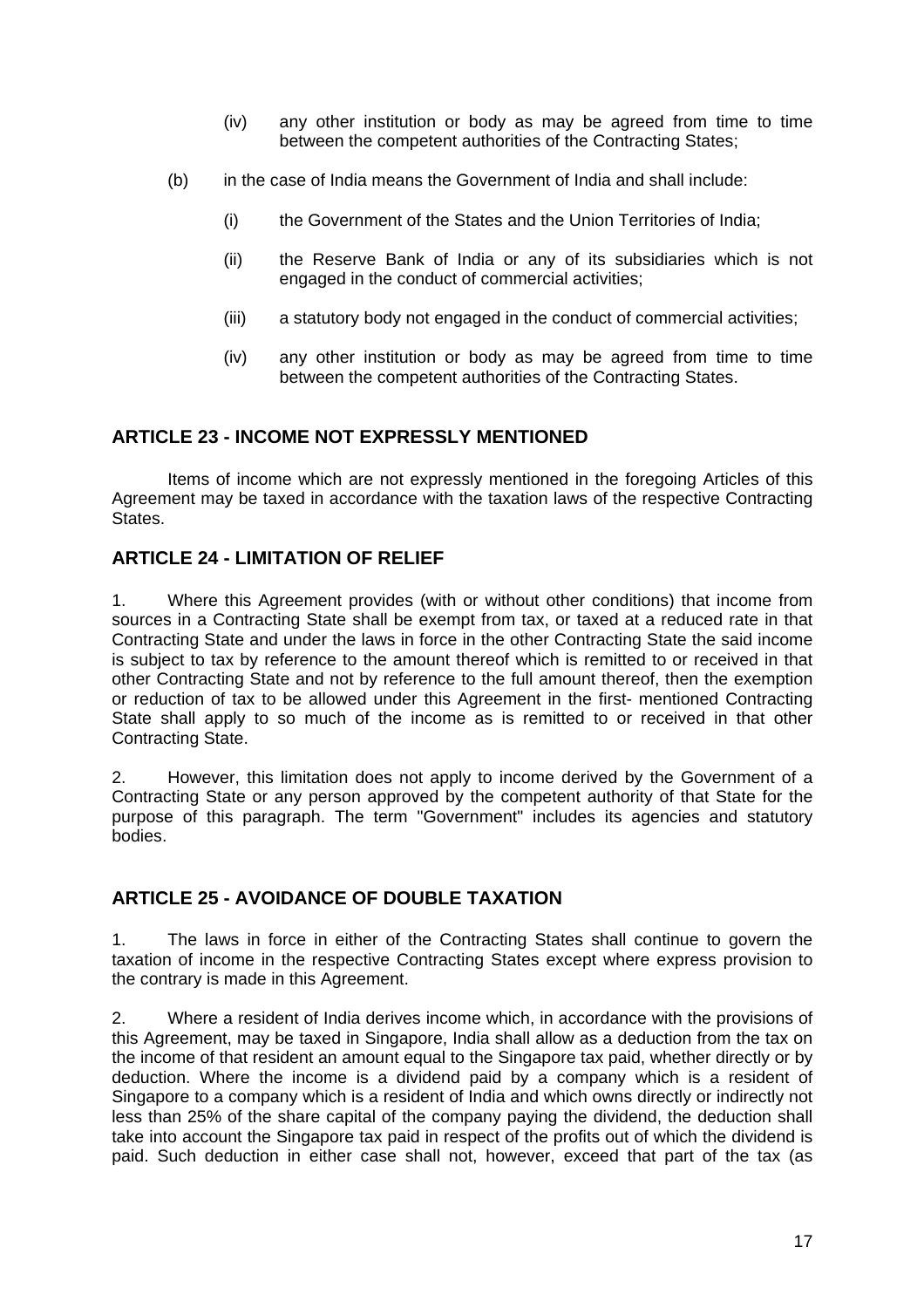computed before the deduction is given) which is attributable to the income which may be taxed in Singapore.

3. For the purposes of paragraph 2 of this Article, "Singapore tax paid" shall be deemed to include any amount of tax which would have been payable but for the reduction or exemption of Singapore tax granted under:

- (a) the provisions of the Economic Expansion Incentives (Relief from Income Tax) Act and the provisions of sections  $13(1)(t)$ ,  $13(1)(u)$ ,  $13(1)(v)$ ,  $13(2)$ ,  $13A$ , 13B, 13F, 14B, 14C, 14E, 43A, 43C, 43D, 43E, 43F, 43G, 43H, 43I, 43J and 43K of the Income Tax Act, insofar as they were in force and have not been modified since the date of signature of this Agreement, or have been modified in minor respects so as not to affect their general character;
- (b) any other provisions which may subsequently be enacted granting an exemption or reduction of tax which is agreed by the competent authorities of the Contracting States to be of a substantially similar character to any provision referred to in subparagraph (a) of this paragraph, if such provision has not been modified thereafter or has been modified only in minor respects so as not to affect its general character.

4. Subject to the provisions of the laws of Singapore regarding the allowance as a credit against Singapore tax of tax paid in any country other than Singapore, Indian tax paid, whether directly or by deduction, in respect of income from sources within India shall be allowed as a credit against Singapore tax payable in respect of that income. Where such income is a dividend paid by a company which is a resident of India to a resident of Singapore which owns not less than 25% of the share capital of the company paying the dividends, the credit shall take into account Indian tax paid in respect of its profits by the company paying the dividends.

5. For the purposes of paragraph 4 of this Article the term "Indian tax paid" shall be deemed to include any amount of tax which would have been payable in India but for a deduction allowed in computing the taxable income or an exemption or reduction of tax granted for that year in question under:

- (a) Sections 10(4), 10(4B), 10(5B), 10(15)(iv), 10A, 10B, 33AB, 80I and 80IA, insofar as these provisions were in force and have not been modified since the date of signature of this Agreement, or have been modified only in minor respects so as not to affect their general character;
- (b) any other provision which may subsequently be enacted granting an exemption or reduction of tax which is agreed by the competent authorities of the Contracting States to be of a substantially similar character to a provision referred to in subparagraph (a) of this paragraph, if such provision has not been modified thereafter or has been modified only in minor aspects so as not to affect its general character.

6. Income which, in accordance with the provisions of this Agreement, is not to be subjected to tax in a Contracting State, may be taken into account for calculating the rate of tax to be imposed in that Contracting State.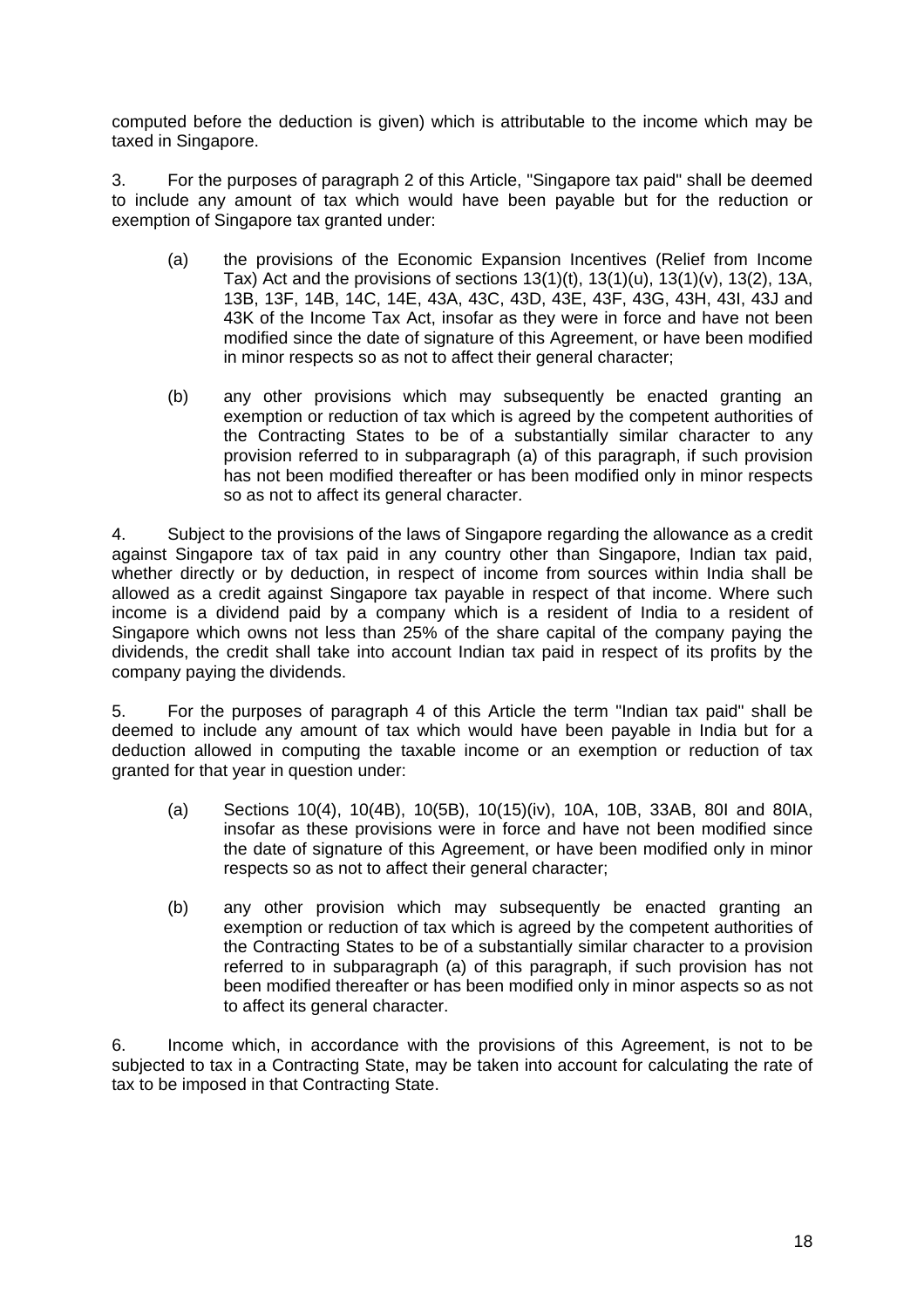## **ARTICLE 26 - NON-DISCRIMINATION**

1. The nationals of a Contracting State shall not be subjected in the other Contracting State to any taxation or any requirement connected therewith which is other or more burdensome than the taxation and connected requirements to which nationals of that other State in the same circumstances and under the same conditions are or may be subjected.

2. The taxation on a permanent establishment which an enterprise of a Contracting State has in the other Contracting State shall not be less favourably levied in that other State than the taxation levied on enterprises of that other State carrying on the same activities in the same circumstances or under the same conditions. This provision shall not be construed as preventing a Contracting State from charging the profits of a permanent establishment which an enterprise of the other Contracting State has in the first- mentioned State at a rate of tax which is higher than that imposed on the profits of a similar enterprise of the firstmentioned Contracting State, nor as being in conflict with the provisions of paragraph 3 of Article 7 of this Agreement.

3. Enterprises of a Contracting State, the capital of which is wholly or partly owned or controlled, directly or indirectly, by one or more residents of the other Contracting State, shall not be subjected in the first-mentioned State to any taxation or any requirement connected therewith which is other or more burdensome than the taxation and connected requirements to which other similar enterprises of that first-mentioned State are or may be subjected in the same circumstances and under the same conditions.

- 4. Nothing contained in paragraphs 1, 2 and 3 of this Article shall be construed as:
	- (a) obliging a Contracting State to grant to residents of the other Contracting State any personal allowances, reliefs, reductions and deductions which it grants to its own residents;
	- (b) affecting any provisions of the tax laws of the respective Contracting States regarding the imposition of tax on non- resident persons as such;
	- (c) obliging a Contracting State to grant to nationals of the other Contracting State those personal allowances, reliefs, reductions and deductions for tax purposes which it grants to its own citizens who are not resident in that State or to such other persons as may be specified in the taxation laws of that State; and
	- (d) affecting any provisions of the tax laws of the respective Contracting States regarding any tax concessions granted to persons fulfilling specified conditions.

5. In this Article, the term "taxation" means taxes which are the subject of this Agreement.

## **ARTICLE 27 - MUTUAL AGREEMENT PROCEDURE**

1. Where a resident of a Contracting State considers that the actions of one or both of the Contracting States result or will result for him in taxation not in accordance with this Agreement, he may, notwithstanding the remedies provided by the national laws of those States, present his case to the competent authority of the Contracting State of which he is a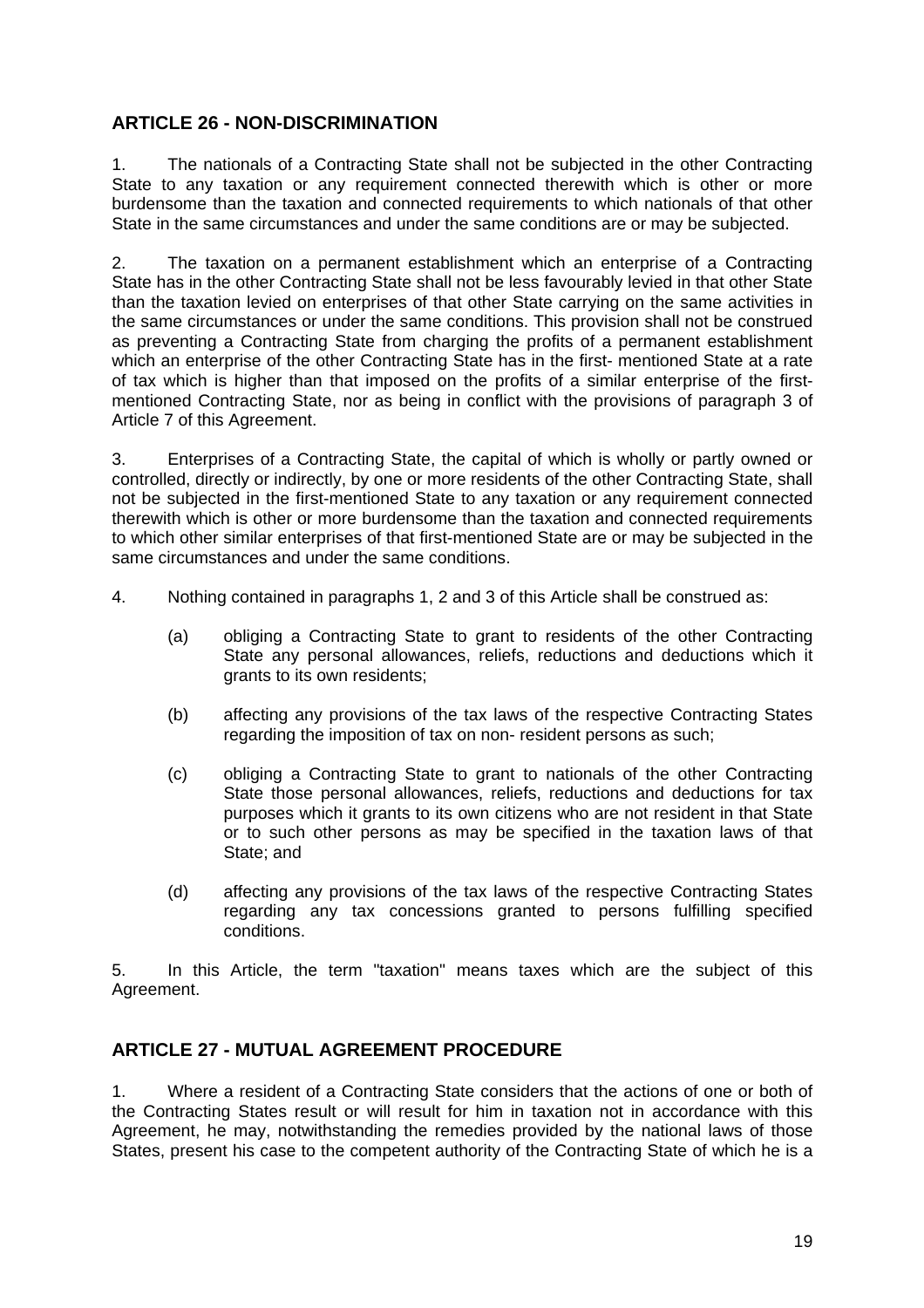resident. This case must be presented within three years of the date of receipt of notice of the action which gives rise to taxation not in accordance with the Agreement.

2. The competent authority shall endeavour, if the objection appears to it to be justified and if it is not itself able to arrive at an appropriate solution, to resolve the case by mutual agreement with the competent authority of the other Contracting State, with a view to avoidance of taxation not in accordance with the Agreement. Any agreement reached shall be implemented notwithstanding any time limits in the national laws of the Contracting States.

3. The competent authorities of the Contracting States shall endeavour to resolve by mutual agreement any difficulties or doubts arising as to the interpretation or application of the Agreement. They may also consult together for the elimination of double taxation in cases not provided for in the Agreement.

4. The competent authorities of the Contracting States may communicate with each other directly for the purpose of reaching an agreement in the sense of the preceding paragraphs. When it seems advisable in order to reach agreement to have an oral exchange of opinions, such exchange may take place through a Commission consisting of representatives of the competent authorities of the Contracting States.

# **ARTICLE 28 - EXCHANGE OF INFORMATION**

1. The competent authorities of the Contracting States shall exchange such information (including documents) as is necessary for carrying out the provisions of this Agreement or of the domestic laws of the Contracting States concerning taxes covered by the Agreement, in so far as the taxation thereunder is not contrary to the Agreement, in particular for the prevention or fraud or evasion of such taxes.

Any information received by a Contracting State shall be treated as secret in the same manner as information obtained under the domestic laws of that State. However, if the information is originally regarded as secret in the transmitting State, it shall be disclosed only to persons to authorities (including courts and administrative bodies) involved in the assessment or collection of, the enforcement or prosecution in respect of, or the determination of appeals in relation to, the taxes which are the subject of the Agreement. Such persons or authorities shall use the information only for such purposes but may disclose the information in public court proceedings or in judicial decisions.

2. The exchange of information or documents shall be either on a routine basis or on request with reference to particular cases or both.

3. In no case shall the provisions of paragraph 1 be construed so as to impose on a Contracting State the obligation:

- (a) to carry out administrative measures at variance with the laws or administrative practice of that or of the other Contracting State;
- (b) to supply information or documents which are not obtainable under the laws or in the normal course of the administration of that or of the other Contracting State;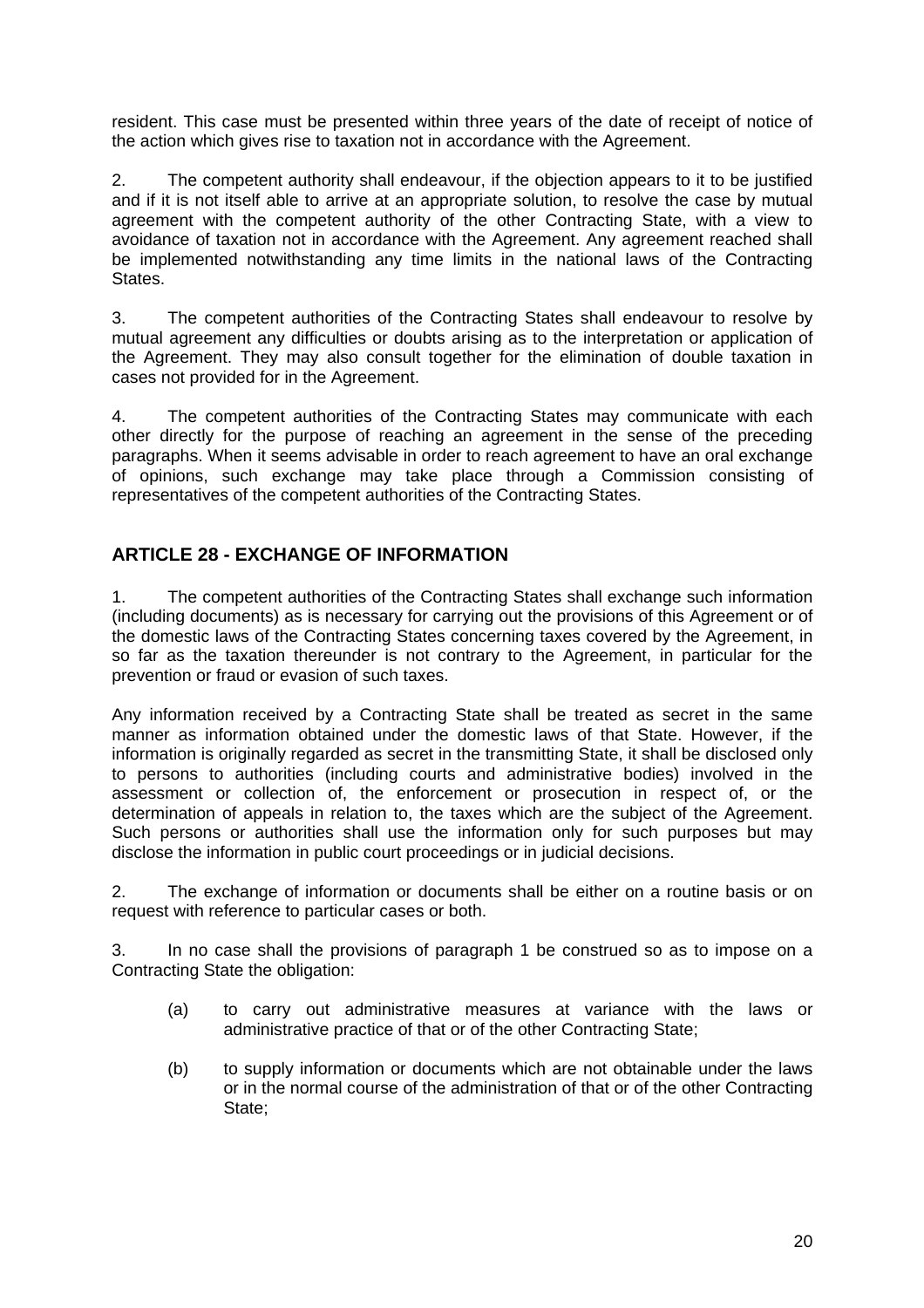(c) to supply information or documents which would disclose any trade, business, industrial, commercial or professional secret or trade process or information the disclosure of which would be contrary to public policy.

## **ARTICLE 29 - DIPLOMATIC AND CONSULAR OFFICIALS**

Nothing in this Agreement shall affect the fiscal privileges of diplomatic or consular officials under the general rules of international law or under the provisions of special agreements.

## **ARTICLE 30 - ENTRY INTO FORCE**

1. Each of the Contracting States shall notify the other of the completion of the procedures required by its law for the bringing into force of this Agreement. This Agreement shall enter into force on the date of the later of these notifications and shall thereupon have effect:

(a) in India:

in respect of income arising in any fiscal year beginning on or after the first day of April 1994;

(b) in Singapore:

in respect of income arising in any fiscal year beginning on or after the first day of January 1994.

2. The Agreement between the Government of the Republic of India and the Government of the Republic of Singapore for the avoidance of double taxation and the prevention of fiscal evasion with respect to taxes on income signed in Singapore on 20th April, 1981 shall terminate and cease to be effective from the date on which this Agreement comes into effect.

## **ARTICLE 31 - TERMINATION**

This Agreement shall remain in force indefinitely but either of the Contracting States may, on or before the thirtieth day of June in any calendar year beginning after the expiration of a period of five years from the date of its entry into force, give the other Contracting State, through diplomatic channels, written notice of termination and, in such event, this Agreement shall cease to have effect:

(a) in India:

 in respect of income arising in any fiscal year beginning on or after the 1st day of April next following the date on which the notice of termination is given;

(b) in Singapore: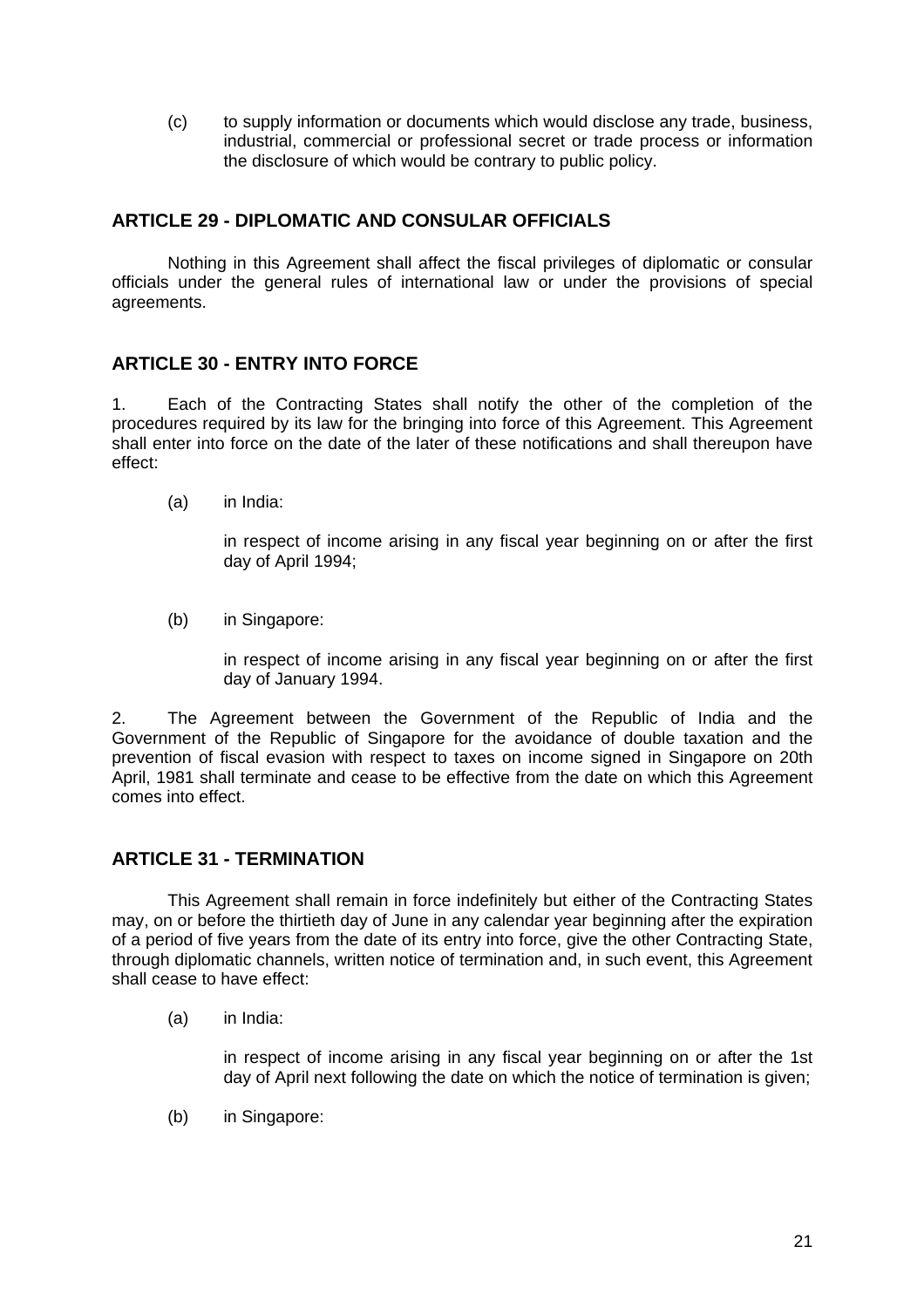in respect of income arising in any fiscal year beginning on or after the 1st day of January next following the date on which the notice of termination is given.

IN WITNESS WHEREOF the undersigned, being duly authorised thereto, have signed the present Agreement.

DONE in duplicate at India this twenty-fourth day of January, one thousand nine hundred and ninety-four in the Hindi and English languages, both texts being equally authentic. In the case of divergence between the two texts, the English text shall be the operative one.

> For the Government of the Republic of Singapore

For the Government of the Republic of India

PROF. S. JAYAKUMAR MANMOHAN SINGH

# **ANNEX A**

# **SECOND PROTOCOL AMENDING THE AGREEMENT BETWEEN THE GOVERNMENT OF THE REPUBLIC OF SINGAPORE AND THE GOVERNMENT OF THE REPUBLIC OF INDIA FOR THE AVOIDANCE OF DOUBLE TAXATION AND THE PREVENTION OF FISCAL EVASION WITH RESPECT TO TAXES ON INCOME**

The Government of the Republic of Singapore and the Government of the Republic of India,

Desiring to conclude a Second Protocol to amend the Agreement between the Government of the Republic of Singapore and the Government of the Republic of India for the Avoidance of Double Taxation and the Prevention of Fiscal Evasion with respect to Taxes on Income, signed at India on 24 January 1994, as amended by the Protocol signed at India on 29 June 2005 (hereinafter referred to as "the Agreement"),

Have agreed as follows:

## **ARTICLE 1**

Article 28 of the Agreement shall be deleted and replaced by: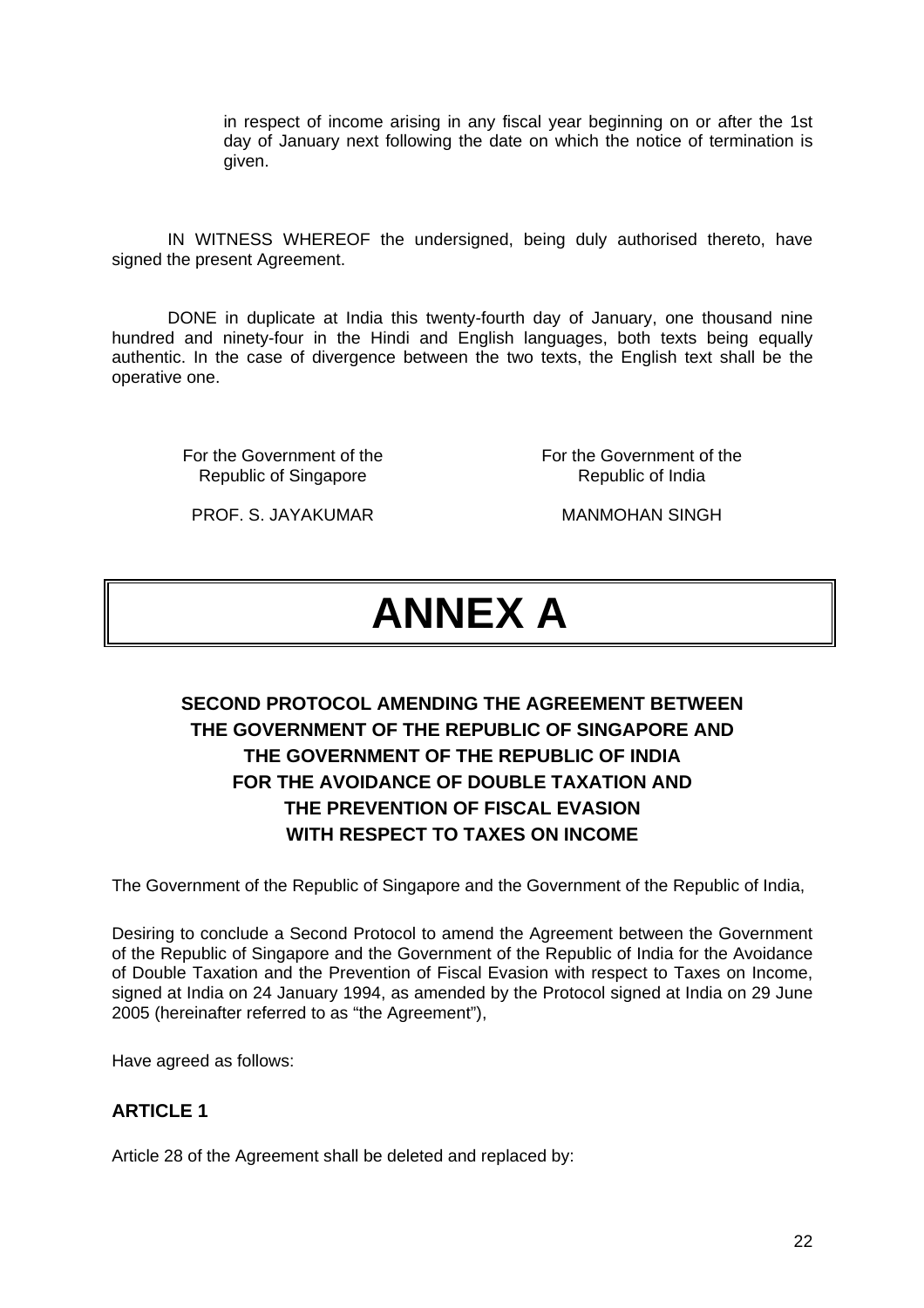# **"ARTICLE 28 – EXCHANGE OF INFORMATION**

1. The competent authorities of the Contracting States shall exchange such information as is foreseeably relevant for carrying out the provisions of this Agreement or to the administration or enforcement of the domestic laws concerning taxes of every kind and description imposed on behalf of the Contracting States, or of their political subdivisions or local authorities, insofar as the taxation thereunder is not contrary to the Agreement. The exchange of information is not restricted by Articles 1 and 2.

2. Any information received under paragraph 1 by a Contracting State shall be treated as secret in the same manner as information obtained under the domestic laws of that State and shall be disclosed only to persons or authorities (including courts and administrative bodies) concerned with the assessment or collection of, the enforcement or prosecution in respect of, the determination of appeals in relation to the taxes referred to in paragraph 1, or the oversight of the above. Such persons or authorities shall use the information only for such purposes. They may disclose the information in public court proceedings or in judicial decisions.

3. In no case shall the provisions of paragraphs 1 and 2 be construed so as to impose on a Contracting State the obligation:

- a) to carry out administrative measures at variance with the laws and administrative practice of that or of the other Contracting State;
- b) to supply information which is not obtainable under the laws or in the normal course of the administration of that or of the other Contracting State;
- c) to supply information which would disclose any trade, business, industrial, commercial or professional secret or trade process, or information the disclosure of which would be contrary to public policy (ordre public).

4. If information is requested by a Contracting State in accordance with this Article, the other Contracting State shall use its information gathering measures to obtain the requested information, even though that other State may not need such information for its own tax purposes. The obligation contained in the preceding sentence is subject to the limitations of paragraph 3 but in no case shall such limitations be construed to permit a Contracting State to decline to supply information solely because it has no domestic interest in such information.

5. In no case shall the provisions of paragraph 3 be construed to permit a Contracting State to decline to supply information solely because the information is held by a bank, other financial institution, nominee or person acting in an agency or a fiduciary capacity or because it relates to ownership interests in a person."

# **ARTICLE 2**

Article 2 of the Protocol to the Agreement, signed at India on 29 June 2005, shall be deleted.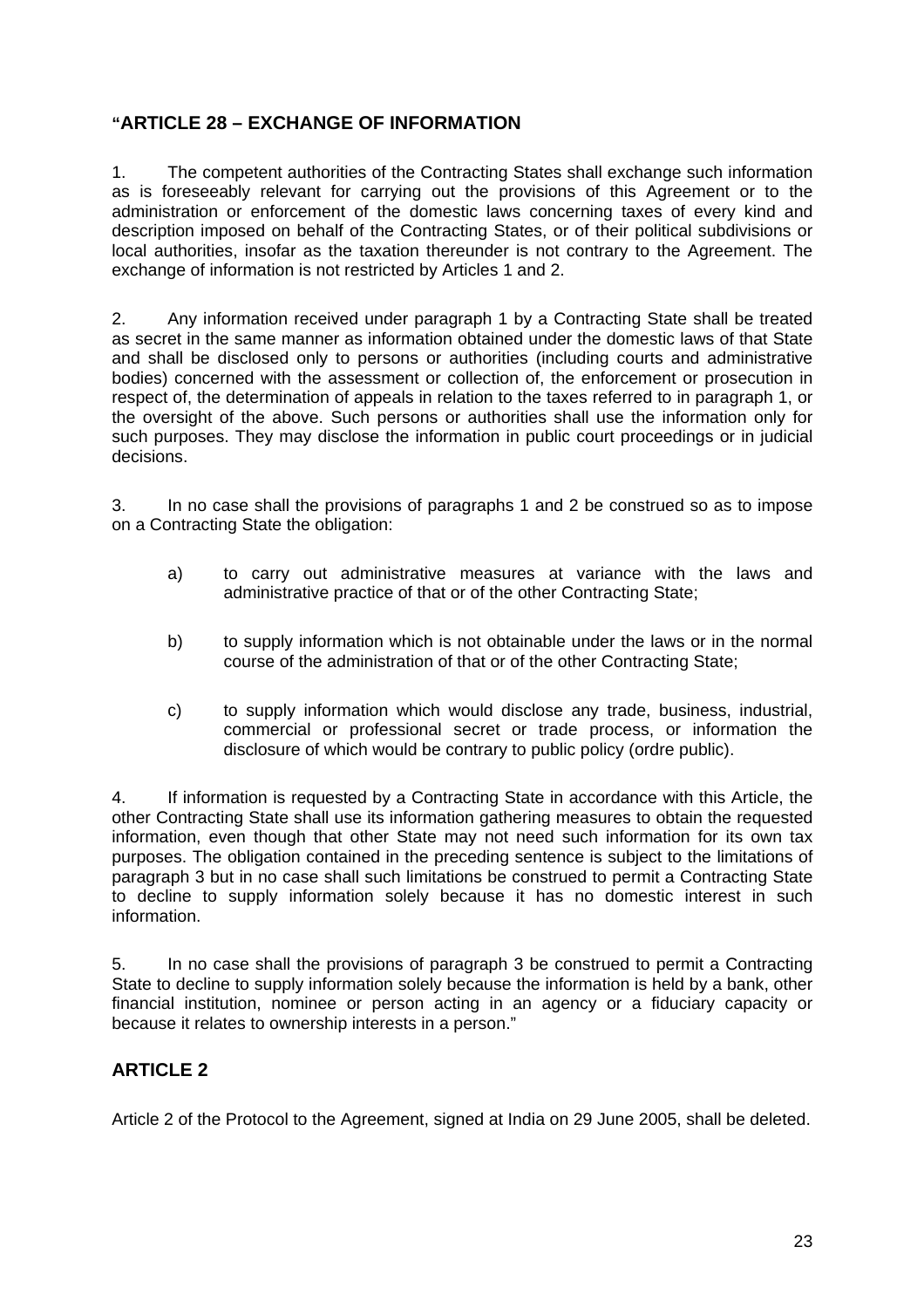## **ARTICLE 3**

Each of the Contracting States shall notify to the other the completion of the procedures required by its law for the bringing into force of this Protocol. This Protocol shall enter into force on the first day of the month after the date of the latter of these notifications. The provisions of this Protocol shall apply to taxes relating to taxable periods beginning on or after 1 January of the three calendar years immediately preceding the calendar year of the entry into force of this Protocol.

## **ARTICLE 4**

This Protocol, which shall form an integral part of the Agreement, shall remain in force as long as the Agreement remains in force and shall apply as long as the Agreement itself is applicable.

IN WITNESS WHEREOF, the undersigned, duly authorised thereto by their respective Governments, have signed this Protocol.

DONE in duplicate at New Delhi on this 24th day of June 2011, in the English and Hindi languages, both texts being equally authentic. In the case of divergence between the two texts, the English text shall be the operative one.

## FOR THE GOVERNMENT OF THE REPUBLIC OF SINGAPORE

FOR THE GOVERNMENT OF THE REPUBLIC OF INDIA

H.E. Karen Anne Tan Ping Ming Singapore to India

High Commissioner of the Republic of Chairman, Central Board of Direct Taxes Shri Prakash Chandra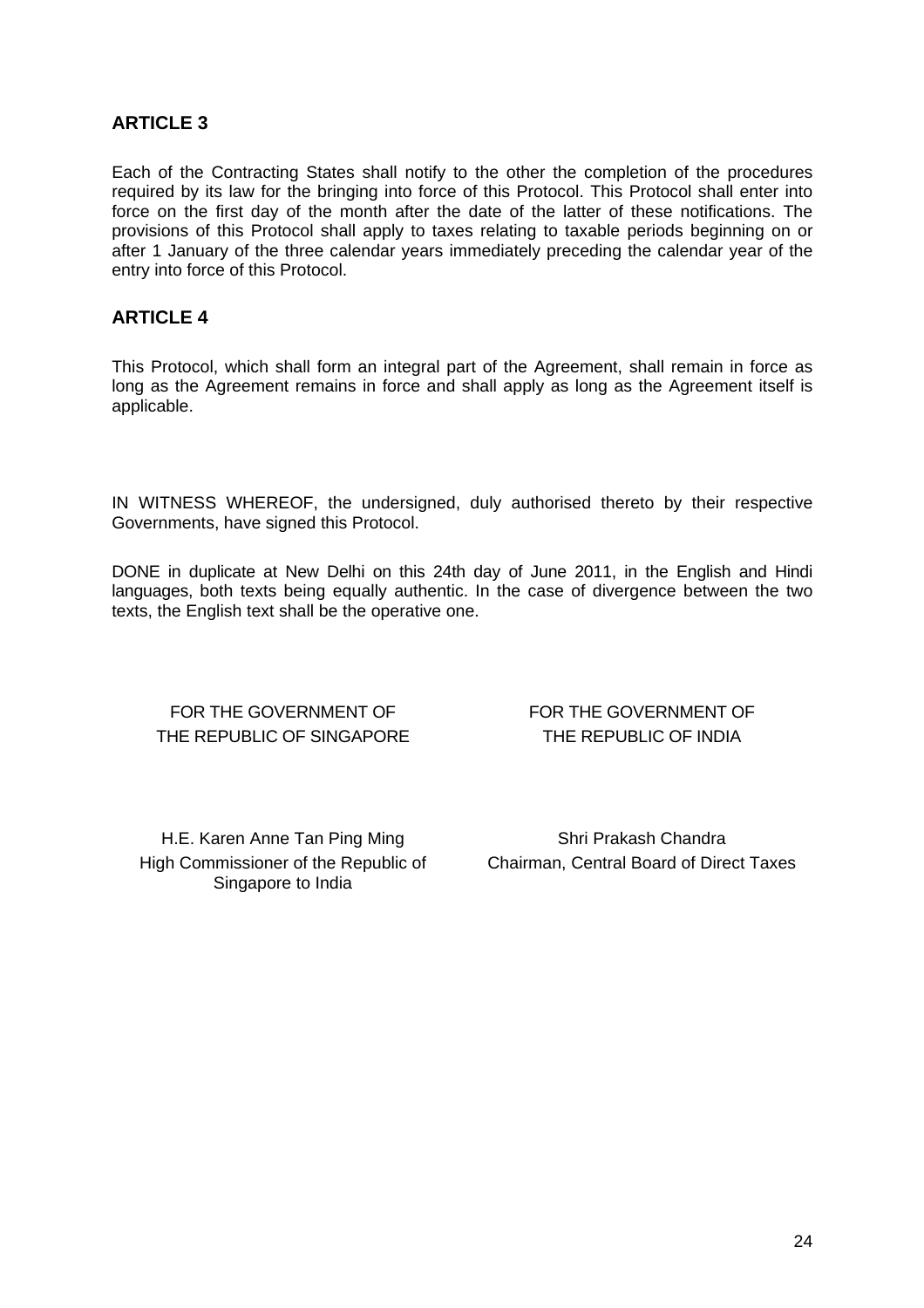# ANNEX B

#### **PROTOCOL AMENDING THE AGREEMENT BETWEEN THE GOVERNMENT OF THE REPUBLIC OF INDIA AND THE GOVERNMENT OF THE REPUBLIC OF SINGAPORE FOR THE AVOIDANCE OF DOUBLE TAXATION AND THE PREVENTION OF FISCAL EVASION WITH RESPECT TO TAXES ON INCOME SIGNED IN INDIA ON 24th JANUARY 1994**

The Government of the Republic of India and the Government of the Republic of Singapore,

Desiring to conclude a Protocol to amend the Agreement between the Government of the Republic of India and the Government of the Republic of Singapore for the Avoidance of Double Taxation and the Prevention of Fiscal Evasion with respect to Taxes on Income signed in India on 24th January 1994 (hereinafter referred to as "the Agreement"),

Have agreed as follows:

#### **ARTICLE 1**

Paragraphs 4, 5 and 6 of Article 13 (Capital Gains) of the Agreement shall be deleted and replaced by the following:

"4. Gains derived by a resident of a Contracting State from the alienation of any property other than those mentioned in paragraphs 1, 2 and 3 of this Article shall be taxable only in that State."

#### **ARTICLE 2**

With regard to the Article on "Exchange of Information" (Article 28), on a request made by a Contracting State, the Revenue Authority of the other Contracting State shall collect, and share with the first mentioned Contracting State, through its Competent Authority, whatever information that it is competent to obtain for its own purposes under its law.

#### **ARTICLE 3**

1. A resident of a Contracting State shall not be entitled to the benefits of Article 1 of this Protocol if its affairs were arranged with the primary purpose to take advantage of the benefits in Article 1 of this Protocol.

2. A shell/conduit company that claims it is a resident of a Contracting State shall not be entitled to the benefits of Article 1 of this Protocol. A shell/conduit company is any legal entity falling within the definition of resident with negligible or nil business operations or with no real and continuous business activities carried out in that Contracting State.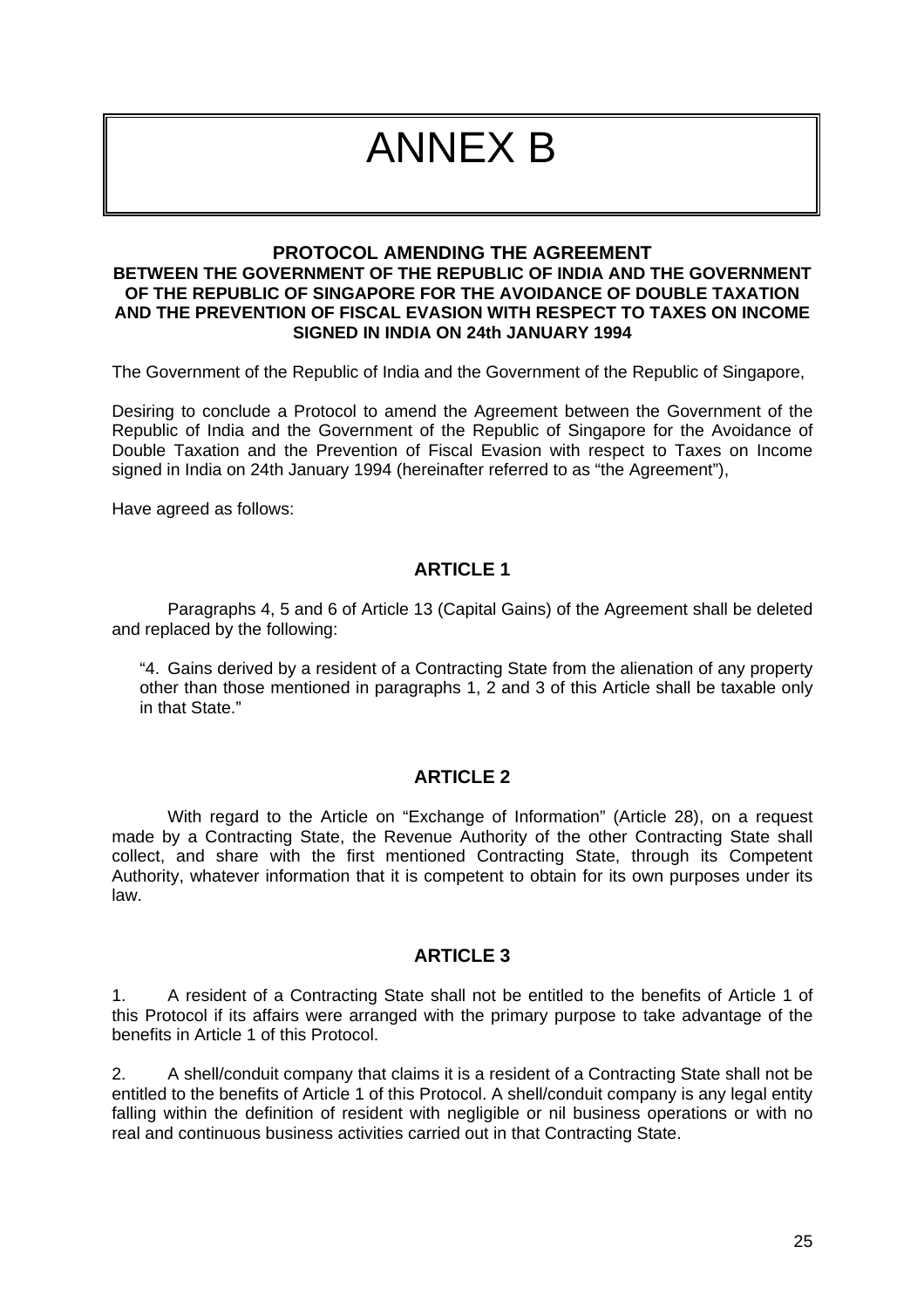3. A resident of a Contracting State is deemed to be a shell/conduit company if its total annual expenditure<sup>[1](#page-25-0)</sup> on operations in that Contracting State is less than S\$200,000 or Indian Rs 50,00,000 in the respective Contracting State as the case may be, in the immediately preceding period of 24 months from the date the gains arise.

4. A resident of a Contracting State is deemed not to be a shell/conduit company if:

- (a) it is listed on a recognised stock exchange<sup>[2](#page-25-1)</sup> of the Contracting State; or
- (b) its total annual expenditure on operations in that Contracting State is equal to or more than S\$200,000 or Indian Rs 50,00,000 in the respective Contracting State as the case may be, in the immediately preceding period of 24 months from the date the gains arise.

(Explanation: The cases of legal entities not having bonafide business activities shall be covered by Article 3.1 of this Protocol.)

## **ARTICLE 4**

Paragraph 2 of Article 12 (Royalties and Fees for Technical Services) of the Agreement shall be deleted and replaced by the following paragraph:

"2. However, such royalties and fees for technical services may also be taxed in the

Contracting State in which they arise and according to the laws of that Contracting State,

but if the recipient is the beneficial owner of the royalties or fees for technical services,

the tax so charged shall not exceed 10%."

#### **ARTICLE 5**

It is agreed that there shall be an inter-governmental group consisting of representatives of the revenue authorities of the two Contracting States which shall review the working of the provisions of this Protocol at least once a year or earlier at the request of either Contracting State and may make recommendations for improvements including improvements to the provisions of this Protocol.

## **ARTICLE 6**

Articles 1, 2, 3 and 5 of this Protocol shall remain in force so long as any Convention or Agreement for the Avoidance of Double Taxation between the Government of the

<span id="page-25-0"></span> $1$  The term "annual expenditure" means an expenditure incurred during a period of 12 months. The period of 24 months shall be calculated by referring to two blocks of 12 months immediately preceding the date when the gains arise.

<span id="page-25-1"></span><sup>&</sup>lt;sup>2</sup> Recognised Stock Exchange refers to

a) in the case of Singapore, the securities market operated by the Singapore Exchange Limited, Singapore Exchange Securities Trading Limited and the Central Depositary (Pte) Limited; and b) in the case of India, a stock exchange recognised by the Securities and Exchange Board of India.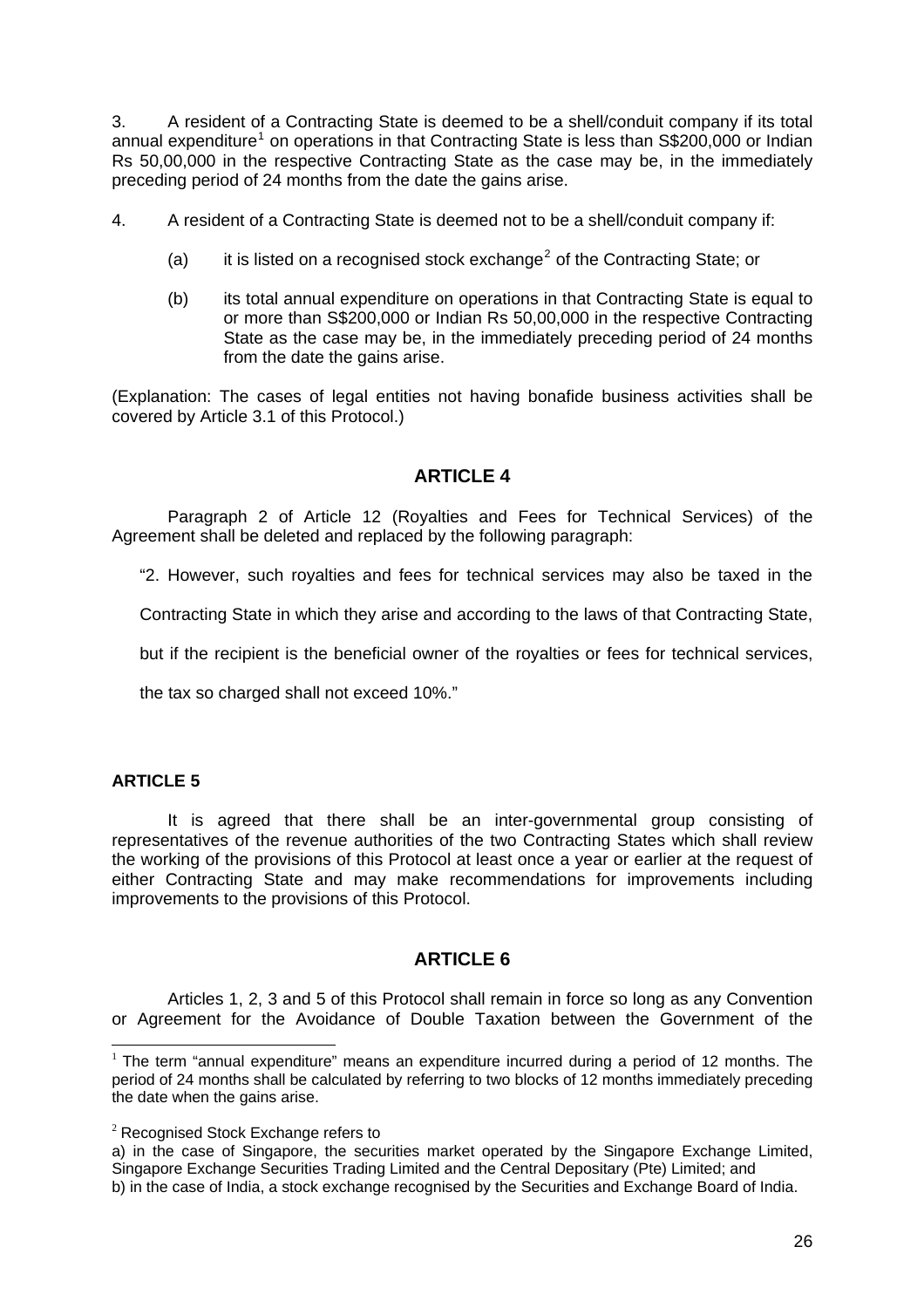Republic of India and the Government of Mauritius provides that any gains from the alienation of shares in any company which is a resident of a Contracting State shall be taxable only in the Contracting State in which the alienator is a resident.

# **ARTICLE 7**

This Protocol, which shall form an integral part of the Agreement, shall come into force from 1 August 2005.

IN WITNESS WHEREOF, the undersigned, being duly authorized by their respective Governments have signed this Protocol.

Done at New Delhi, India, this twenty-ninth day of June 2005, in two originals in English language, each text being equally authentic.

FOR THE GOVERNMENT OF THE REPUBLIC OF SINGAPORE:

FOR THE GOVERNMENT OF THE REPUBLIC OF INDIA:

LIM HNG KIANG MINISTER FOR TRADE AND INDUSTRY

KAMAL NATH MINISTER FOR COMMERCE AND INDUSTRY

# **ANNEX C**

#### **AGREEMENT BETWEEN THE GOVERNMENT OF THE REPUBLIC OF SINGAPORE AND THE GOVERNMENT OF THE REPUBLIC OF INDIA FOR THE AVOIDANCE OF DOUBLE TAXATION AND THE PREVENTION OF FISCAL EVASION WITH RESPECT TO TAXES ON INCOME**

 The Government of the Republic of Singapore and the Government of the Republic of India,

 Desiring to conclude an Agreement for the avoidance of double taxation and the prevention of fiscal evasion with respect to taxes on income,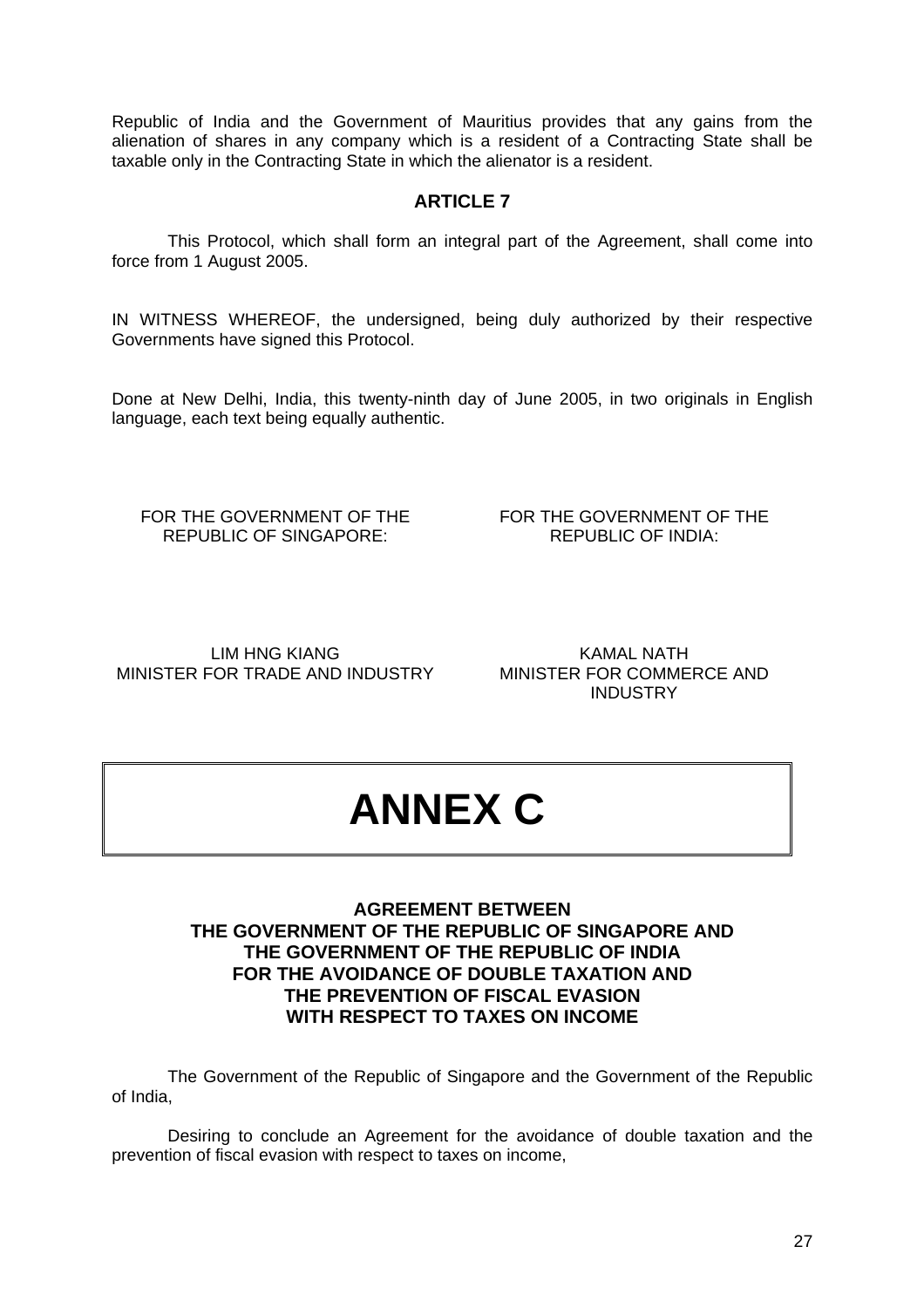Have agreed as follows:

#### **CHAPTER I - SCOPE OF THE AGREEMENT**

#### **ARTICLE 1 - PERSONAL SCOPE**

This agreement shall apply to persons who are resident of one or both of the Contracting States.

#### **ARTICLE 2 - TAXES COVERED**

- 1. The taxes to which this Agreement shall apply are:
	- (a) in the case of India:
		- (i) the income-tax and any surcharge on income-tax imposed under the Income-tax Act, 1961 (43 of 1961);
		- (ii) the surtax imposed under the Companies (Profits) Surtax Act, 1964 (7 of 1964);

(hereinafter referred to as "Indian tax");

(b) in the case of Singapore:

the income tax

(hereinafter referred to as "Singapore tax").

2. This Agreement shall also apply to any identical or substantially similar taxes which are subsequently imposed in addition to, or in place of, the taxes referred to in paragraph 1 of this Article.

3. The competent authorities of the Contracting States shall notify to each other, within reasonable time, any significant changes which have been made in their respective taxation laws and furnish copies of relevant enactments.

#### **CHAPTER II - DEFINITIONS**

#### **ARTICLE 3 - GENERAL DEFINITIONS**

- 1. In this Agreement, unless the context otherwise requires:
	- (a) the terms "a Contracting State" and "the other Contracting State" mean India or Singapore, as the context requires;
	- (b) the term "tax" means Indian tax or Singapore tax, as the context requires;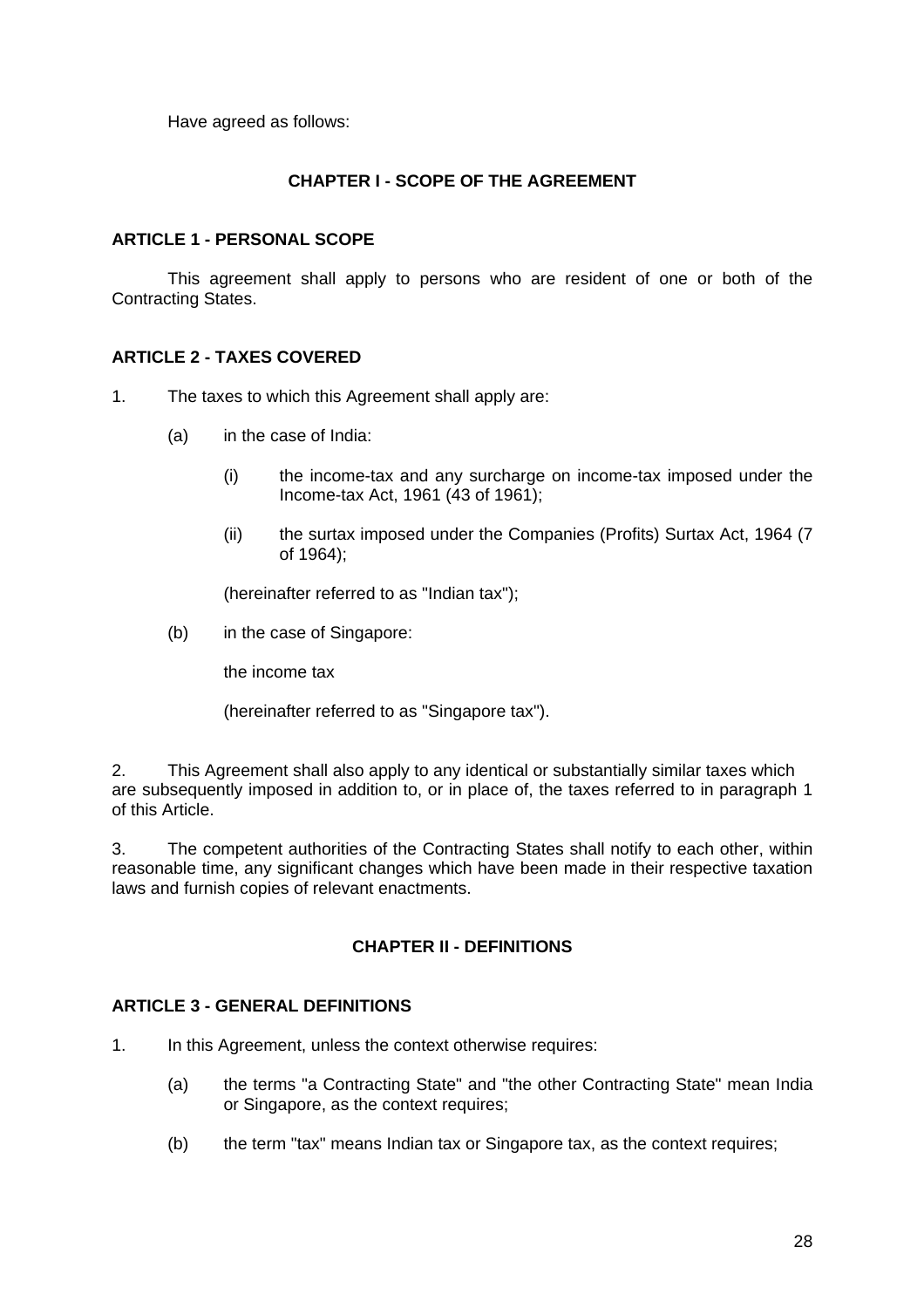- (c) the term "person" includes an individual, a company and any other entity which is treated as a taxable unit under the taxation laws of the respective Contracting States;
- (d) the term "company" means any body corporate or any entity which is treated as a company under the taxation laws of the respective Contracting States;
- (e) the terms "enterprise of a Contracting State" and "enterprise of the other Contracting State" mean, respectively, an enterprise carried on by a resident of a Contracting State and an enterprise carried on by a resident of the other Contracting State;
- (f) the term "competent authority" means, in the case of India, the Central Government in the Ministry of Finance (Department of Revenue); and in the case of Singapore, the Minister for Finance or his authorised representative;
- (g) the term "international traffic" means any transport by a ship or aircraft operated by an enterprise which has its control and management in a Contracting State, except when the ship or aircraft is operated solely between places in the other Contracting State.

2. In the application of the provisions of this Agreement by either Contracting State, any term not defined herein shall, unless the context otherwise requires, have the meaning which it has under the laws in force in that State relating to the taxes to which this Agreement applies.

## **ARTICLE 4 - FISCAL DOMICILE**

1. For the purposes of this Agreement, the term "resident of a Contracting State" means any person who is a resident of a Contracting State in accordance with the taxation laws of that State.

2. Where by reason of the provisions of paragraph 1 of this Article, an individual is a resident of both Contracting States, then his residential status for the purposes of this Agreement shall be determined in accordance with the following rules:

- (a) he shall be deemed to be a resident of the Contracting State in which he has a permanent home available to him. If he has a permanent home available to him in both Contracting States, he shall be deemed to be a resident of the Contracting State with which his personal and economic relations are closer;
- (b) if the Contracting State with which his personal and economic relations are closer cannot be determined, or if he has not a permanent home available to him in either Contracting State, he shall be deemed to be a resident of the Contracting State in which he has an habitual abode;
- (c) if he has an habitual abode in both Contracting States or in neither of them, the competent authorities of the Contracting States shall determine the question by mutual agreement.

3. Where by reason of the provisions of paragraph 1 of this Article, a person other than an individual is a resident of both Contracting States, then it shall be deemed to be a resident of the Contracting State in which its place of effective management is situated.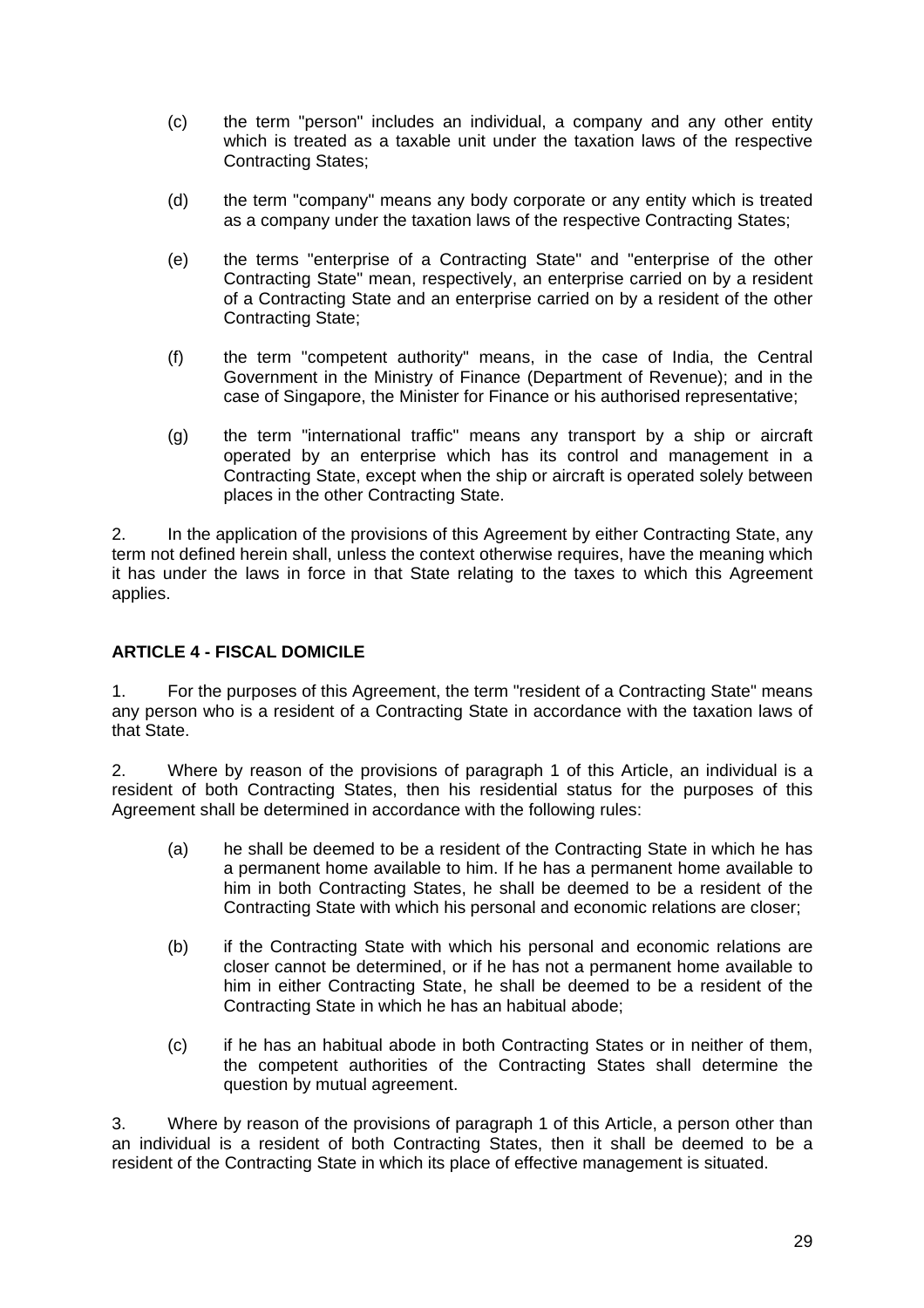#### **ARTICLE 5 - PERMANENT ESTABLISHMENT**

1. For the purposes of this Agreement, the term "permanent establishment" means a fixed place of business in which the business of the enterprise is wholly or partly carried on.

- 2. The term "permanent establishment" shall include:
	- (a) a place of management;
	- (b) a branch;
	- (c) an office;
	- (d) a factory;
	- (e) a workshop;
	- (f) a mine, a quarry, an oil well or other place of extraction of natural resources;
	- (g) a farm or a plantation;
	- (h) a building site or a construction or installation or assembly project which exists for more than six months.
- 3. The term "permanent establishment" shall not be deemed to include:
	- (a) the use of facilities solely for the purpose of storage, display or delivery of goods or merchandise belonging to the enterprise;
	- (b) the maintenance of a stock of goods or merchandise belonging to the enterprise solely for the purpose of storage, display or delivery;
	- (c) the maintenance of a stock of goods or merchandise belonging to the enterprise solely for the purpose of processing by another enterprise;
	- (d) the maintenance of a fixed place of business solely for the purpose of purchasing goods or merchandise, or for collecting information, for the enterprise;
	- (e) the maintenance of a fixed place of business solely for the purpose of advertising, for the supply of information, for scientific research or for similar activities which have a preparatory or auxiliary character, for the enterprise.

4. An enterprise of a Contracting State, notwithstanding it has no fixed place of business in the other Contracting State, shall be deemed to have a permanent establishment in that other Contracting State if:

- (a) it carries on supervisory activities in that other Contracting State for more than six months in connection with a construction or installation or assembly project which is being undertaken therein; or
- (b) it provides the services of public entertainers (such as stage, motion picture, radio or television artistes and musicians) or athletes in that other Contracting State unless the enterprise is supported, wholly or substantially, from the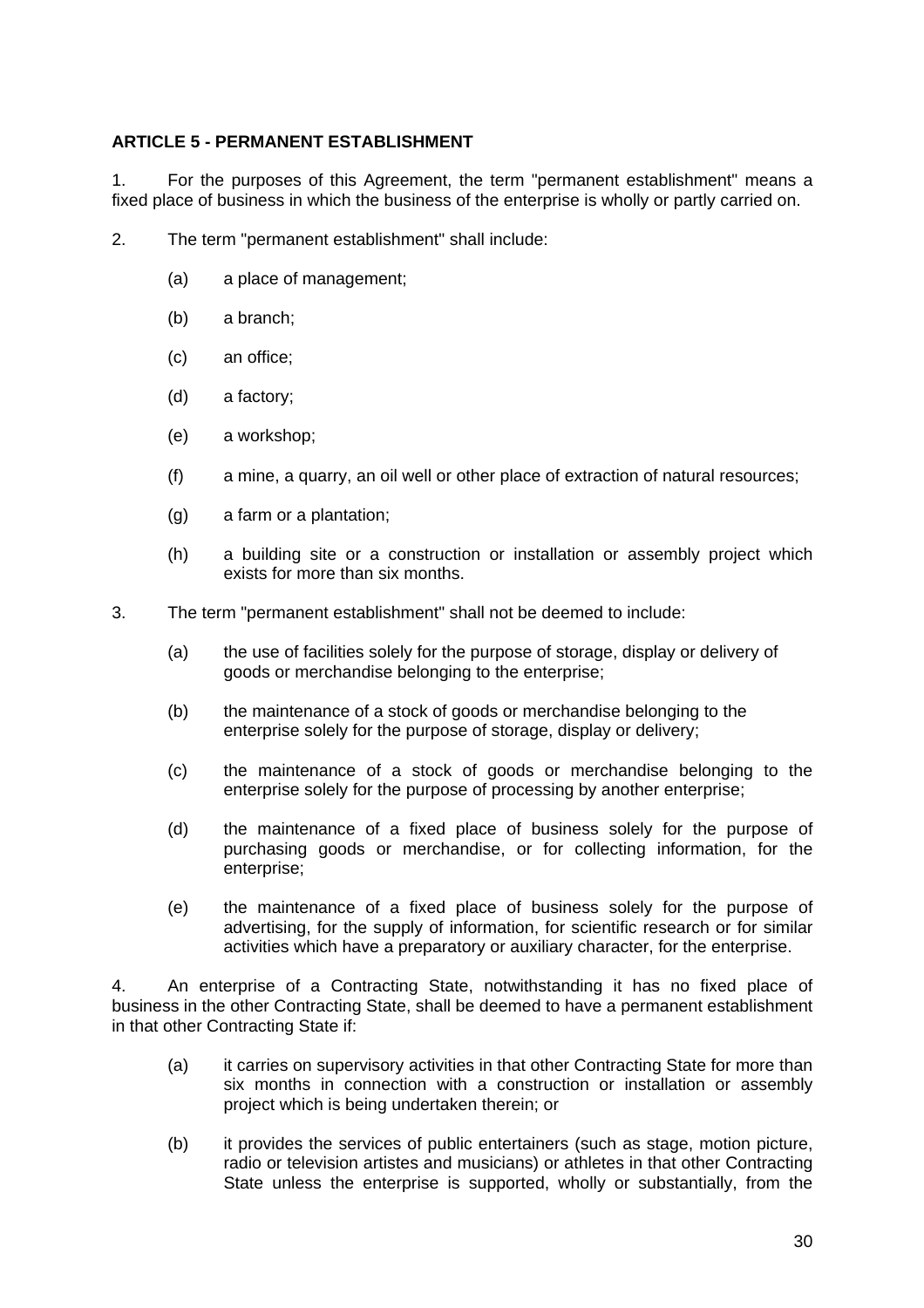public funds of the Government of the first-mentioned Contracting State in connection with the provision of such services. For the purposes of this subparagraph, the term "Government" shall include a State Government, a political sub-division, or a local or statutory authority of either Contracting State.

5. Subject to the provisions of paragraph 6 of this Article, a person acting in a Contracting State for or on behalf of an enterprise of the other Contracting State shall be deemed to be a permanent establishment of that enterprise in the first-mentioned State if:

- (i) he has, and habitually exercises in that State, an authority to conclude contracts for or on behalf of the enterprise, unless the activities of the persons are limited to the purchase of goods or merchandise for the enterprise; or
- (ii) he maintains in the first-mentioned Contracting State a stock of goods or merchandise belonging to the enterprise from which he regularly fills orders for or on behalf of the enterprise; or
- (iii) he habitually secures orders in the first-mentioned Contracting State exclusively or almost exclusively, for the enterprise or any other enterprise which is controlled by it or has a controlling interest in it.

6. An enterprise of a Contracting State shall not be deemed to have a permanent establishment in the other Contracting State merely because it carries on business in that other Contracting State through a broker, a general commission agent or any other agent of an independent status, where such persons are acting in the ordinary course of their business.

7. The fact that a company which is a resident of a Contracting State controls or is controlled by a company which is a resident of the other Contracting State, or which carries on business in that other Contracting State (whether through a permanent establishment or otherwise), shall not of itself constitute for either company a permanent establishment of the other.

## **CHAPTER III - TAXATION OF INCOME**

## **ARTICLE 6 - INCOME FROM IMMOVABLE PROPERTY**

1. Income from immovable property may be taxed in the Contracting State in which such property is situated.

2. The term "immovable property" shall be defined in accordance with the law of the Contracting State in which the property is situated. The term shall in any case include property accessory to immovable property, livestock and equipment used in agriculture and forestry, rights to which the provisions of general law respecting landed property apply, usufruct of immovable property and rights to variable or fixed payments as consideration for the working of, or the right to work, mineral deposits, sources and other natural resources. Ships and aircraft shall not be regarded as immovable property.

3. The provisions of paragraph 1 of this Article shall apply to income derived from the direct use, letting or use in any other form of immovable property.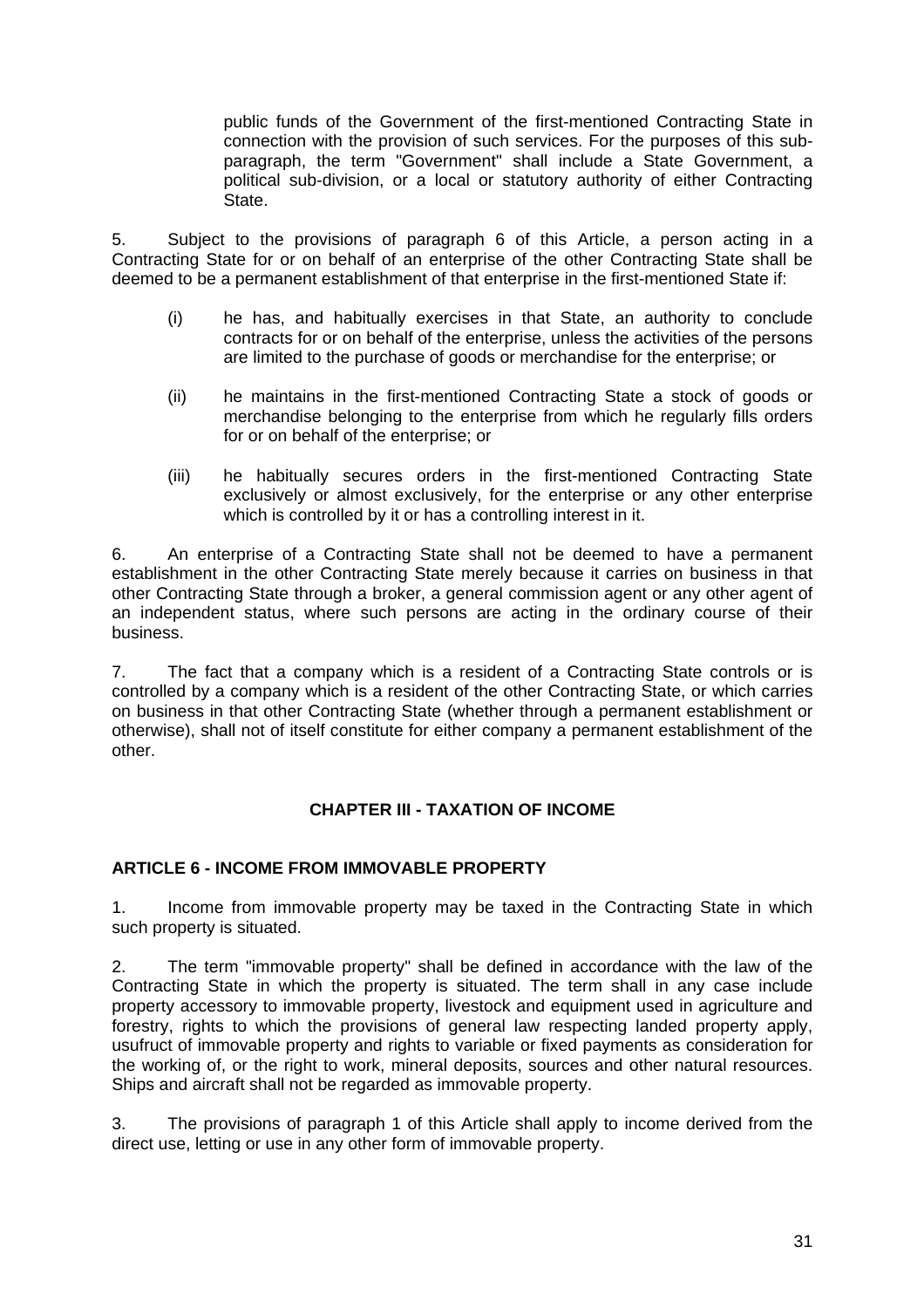4. The provisions of paragraphs 1 and 3 of this Article shall also apply to the income from immovable property of an enterprise and to income from immovable property used for the performance of professional services.

# **ARTICLE 7 - BUSINESS PROFITS**

1. The income or profits of an enterprise of a Contracting State shall be taxable only in that Contracting State unless the enterprise carries on business in the other Contracting State through a permanent establishment situated therein. If the enterprise carries on business as aforesaid, the income or profits of the enterprise may be taxed in the other Contracting State but only so much of such income or profits as is attributable to that permanent establishment.

2. Where an enterprise of a Contracting State carries on business in the other Contracting State through a permanent establishment situated therein, there shall in each Contracting State be attributed to that permanent establishment the income or profits which it might be expected to make if it were an independent enterprise engaged in the same or similar activities under the same or similar conditions and dealing wholly independently with the enterprise of which it is a permanent establishment. In any case, where the correct amount of profits attributable to a permanent establishment is incapable of determination or the ascertainment thereof presents exceptional difficulties, the profits attributable to the permanent establishment may be estimated on a reasonable basis.

3. In the determination of the income or profits of a permanent establishment, there shall be allowed as deductions expenses which are incurred for the purposes of the permanent establishment including executive and general administrative expenses so incurred, whether in the State in which the permanent establishment is situated or elsewhere.

4. No income or profits shall be attributed to a permanent establishment by reason of the mere purchase by that permanent establishment of goods or merchandise for the enterprise.

5. For the purpose of this Article, the term "income or profits" means income derived by an enterprise from the conduct of a trade or business; but does not include income derived by an enterprise in the form of rents, royalties, technical service fees, interest, dividends, capital gains, fees for the management of the business of another enterprise, or remuneration or fees received by an enterprise for the furnishing to another enterprise of the services of its technical, skilled or other personnel except where the property or other right giving rise to any such item of income is effectively connected with the permanent establishment of the enterprise. The term "income or profits" shall not also include income from the operation of ships or aircraft.

6. Where items of income are dealt with separately in other Articles of this Agreement, then the provisions of those Articles shall not be affected by the provisions of this Article.

7. Where no specific provision is made in the other Articles of this Agreement in respect of any item of income excluded from the term "income or profits" in this Article, the laws in force in either of the Contracting States shall govern the assessment and taxation of such income in the respective Contracting States.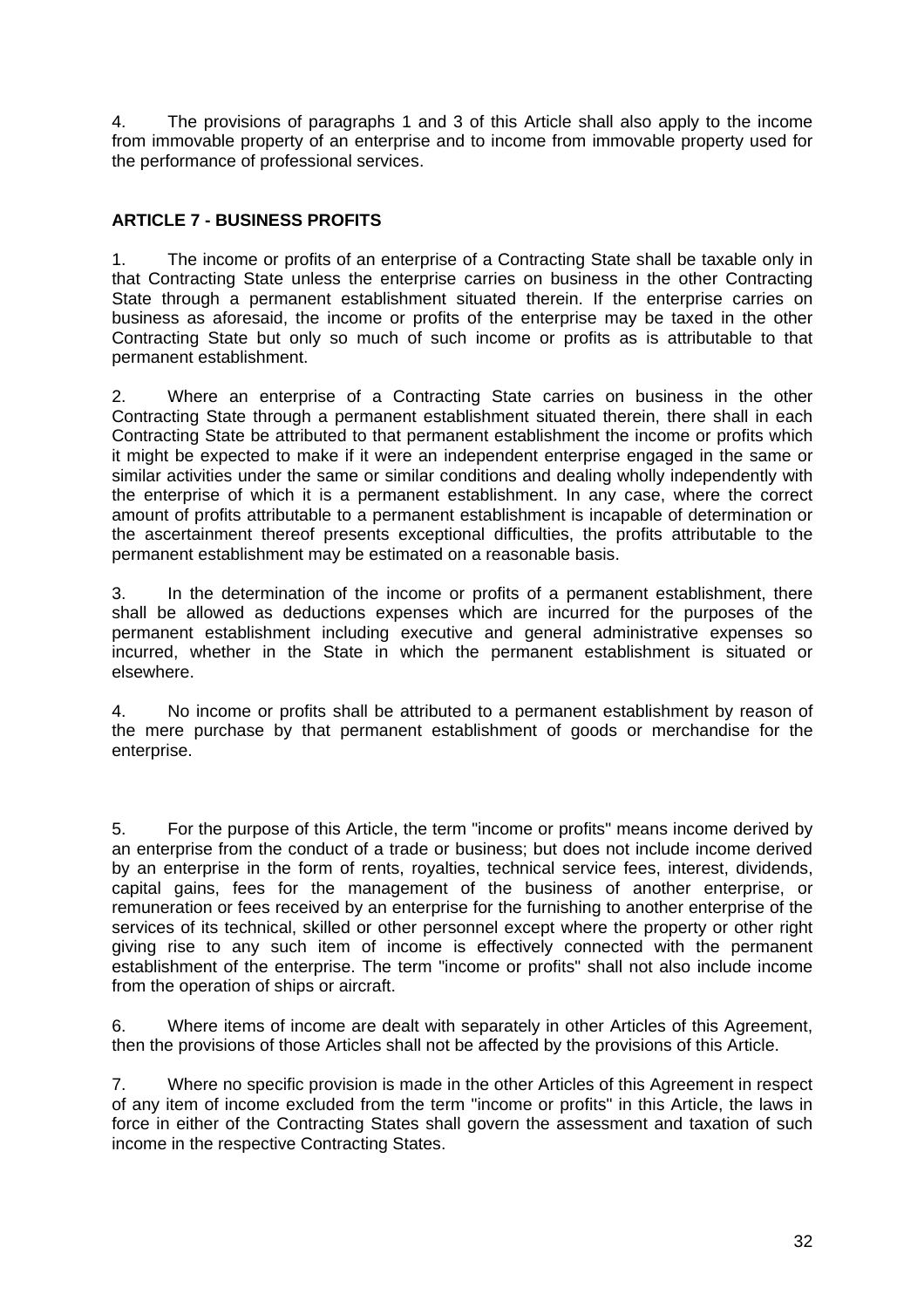#### **ARTICLE 8 - AIR TRANSPORT**

1. Income derived from the operation of aircraft in international traffic by an enterprise of a Contracting State shall be exempt from tax in the other Contracting State, unless the aircraft is operated solely between places within the other Contracting State.

2. The provisions of paragraph 1 shall also apply to profits derived from the participation in a pool, or a joint business or in an international operating agency.

3. For the purposes of paragraphs 1 and 2 of this Article, income derived by an enterprise of a Contracting State from the operation of aircraft from the other Contracting State shall mean income from the carriage of passengers, mail, livestock or goods loaded into an aircraft in that other Contracting State.

#### **ARTICLE 9 - SHIPPING**

1. Income of an enterprise of a Contracting State derived from the other Contracting State from the operation of ships in international traffic may be taxed in that other Contracting State, but the tax chargeable in that other Contracting State on such income shall be reduced by an amount equal to 50% of such tax.

2. For the purposes of paragraph 1 of this Article, income derived by an enterprise of a Contracting State from the operation of ships from the other Contracting State shall mean income from the carriage of passengers, mail, livestock or goods shipped in that other Contracting State.

3. Paragraph 1 shall not apply to profits arising as a result of coastal traffic.

#### **ARTICLE 10 - ASSOCIATED ENTERPRISES**

**Where** 

- (a) an enterprise of a Contracting State participates directly or indirectly in the management, control or capital of an enterprise of the other Contracting State, or
- (b) the same persons participate directly or indirectly in the management, control or capital of an enterprise of a Contracting State and an enterprise of the other Contracting State,

and in either case conditions are made or imposed between the two enterprises in their commercial or financial relations which differ from those which would be made between independent enterprises, then any income or profits which would, but for those conditions, have accrued to one of the enterprises, but by reason of those conditions, have not so accrued, may be included in the income or profits of that enterprise and taxed accordingly.

#### **ARTICLE 11 - DIVIDENDS**

1. Dividends paid by a company which is a resident of a Contracting State to a resident of the other Contracting State may be taxed in the first-mentioned Contracting State.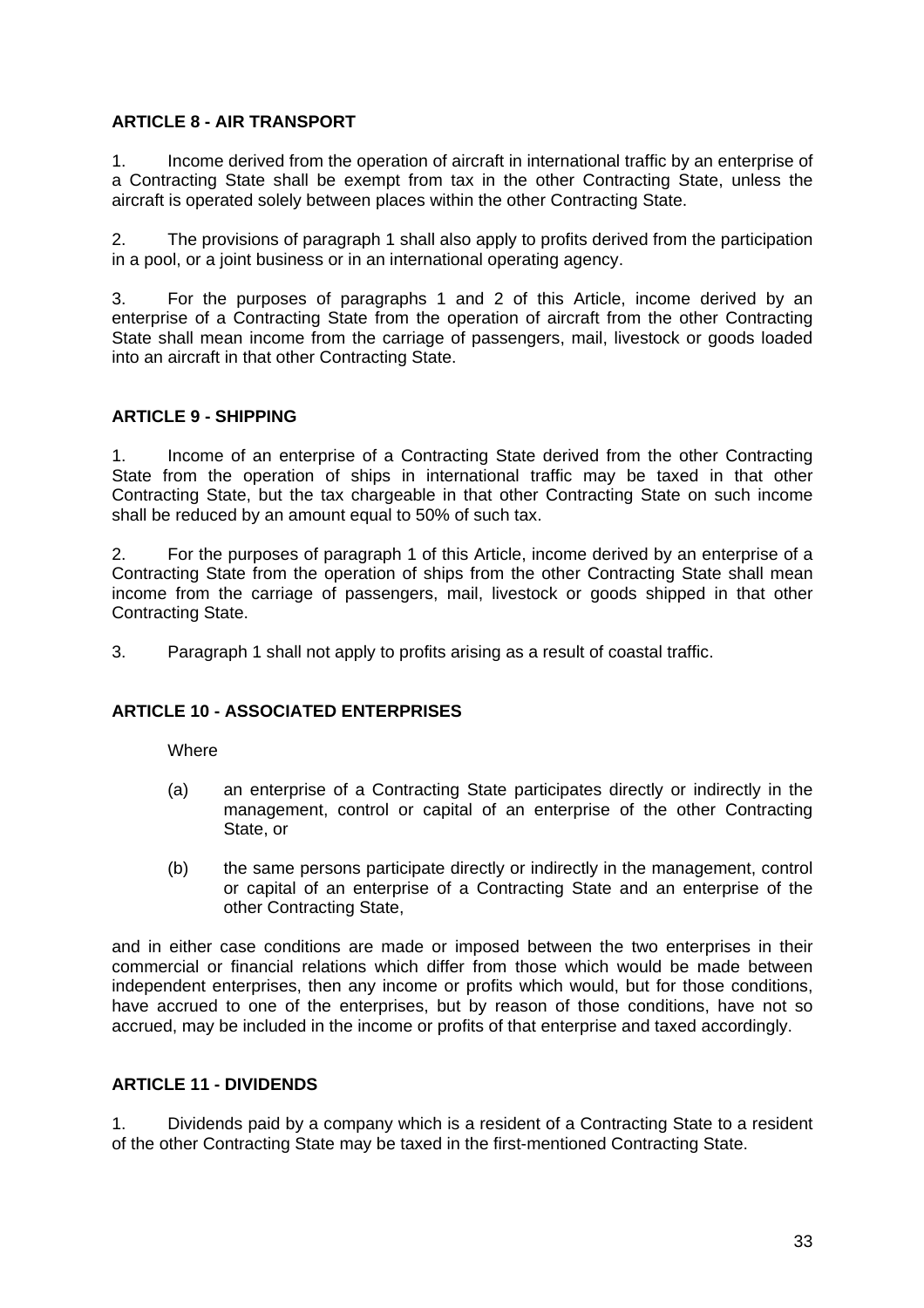2. Where a company which is a resident of a Contracting State drives income or profits from the other Contracting State, that other Contracting State may not impose any tax on the dividends paid by the company to persons who are not resident of that other Contracting State, or subject the company's undistributed profits to a tax on undistributed profits, even if the dividends paid or the undistributed profits consist wholly or partly of profits or income arising in that other Contracting State.

- 3.
- (a) Where a dividend was paid by a company which was resident in both Singapore and Malaysia and the meeting at which the dividend was declared was held in Singapore, or where a dividend was paid by a company which was resident in Malaysia and at the time of payment of that dividend the company declared itself to be a resident of Singapore for the purposes of Article VII of the Agreement between the Government of the Republic of Singapore and the Government of Malaysia for the Avoidance of Double Taxation and the Prevention of Fiscal Evasion with respect to Taxes on Income signed in Singapore on 26th December, 1968, the dividend shall be deemed to have been paid by a company resident in Singapore.
- (b) Where a dividend was paid by a company which was resident in both Singapore and Malaysia and the meeting at which the dividend was declared was held in Malaysia, or where a dividend was paid by a company which was resident in Singapore and at the time of payment of that dividend, the company declared itself to be a resident of Malaysia for the purposes of Article VII of the Agreement between the Government of the Republic of Singapore and the Government of Malaysia for the Avoidance of Double Taxation and the Prevention of Fiscal Evasion with respect to Taxes on Income signed in Singapore on 26th December, 1968, the dividend shall be deemed to have been paid by a company not resident in Singapore.

# **ARTICLE 12 - INTEREST**

1. Interest arising in a Contracting State and paid to a resident of the other Contracting State may be taxed in the first-mentioned Contracting State.

2. Interest shall be deemed to arise in a Contracting State when the payer is that Contracting State itself, a political sub-division, a local or a statutory authority or a resident of that Contracting State. Where, however, the person paying the interest, whether he is a resident of a Contracting State or not, has in a Contracting State a permanent establishment in connection with which the indebtedness on which the interest is paid was incurred, and such interest is borne by such permanent establishment, then such interest shall be deemed to arise in the Contracting State in which the permanent establishment is situated.

3. Where, owing to a special relationship between the payer and the recipient or between both of them and some other person, the amount of the interest paid, having regard to the debt-claim for which it is paid, exceeds the amount which would have been agreed upon by the payer and the recipient in the absence of such relationship, the provisions of this Article shall apply only to the last-mentioned amount. In that case, the excess part of the payments shall remain taxable according to the law of each Contracting State, due regard being had to the other provisions of this Agreement.

4. The term "interest" as used in this Article means income from Government securities, bonds or debentures, whether or not secured by mortgage and whether or not carrying a right to participate in profits and debt-claims of every kind as well as all other income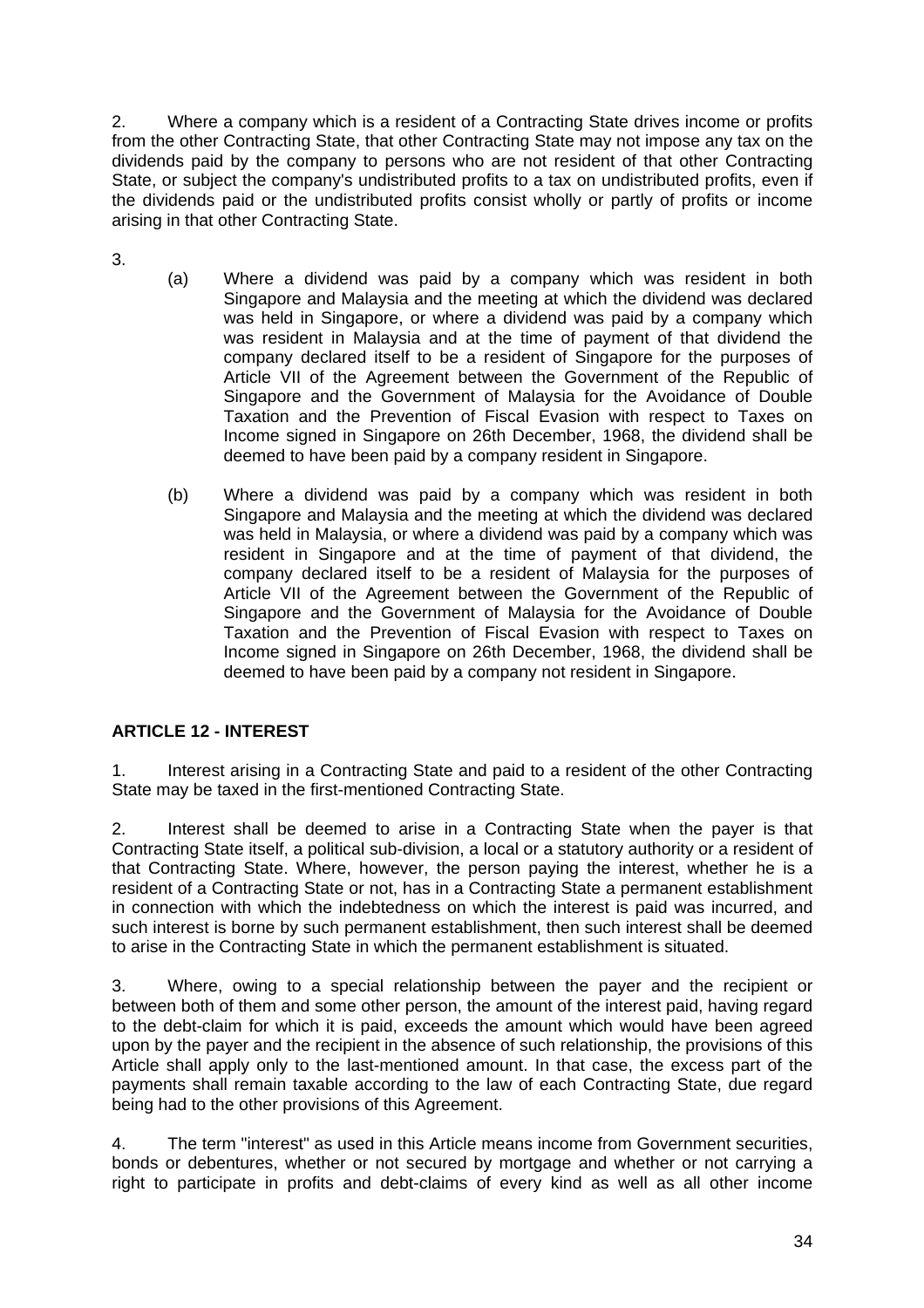assimilated to income from money lent by the taxation law of the Contracting State in which the income arises.

## **ARTICLE 13 - ROYALTIES**

1. Royalties arising in a Contracting State and paid to a resident of the other Contracting State may be taxed in the first-mentioned Contracting State.

2. Royalties shall be deemed to arise in a Contracting State when the payer is that Contracting State itself, a political sub-division, a local or statutory authority or a resident of that Contracting State. Where, however, the person paying the royalties, whether he is a resident of a Contracting State or not, has in a Contracting State a permanent establishment in connection with which the liability to pay the royalties was incurred, and such royalties are borne by such permanent establishment, then such royalties shall be deemed to arise in the Contracting State in which the permanent establishment is situated.

3. Where, owing to a special relationship between the payer and the recipient or between both of them and some other person, the amount of the royalties paid, having regard to the use, right or information for which they are paid, exceeds the amount which would have been agreed upon by the payer and the recipient in the absence of such relationship, the provisions of this Article shall apply only to the last-mentioned amount. In that case, the excess part of the payments shall remain taxable according to the laws of each Contracting State, due regard being had to the other provisions of this Agreement.

4. The term "royalties" as used in this Article means payments of any kind received as a consideration for the use of, or the right to use, any copyright of literary, artistic or scientific work (including motion picture films, or films or tapes for radio or television broadcasting), any patent, trademark, design or model, plan, secret formula or process, or for the use of, or the right to use, industrial, commercial or scientific equipment, or for information concerning industrial, commercial or scientific experience, but does not include variable or fixed payments as consideration for the working of, or the right to work, mineral deposits, sources and other natural resources which are dealt with under Article 6 of this Agreement.

## **ARTICLE 14 - DEPENDENT PERSONAL SERVICES**

1. Subject to the provisions of Articles 15, 16, 18, 19, 20 and 21, salaries, wages and other similar remuneration derived by a resident of a Contracting State in respect of an employment shall be taxable only in that Contracting State unless the employment is exercised in the other Contracting State. If the employment is so exercised, such remuneration as is derived therefrom may be taxed in that other Contracting State.

2. Notwithstanding the provisions of paragraph 1, remuneration derived by a resident of Singapore in respect of an employment exercised in India shall not be taxed in India if:

- (a) he is present in India for a period or periods not exceeding in the aggregate 183 days during the "previous year" concerned; and
- (b) the remuneration is paid by, or on behalf of, an employer who is a resident of Singapore; and
- (c) the remuneration is not borne by a permanent establishment which the employer has in India.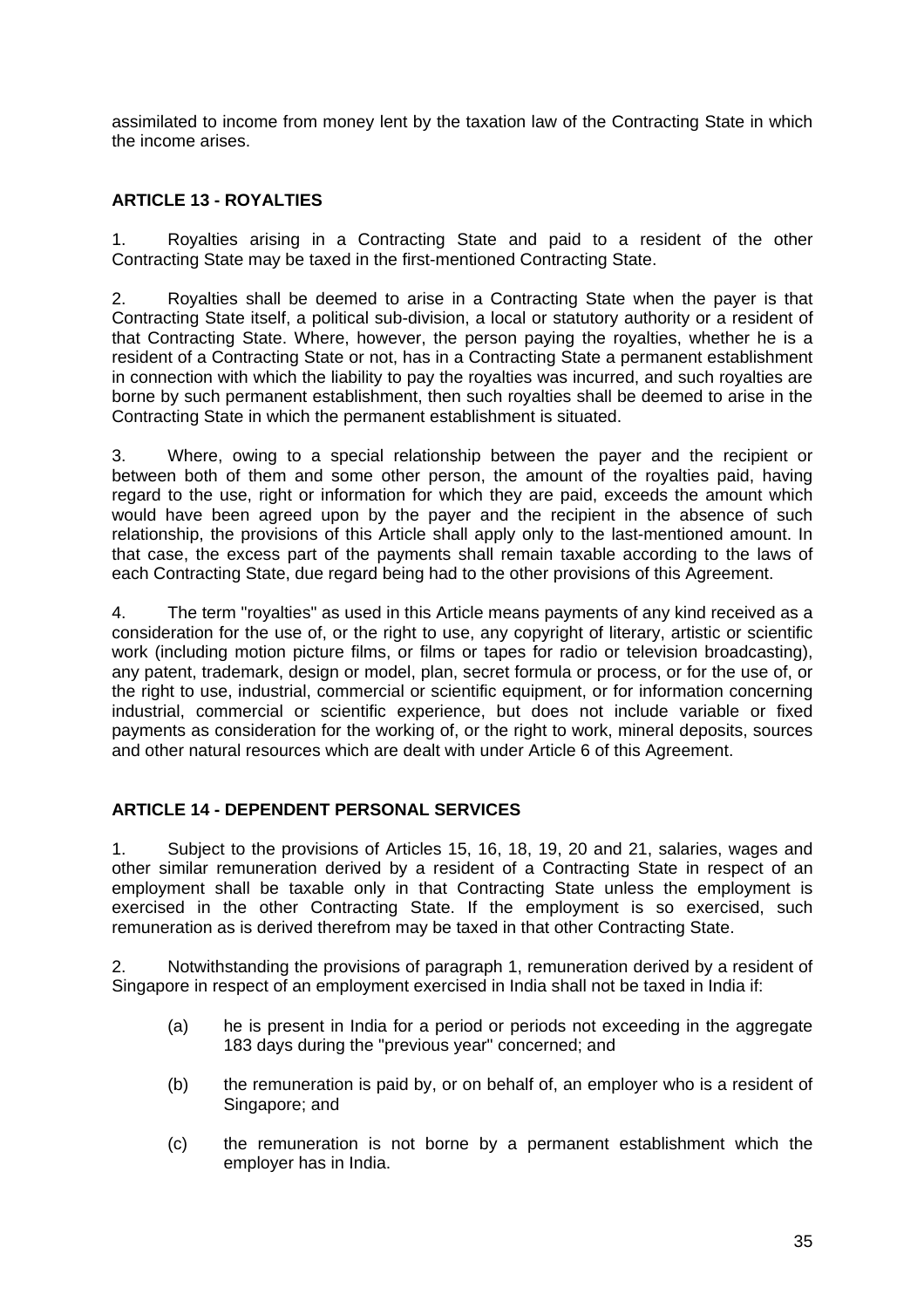3. Notwithstanding the provisions of paragraph 1, remuneration derived by a resident of India in respect of an employment exercised in Singapore shall not be taxed in Singapore if:

- (a) he is present in Singapore for a period or periods not exceeding in aggregate 183 days during the calendar year concerned; and
- (b) the remuneration is paid by, or on behalf of, an employer who is a resident of India; and
- (c) the remuneration is not borne by a permanent establishment which the employer has in Singapore.

4. Notwithstanding the preceding provisions of this Article, remuneration in respect of an employment exercised aboard a ship or aircraft operated by an enterprise of a Contracting State in international traffic shall be taxable only in that Contracting State.

#### **ARTICLE 15 - DIRECTORS' FEES**

1. Directors' fees and similar payments derived by a resident of a Contracting State in his capacity as a member of the board of directors of a company which is a resident of the other Contracting State may be taxed in that other Contracting State.

2. The remuneration which a person to whom paragraph 1 applies derives from the company in respect of the discharge of day-to-day functions of a managerial or technical nature may be taxed in accordance with the provisions of Article 14.

#### **ARTICLE 16 - PUBLIC ENTERTAINERS AND ATHLETES**

1. Notwithstanding the provisions of Article 14, income derived by public entertainers (such as stage, motion picture, radio or television artistes and musicians) or athletes, from their personal activities as such may be taxed in the Contracting State in which these activities are performed:

Provided that such income shall not be taxed in the said Contracting State if the visit of the public entertainers or athletes to that State is supported, wholly or substantially, from the public funds of the Government of the other Contracting State.

2. For the purposes of this Article, the term "Government" includes a State Government, a political sub-division, or a local or statutory authority of either Contracting State.

#### **ARTICLE 17 - PENSIONS AND ANNUITIES**

1. Subject to the provisions of paragraphs 1 and 2 of Article 18, pensions or annuities derived by a resident of a Contracting State shall be taxable only in that Contracting State.

2. The term "pensions" means periodic payments made in consideration of past employment or by way of compensation for injuries received.

3. The term "annuities" means a stated sum payable periodically at stated times, during life or during a specified or ascertainable period of time, under an obligation to make the payments in return for adequate and full consideration in money or money's worth.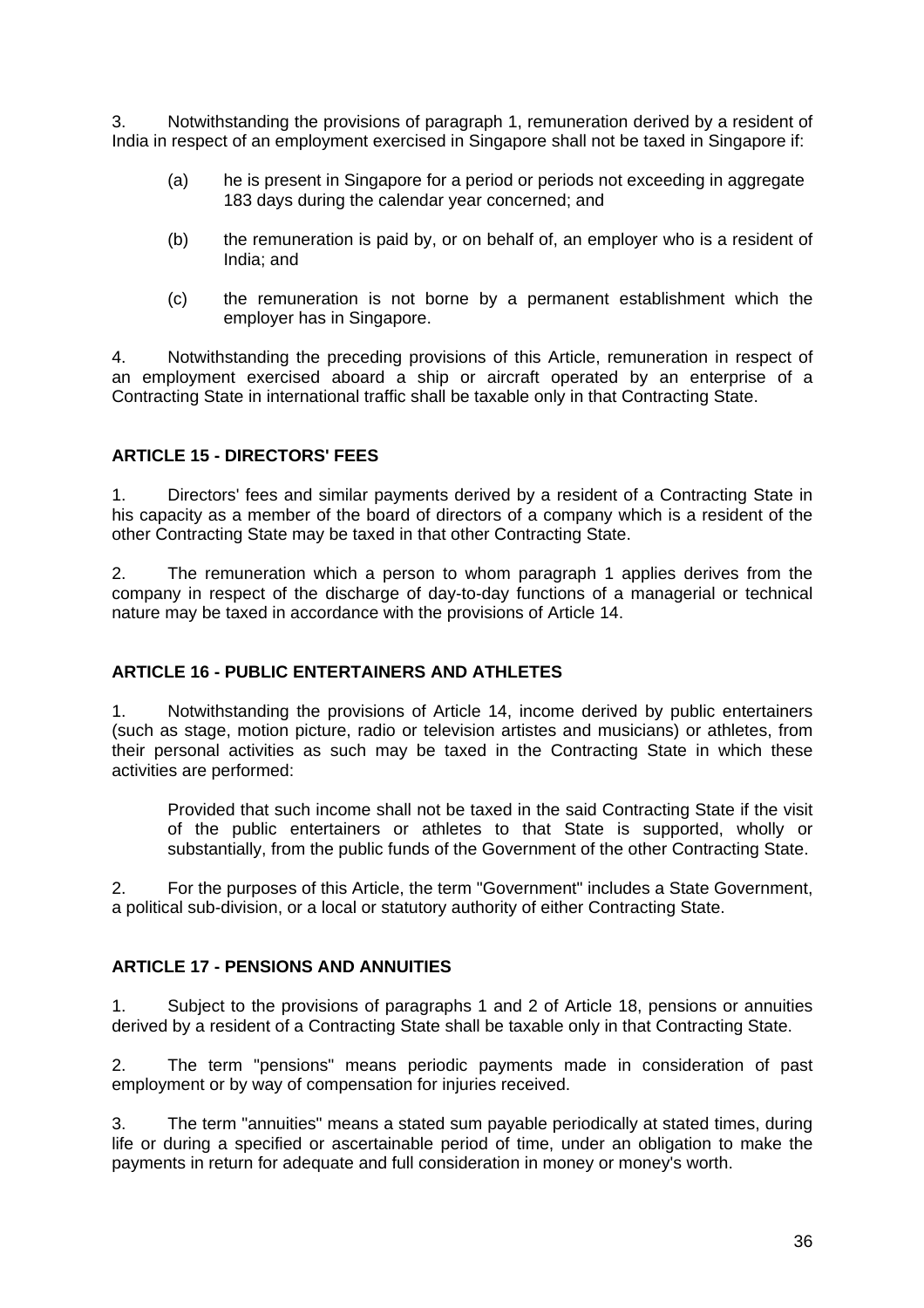## **ARTICLE 18 - GOVERNMENTAL FUNCTIONS**

1. Remuneration or pensions paid by, or out of funds created by, a Contracting State, or a political sub-division or a local or statutory authority thereof, to any individual in respect of services rendered to that State or political sub-division or local or statutory authority in discharge of functions of a governmental nature shall be taxable only in that Contracting State. If, however, the employment is exercised in the other Contracting State by a resident of that other State not being a citizen or national of the first-mentioned State, the remuneration shall be taxable only in that other State.

2. The provisions of paragraph 1 of this Article shall also apply to remuneration or pensions paid by the Reserve Bank of India and the Monetary Authority or Singapore.

3. Save as provided in paragraph 2, the provisions of this Article shall not apply to payments in respect of services in connection with any trade or business carried on by either of the Contracting States or political sub-division or a local authority or statutory authority thereof for purposes of profit.

## **ARTICLE 19 - STUDENTS, TRAINEES AND APPRENTICES**

1. An individual who is a resident of a Contracting State and who is temporarily present in the other Contracting State solely as a student at a recognised university, college, school or other educational institution in that other Contracting State or as a business or technical apprentice therein, for a period not exceeding six years from the date of his first arrival in that other Contracting State in connection with that visit, shall be exempt from tax in that other Contracting State on:

- (a) all remittances from the first-mentioned Contracting State for the purposes of his maintenance, education or training; and
- (b) any remuneration (not exceeding 7,500 Indian rupees or its equivalent sum in Singapore currency per annum) for personal services rendered in that other Contracting State with a view to supplementing the resources available to him for such purposes.

2. An individual who is a resident of a Contracting State and who is temporarily present in the other Contracting State for the purpose of study, research or training solely as a recipient of a grant, allowance or award from the Government of either of the Contracting States or from a scientific, educational, religious or charitable organisation or under a technical assistance programme entered into by the Government of either of the Contracting States for a period not exceeding three years from the date of his first arrival in that other Contracting State in connection with that visit shall be exempt from tax in that other Contracting State on:

- (a) the amount of such grant, allowance or award;
- (b) all remittances from the first-mentioned Contracting State for the purposes of his maintenance, education or training; and
- (c) any remuneration (not exceeding 7,500 Indian Rupees or its equivalent sum in Singapore currency per annum) in respect of services in that other Contracting State if the services are performed in connection with his study, research, training or are incidental thereto.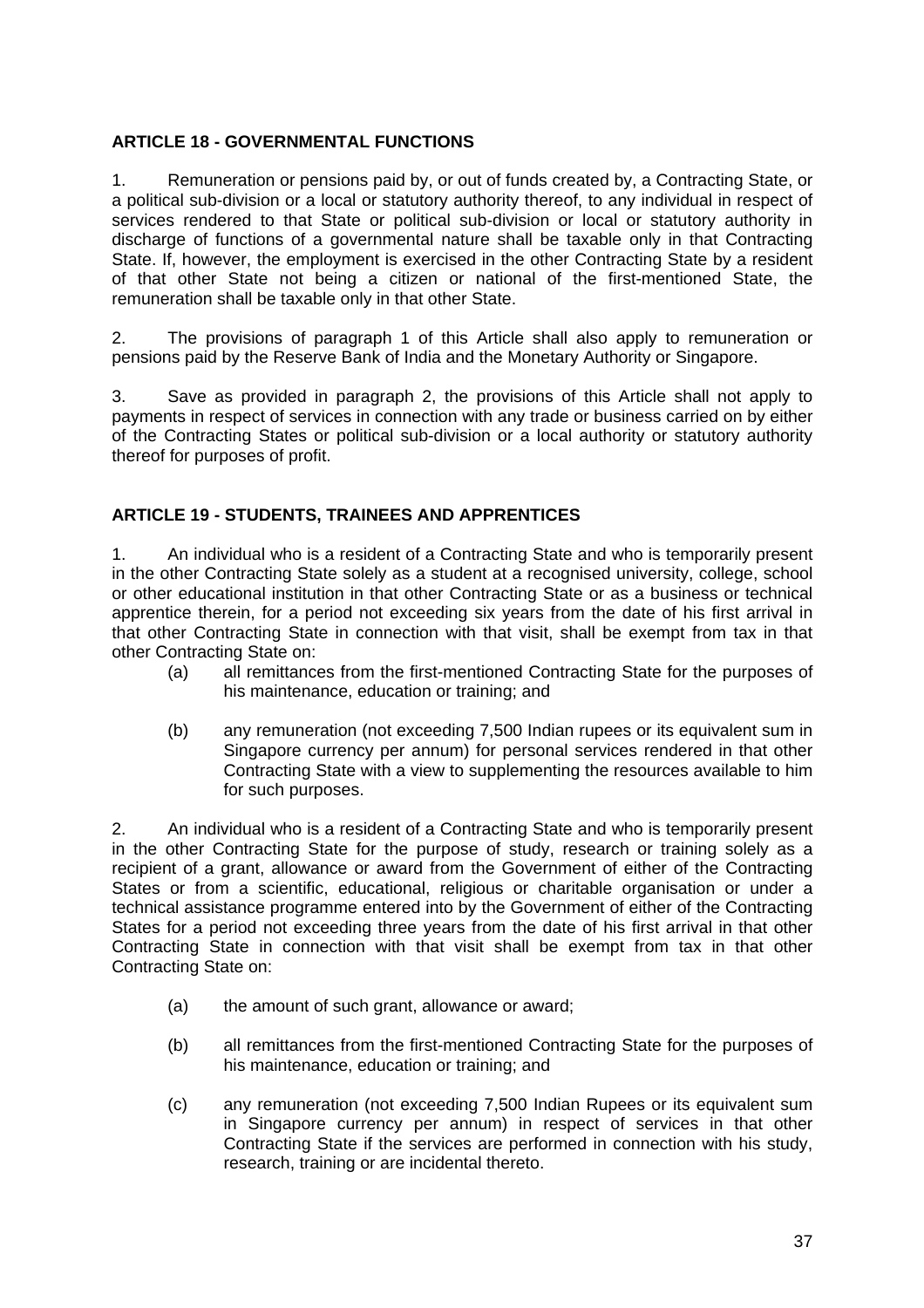3. An individual who is a resident of a Contracting State and who is temporarily present in the other Contracting State solely as an employee of, or under contract with, an enterprise of the first-mentioned Contracting State solely for the purpose of acquiring technical, professional or business experience from a person other than such enterprise, for a period not exceeding twelve months from the date of his first arrival in that other Contracting State in connection with that visit shall be exempt from tax in that other Contracting State on:

- (a) all remittances from the first-mentioned Contracting State for the purposes of his maintenance, education or training; and
- (b) any remuneration, so far as it is not in excess of 12,500 Indian Rupees or its equivalent sum in Singapore currency per annum, for personal services rendered in that other Contracting State, provided such services are in connection with the acquisition of such experience.

4. An individual who is a resident of a Contracting State and who is temporarily present in the other Contracting State under arrangements with the Government of that other Contracting State solely for the purpose of training or study shall be exempt from tax in that other Contracting State in respect of remuneration received by him on account of such training or study.

- 5. For the purposes of this Article and Article 20,
	- (a)
- (i) an individual shall be deemed to be a resident of India if he is resident in India in the "previous year" in which he visits Singapore or in the immediately preceding "previous year";
- (ii) an individual shall be deemed to be a resident of Singapore if, immediately before visiting India, he is a resident of Singapore;
- (b) the term "recognised" in relation to a university, college, school or other educational institution in a Contracting State shall, in the case of doubt, be determined by the competent authority of that State.

## **ARTICLE 20 - PROFESSORS, TEACHERS AND RESEARCHERS**

1. An individual who is a resident of a Contracting State immediately before making a visit to the other Contracting State, and who, at the invitation of any university, college, school or other similar educational institution, which in the case of Singapore is approved by the competent authority in that State and in the case of India is recognised by the Government, a political sub-division or a local or statutory authority of that State, visits that other Contracting State for a period not exceeding two years solely for the purpose of teaching or research or both at such educational institution, shall be exempt from tax in that other Contracting State on his remuneration for such teaching or research.

2. This Article shall not apply to income from research if such research is undertaken primarily for the private benefit of a specific person or persons.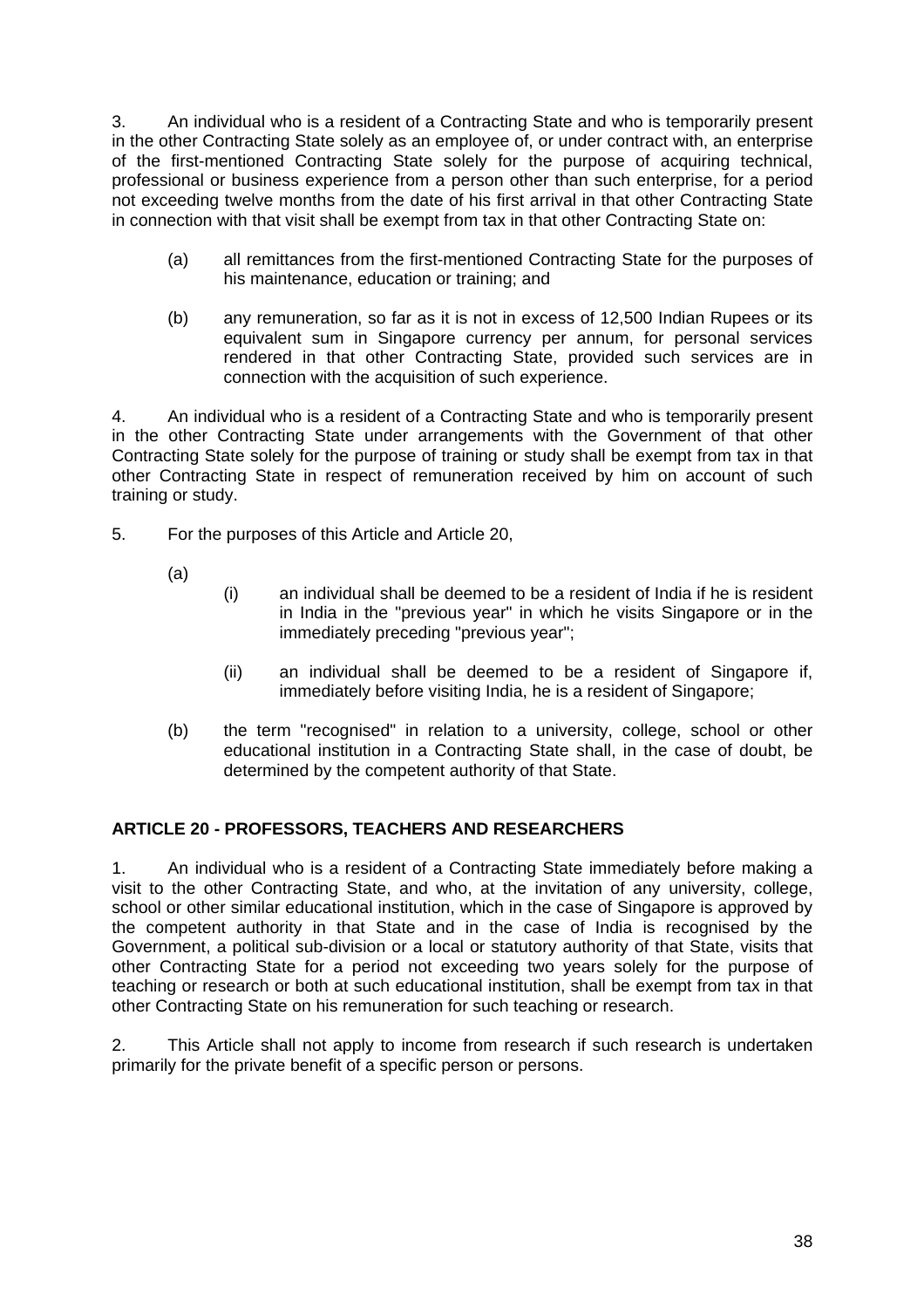#### **ARTICLE 21 - INCOME OF GOVERNMENT AND INSTITUTIONS**

1. The Government of one of the Contracting States shall be exempt from tax in the other Contracting State in respect of any income derived by such Government from that other Contracting State.

- 2. For the purposes of paragraph 1 of this Article, the term "Government":
	- (a) in the case of India, means the Government of India and shall include:
		- (i) the Government of the States and the Union territories of India;
		- (ii) the Reserve Bank of India;
		- (iii) any such institution or body as may be agreed from time to time between the two Contracting States;
	- (b) in the case of Singapore, means the Government of Singapore and shall include;
		- (i) the Monetary Authority of Singapore;
		- (ii) the Board of Commissioners of Currency;
		- (iii) any such institution or body as may be agreed from time to time between the two Contracting States.

#### **ARTICLE 22 - INCOME NOT EXPRESSLY MENTIONED**

Items of income which are not expressly mentioned in the foregoing Articles of the Agreement may be taxed in accordance with the taxation laws of the respective Contracting **States** 

#### **ARTICLE 23 - LIMITATION OF RELIEF**

Where this Agreement provides (with or without other conditions) that income from sources in a Contracting State shall be exempt from tax, or taxed at a reduced rate in that Contracting State and under the laws in force in the other Contracting State the said income is subject to tax by reference to the amount thereof which is remitted to or received in that other Contracting State and not by reference to the full amount thereof, then the exemption or reduction of tax to be allowed under this Agreement in the first-mentioned Contracting State shall apply to so much of the income as is remitted to or received in that other Contracting State.

#### **CHAPTER IV - METHOD FOR ELIMINATION OF DOUBLE TAXATION**

#### **ARTICLE 24 - AVOIDANCE OF DOUBLE TAXATION**

1. The laws in force in either of the Contracting States will continue to govern the taxation of income in the respective Contracting States except where provisions to the contrary are made in this Agreement. Where income is subject to tax in both Contracting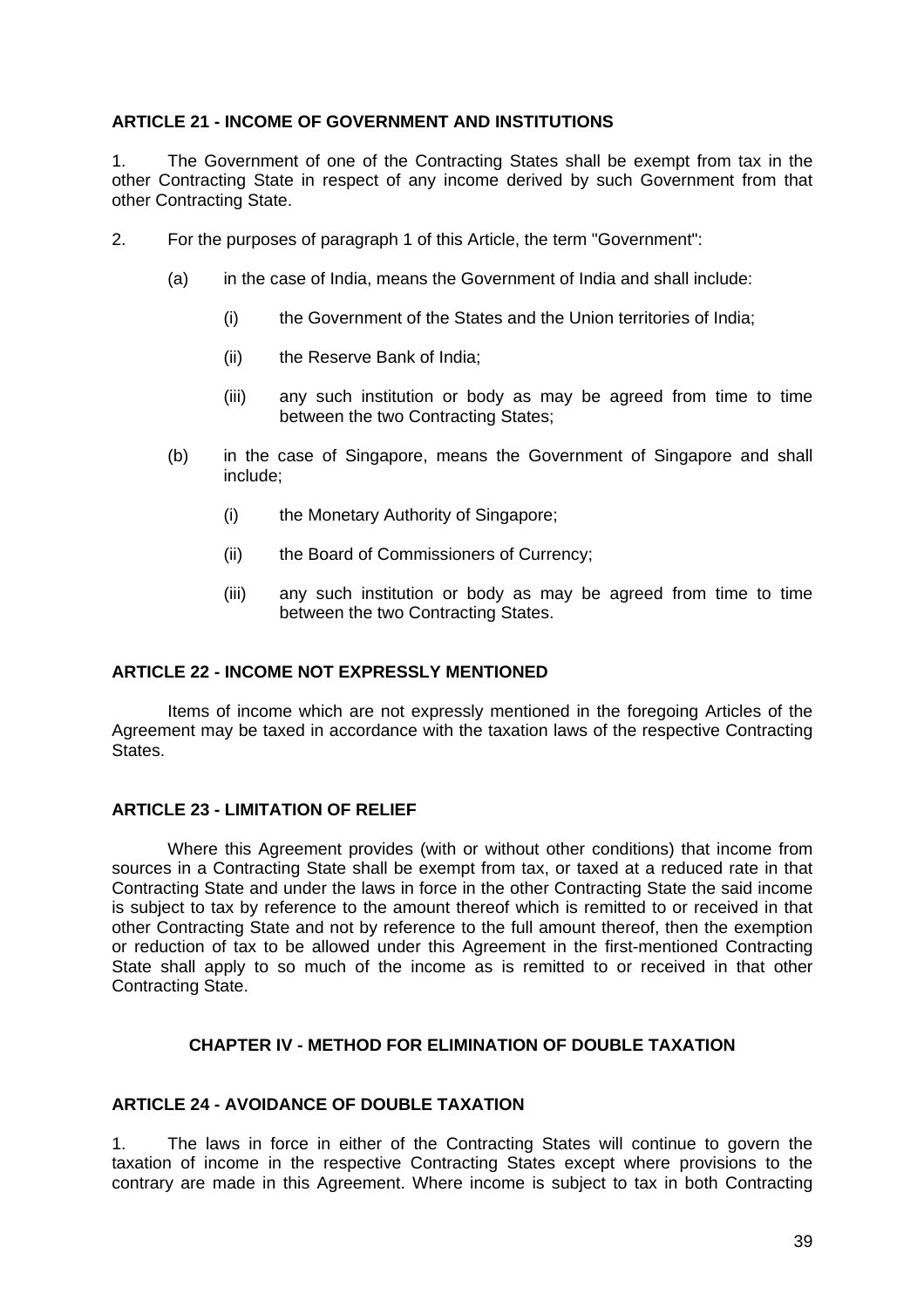States, relief from double taxation shall be given in accordance with the following paragraphs of this Article.

- 2.
- (a) The amount of Singapore tax payable, under the laws of Singapore, and in accordance with the provisions of this Agreement, whether directly or by deduction, by a resident of India, in respect of income from sources within Singapore which has been subjected to tax both in India and Singapore, shall be allowed as a credit against the Indian tax payable in respect of such income but in an amount not exceeding that proportion of Indian tax which such income bears to the entire income chargeable to Indian tax.
- (b) For the purposes of credit referred to in sub-paragraph (a) above, there shall be deemed to have been paid by the resident of India the amount of Singapore tax which would have been payable but for the deduction allowed in computing the assessable income, reduction of or exemption from tax under:
	- (i)
- (aa) the provisions of the Economic Expansion Incentives (Relief from Income Tax) Act,
- (bb) the provisions of sections  $13(1)(t)$ ,  $13(1)(u)$ ,  $13(1)(v)$ ,  $13(2)$ , 13A, 13B, 14B, 43A and 43C of the Income Tax Act, so far as they were in force and have not been modified since the date of signature of this Agreement, or have been modified in minor respects so as not to affect their general character,
- (ii) any other provisions which may subsequently be made granting an exemption or reduction of tax which is agreed by the competent authorities of the Contracting States to be of a substantially similar character, if it has not been modified thereafter or has been modified in minor respects so as not to affect its general character.
- 3.
- (a) The amount of Indian tax payable, under the laws of India and in accordance with the provisions of this Agreement, whether directly or by deduction, by a resident of Singapore, in respect of income from sources within India which has been subjected to tax both in India and Singapore, shall be allowed as a credit against Singapore tax payable in respect of such income, but in an amount not exceeding that proportion of Singapore tax which such income bears to the entire income chargeable to Singapore tax.
- (b) For the purposes of the credit referred to in sub-paragraph (a) above, there shall be deemed to have been paid by the resident of Singapore the amount which would have been payable as Indian tax but for a deduction allowed in computing the taxable income or an exemption or reduction of tax granted for that year under
	- (i) sections 10(4), 10(4A), 10(15)(iv), 32A, 33A, 35C, 54E, 80CC, 80HH, 80J and 80K of the Income-tax Act, 1961 (43 of 1961), so far as they were in force and have not been modified since the date of signature of this Agreement, or have been modified in minor respects so as not to affect their general character.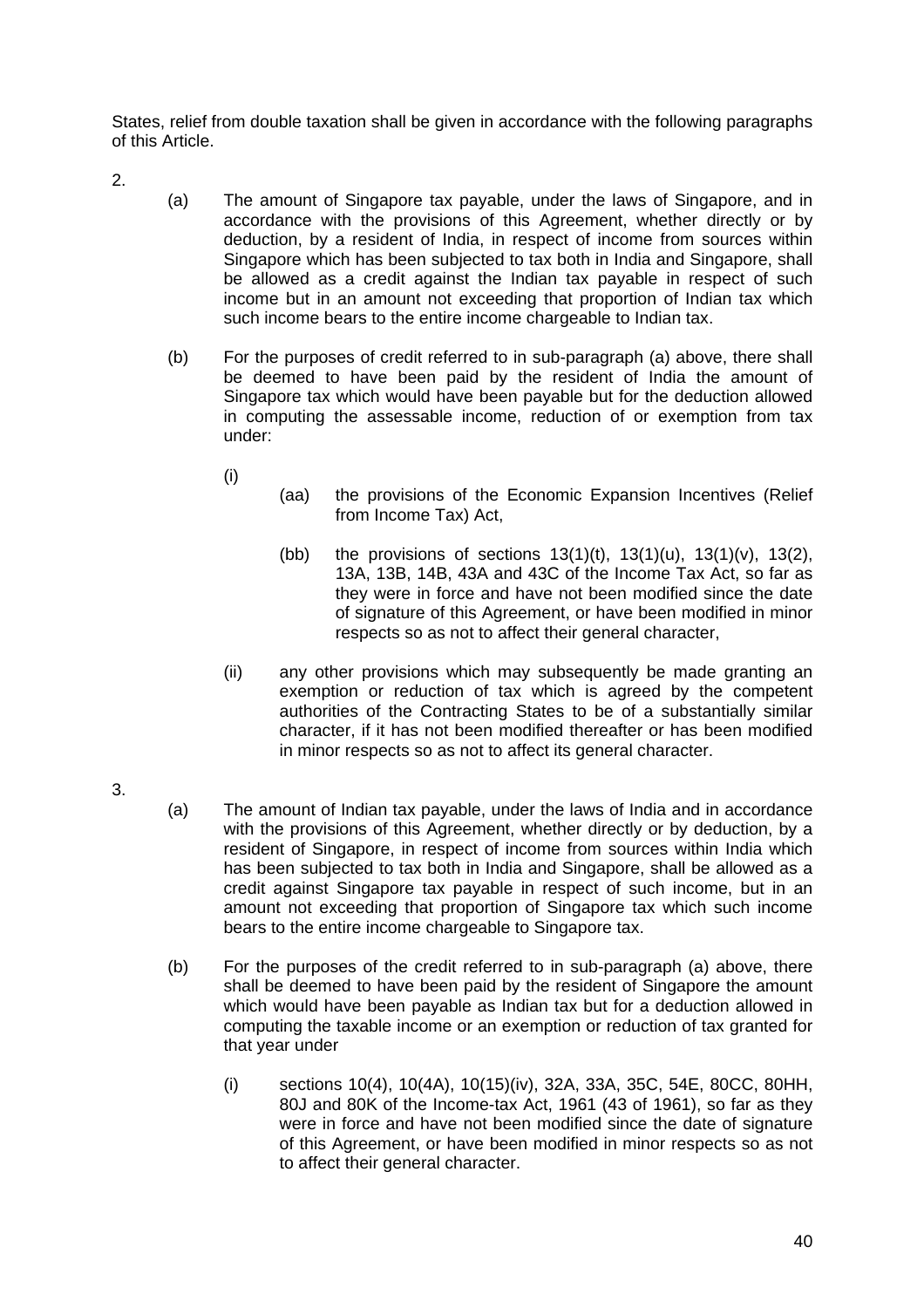(ii) any other provisions which may subsequently be made granting an exemption or reduction from tax which is agreed by the competent authorities of the Contracting States to be of a substantially similar character, if it has not been modified thereafter or has been modified in minor respects so as not to affect its general character.

#### **CHAPTER V - SPECIAL PROVISIONS**

#### **ARTICLE 25 - NON-DISCRIMINATION**

1. Nationals or citizens of a Contracting State shall not be subjected in the other Contracting State to any taxation or any requirement connected therewith which is other or more burdensome than the taxation and connected requirements to which nationals or citizens of that other Contracting State in the same circumstances and under the same conditions are or may be subjected. This provision shall not be construed as obliging a Contracting State to grant to nationals of the other Contracting State not resident in the firstmentioned Contracting State those personal allowances, reliefs and reductions for tax purposes which are by law available only to citizens of the first-mentioned Contracting State or to such other persons as may be specified therein who are not resident in that Contracting State.

- 2. The term "nationals or citizens" means:
	- (a) all individuals possessing the nationality or citizenship of a Contracting State; and
	- (b) all legal persons, partnerships and associations deriving their status as such from the law in force in a Contracting State.

3. The taxation on a permanent establishment which an enterprise of a Contracting State has in the other Contracting State shall not be less favourably levied in that other Contracting State than the taxation levied on enterprises of that other Contracting State carrying on the same activities in the same circumstances or under the same conditions.

4. The provisions of this Article shall not be construed as obliging a Contracting State to grant residents of the other Contracting State any personal allowances, reliefs and reductions for taxation purposes on account of civil status or family responsibilities which it grants to its own residents.

5. Enterprises of a Contracting State, the capital of which is wholly or partly owned or controlled, directly or indirectly, by one or more residents of the other Contracting State, shall not be subjected in the first-mentioned Contracting State to any taxation or any requirement connected therewith which is other or more burdensome than the taxation and connected requirements to which other similar enterprises of that first-mentioned Contracting State are or may be subjected in the same circumstances and under the same conditions.

6. In this Article, the term "taxation" means taxes which are the subject of this Agreement.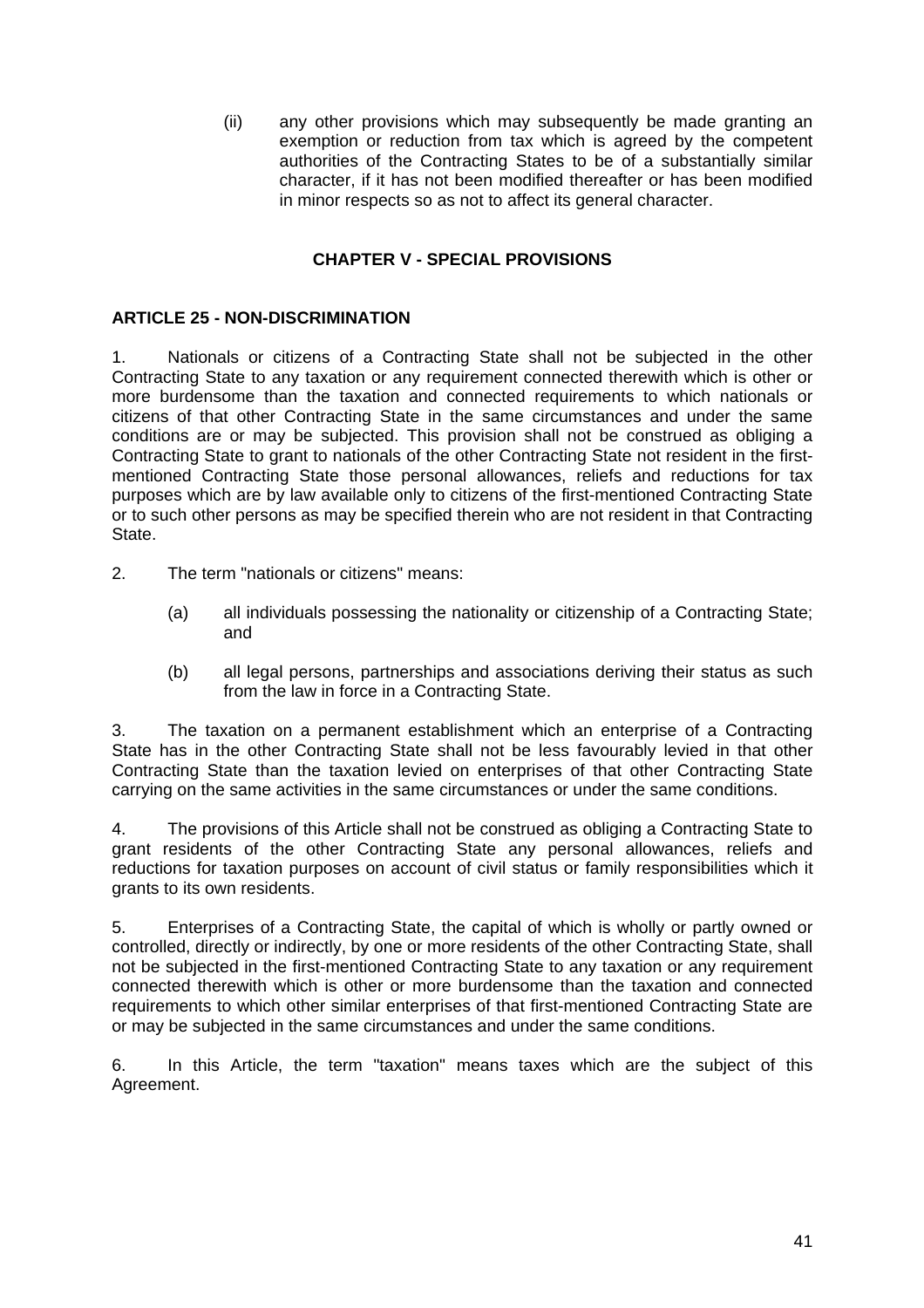#### **ARTICLE 26 - MUTUAL AGREEMENT PROCEDURE**

1. Where a resident of a Contracting State considers that the actions of one or both of the Contracting States result or will result for him in taxation not in accordance with this Agreement, he may notwithstanding the remedies provided by the national laws of those States, present the case to the competent authorities of the Contracting State of which he is a resident. The case must be presented within three years from the date of the assessment or of the withholding of tax at the source whichever is later.

2. The competent authority shall endeavour, if the objection appears to it to be justified and if it is not itself able to arrive at an appropriate solution, to resolve the case by mutual agreement with the competent authority of the other Contracting State, with a view to the avoidance of taxation not in accordance with this Agreement. Any agreement reached shall be implemented notwithstanding any time limits in the national laws of the Contracting States.

3. The competent authorities of the Contracting States shall endeavour to resolve by mutual agreement any difficulties or doubts arising as to the interpretation or application of this Agreement. They may also consult together for the elimination of double taxation in cases not provided for in this Agreement.

4. The competent authorities of the Contracting States may communicate with each other directly for the purposes of applying the provisions of this Agreement. When it seems advisable in order to reach agreement to have an oral exchange of opinions, such exchange may take place through a commission consisting of representatives of the competent authorities of the Contracting States.

## **ARTICLE 27 - EXCHANGE OF INFORMATION**

1. The competent authorities of the Contracting States shall exchange such information as is necessary for carrying out the provisions of this Agreement or for the prevention or detection of evasion of the taxes which are the subject of this Agreement. Any information so exchanged shall be treated as secret but may be disclosed only to persons (including a court or administrative body) concerned with the assessment, collection, enforcement, investigation or prosecution in respect of the taxes which are the subject of this Agreement, or to persons with respect to whom the information relates.

2. The exchange of information may also be on request with reference to particular cases.

3. In no case shall the provisions of paragraph 1 be construed so as to impose on a Contracting State the obligation:

- (a) to carry out administrative measures at variance with the laws or administrative practice of that or of the other Contracting State;
- (b) to supply information which is not obtainable under the laws or in the normal course of the administration of that or of the other Contracting State;
- (c) to supply information which would disclose any trade, business, industrial, commercial or professional secret or trade process or information the disclosure of which would be contrary to public policy.